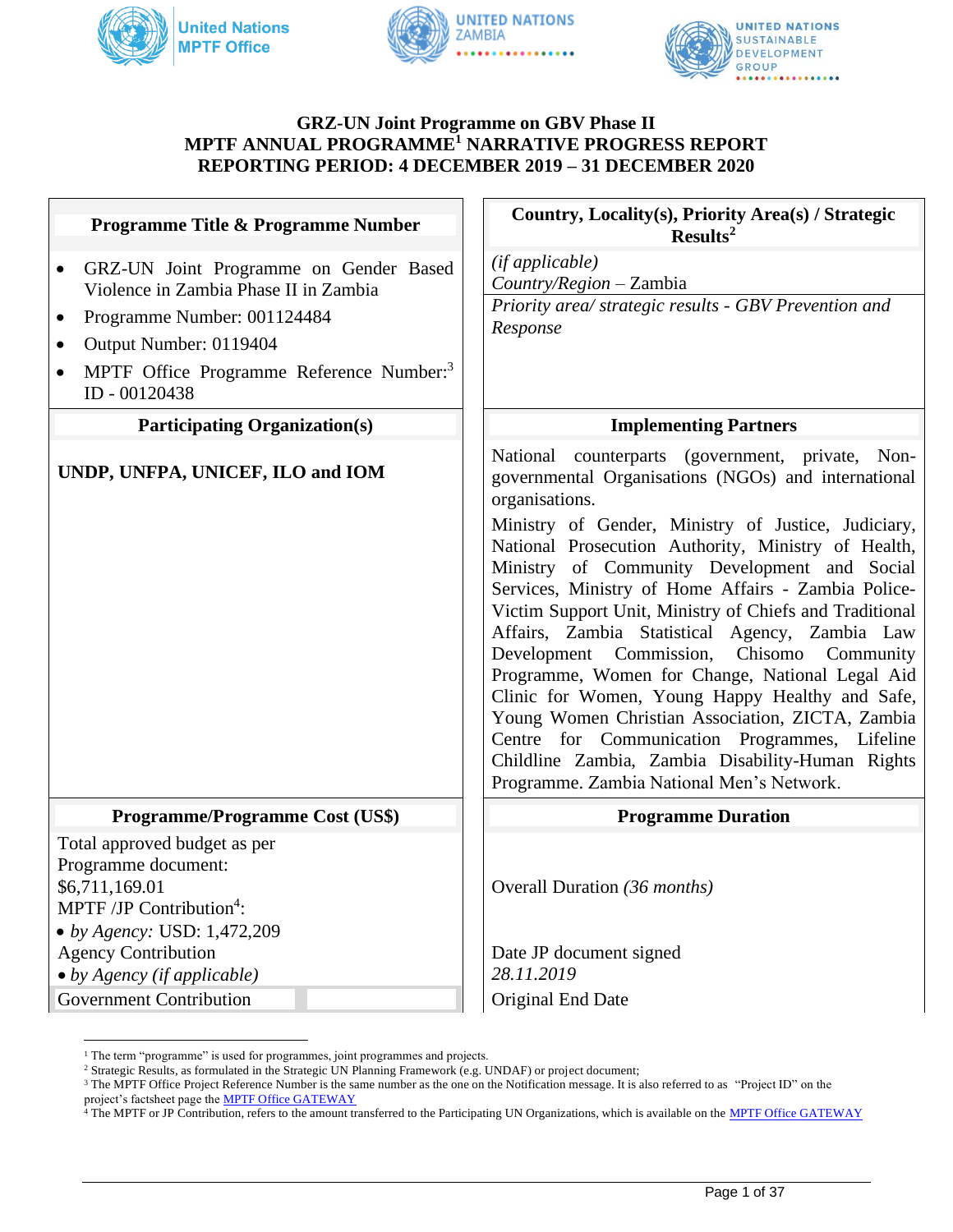| $\int$ (if applicable)                                     |  |
|------------------------------------------------------------|--|
| Other Contributions (donors)                               |  |
| $\left $ (if applicable)                                   |  |
| <b>TOTAL:</b>                                              |  |
| <b>Programme Assessment/Review/Mid-Term Eval</b>           |  |
| Assessment/Review - if applicable <i>please</i> attach     |  |
| $\Box$ No Date: 11.04.2020<br>$\Box$ Yes                   |  |
| Mid-Term Evaluation Report $-i f$ <i>applicable please</i> |  |
| attach                                                     |  |

 $\Box$  Yes  $\Box$  No Date: *dd.mm.yyyy* 

*(if applicable) 31.12.2022*

*(if applicable)* Current End date *31.12.2022*

# **Programme Assessment Report Submitted By**

- o Name: Shupe Makashinyi
- o Title: Programme Coordinator
- o Participating Organization (Lead): United Nations Development Programme (UNDP)
- o Email address: [shupe.makashinyi@undp.org](mailto:shupe.makashinyi@undp.org)

## **CONTACT FOR THIS REPORT**

Roland Seri Deputy Resident Representative UNDP, Lusaka, Zambia P.O. Box 31966, Lusaka Zambia Tel: (260) 211-386200 Email: roland.seri@undp.org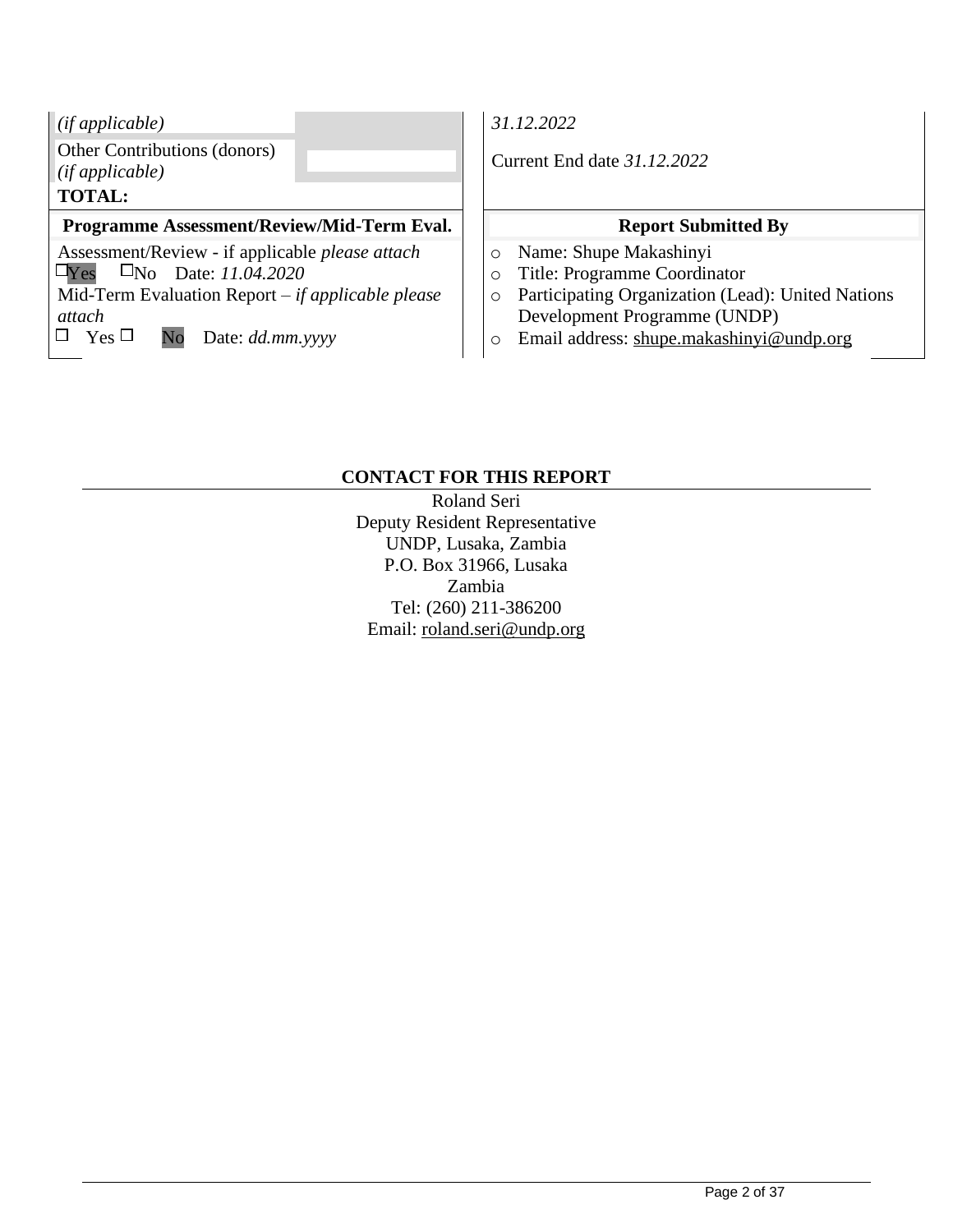List of Acronyms

| <b>CBO</b><br>: Community Based Organization<br><b>CEDAW</b><br>: Convention on the Elimination of All Forms of Discrimination Against Women<br><b>CPC</b><br>: Criminal Procedure Code<br><b>CSO</b><br>: Civil Society Organization<br>EC<br>: Emergency Contraception<br>: Gender-Based Violence<br><b>GBV</b><br><b>GRZ</b><br>: Government of the Republic of Zambia<br><b>HMIS</b><br>: Health Management Information System<br><b>HIV</b><br>: Human Immunodeficiency Virus<br><b>HRC</b><br>: Human Rights Commission<br>: Information, Education and Communication<br><b>IEC</b> |
|-------------------------------------------------------------------------------------------------------------------------------------------------------------------------------------------------------------------------------------------------------------------------------------------------------------------------------------------------------------------------------------------------------------------------------------------------------------------------------------------------------------------------------------------------------------------------------------------|
|                                                                                                                                                                                                                                                                                                                                                                                                                                                                                                                                                                                           |
|                                                                                                                                                                                                                                                                                                                                                                                                                                                                                                                                                                                           |
|                                                                                                                                                                                                                                                                                                                                                                                                                                                                                                                                                                                           |
|                                                                                                                                                                                                                                                                                                                                                                                                                                                                                                                                                                                           |
|                                                                                                                                                                                                                                                                                                                                                                                                                                                                                                                                                                                           |
|                                                                                                                                                                                                                                                                                                                                                                                                                                                                                                                                                                                           |
|                                                                                                                                                                                                                                                                                                                                                                                                                                                                                                                                                                                           |
|                                                                                                                                                                                                                                                                                                                                                                                                                                                                                                                                                                                           |
|                                                                                                                                                                                                                                                                                                                                                                                                                                                                                                                                                                                           |
|                                                                                                                                                                                                                                                                                                                                                                                                                                                                                                                                                                                           |
|                                                                                                                                                                                                                                                                                                                                                                                                                                                                                                                                                                                           |
| : International Organization for Migration<br><b>IOM</b>                                                                                                                                                                                                                                                                                                                                                                                                                                                                                                                                  |
| <b>ILO</b><br>: International Labour Organisation                                                                                                                                                                                                                                                                                                                                                                                                                                                                                                                                         |
| : Joint Programme on Gender-Based Violence<br><b>GRZ-UNJPGBV</b>                                                                                                                                                                                                                                                                                                                                                                                                                                                                                                                          |
| LAZ<br>: Law Association of Zambia                                                                                                                                                                                                                                                                                                                                                                                                                                                                                                                                                        |
| MoCTA<br>: Ministry of Chiefs and Traditional Affairs                                                                                                                                                                                                                                                                                                                                                                                                                                                                                                                                     |
| <b>MCDSS</b><br>: Ministry of Community Development and Social Services                                                                                                                                                                                                                                                                                                                                                                                                                                                                                                                   |
| : Ministry of Gender and Child Development<br><b>MGCD</b>                                                                                                                                                                                                                                                                                                                                                                                                                                                                                                                                 |
| MoG<br>: Ministry of Gender                                                                                                                                                                                                                                                                                                                                                                                                                                                                                                                                                               |
| : Ministry of Education<br>MoE                                                                                                                                                                                                                                                                                                                                                                                                                                                                                                                                                            |
| <b>MOHA</b><br>: Ministry of Home Affairs                                                                                                                                                                                                                                                                                                                                                                                                                                                                                                                                                 |
| : Ministry of Justice<br>MoJ                                                                                                                                                                                                                                                                                                                                                                                                                                                                                                                                                              |
| <b>NLACW</b><br>: National Legal Aid Clinic for Women                                                                                                                                                                                                                                                                                                                                                                                                                                                                                                                                     |
| <b>OSC</b><br>: One Stop Centre                                                                                                                                                                                                                                                                                                                                                                                                                                                                                                                                                           |
| PC<br>: Penal Code                                                                                                                                                                                                                                                                                                                                                                                                                                                                                                                                                                        |
| <b>PEP</b><br>: Post – Exposure Prophylaxis                                                                                                                                                                                                                                                                                                                                                                                                                                                                                                                                               |
| : Plan International - Zambia<br><b>PLAN</b>                                                                                                                                                                                                                                                                                                                                                                                                                                                                                                                                              |
| : Provincial Medical Officer<br><b>PMO</b>                                                                                                                                                                                                                                                                                                                                                                                                                                                                                                                                                |
| <b>SGBV</b><br>: Sexual Gender Based Violence                                                                                                                                                                                                                                                                                                                                                                                                                                                                                                                                             |
| <b>SRHR</b><br>: Sexual Reproductive Health and Rights                                                                                                                                                                                                                                                                                                                                                                                                                                                                                                                                    |
| <b>STI</b><br>: Sexually Transmitted Infection                                                                                                                                                                                                                                                                                                                                                                                                                                                                                                                                            |
| <b>UN</b><br>: United Nations                                                                                                                                                                                                                                                                                                                                                                                                                                                                                                                                                             |
| : United Nations Development Programme<br><b>UNDP</b>                                                                                                                                                                                                                                                                                                                                                                                                                                                                                                                                     |
| <b>UNFPA</b><br>: United Nations Population Fund                                                                                                                                                                                                                                                                                                                                                                                                                                                                                                                                          |
| <b>UNHCR</b><br>: United Nations High Commissioner for Refugees                                                                                                                                                                                                                                                                                                                                                                                                                                                                                                                           |
| : United Nations Children's Fund<br><b>UNICEF</b>                                                                                                                                                                                                                                                                                                                                                                                                                                                                                                                                         |
| <b>VAC</b><br>: Violence Against Children                                                                                                                                                                                                                                                                                                                                                                                                                                                                                                                                                 |
| <b>VLOSC</b><br>: Village Led One Stop Center                                                                                                                                                                                                                                                                                                                                                                                                                                                                                                                                             |
| <b>VSU</b><br>: Victim Support Unit                                                                                                                                                                                                                                                                                                                                                                                                                                                                                                                                                       |
| <b>WHO</b><br>: World Health Organization                                                                                                                                                                                                                                                                                                                                                                                                                                                                                                                                                 |
| <b>ZAMSTATs</b><br>: Zambia Statistical Agency                                                                                                                                                                                                                                                                                                                                                                                                                                                                                                                                            |
| : Zambia Center for Communications Programme<br><b>ZCCP</b>                                                                                                                                                                                                                                                                                                                                                                                                                                                                                                                               |
| : Zambia Police Service<br><b>ZPS</b>                                                                                                                                                                                                                                                                                                                                                                                                                                                                                                                                                     |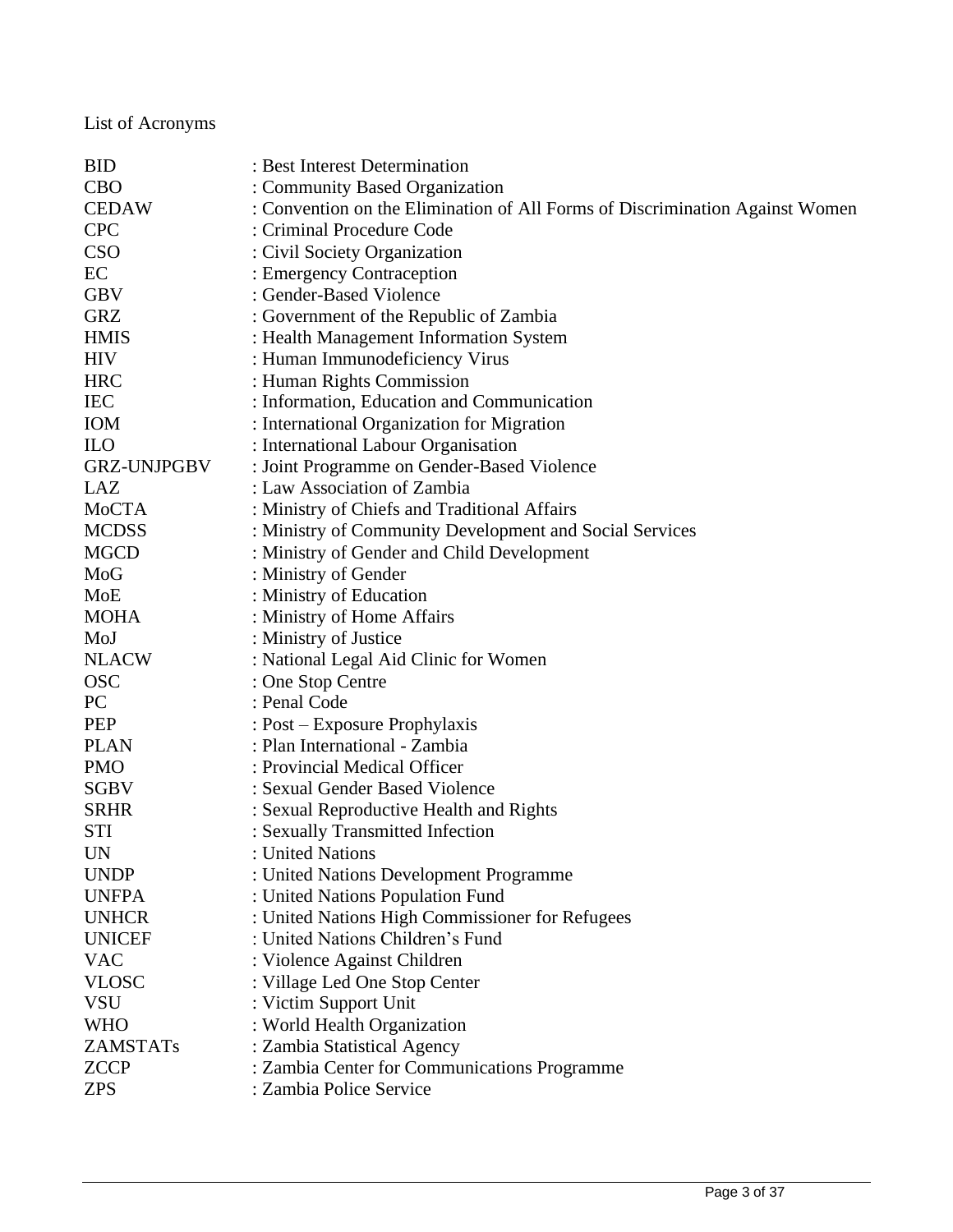## **EXECUTIVE SUMMARY**

This Government of Zambia-United Nations Joint Programme on Gender Based Violence (GRZ-UNJP-GBV) Phase II (2019-2022) is a multi-partner programme designed to reduce the prevalence of genderbased violence (GBV) in Zambia. Overall, the GRZ-UNJPGBV focusses on *prevention* and *response* at sub-national and national level. This report covers the period December 2019 to December 2020.

Overall, communities have demonstrated increased confidence in law enforcement agencies resulting in more GBV cases being reported. The programme has seen an increase in the number of cases reported to the police from 12,924 in 2012 to 14,097 in 2013; 15,153 in 2014; 18,088 in 2015; 18,540 in 2016 to 21,504 in 2017; 22,073 in 2018; 25,121 in 2019 to 26,370 in 2020.

The Local Project Appraisal Committee meeting took place on  $25<sup>th</sup>$  November 2019 co-chaired by the then Permanent Secretary Dr. Auxillia Ponga and UN Resident Coordinator, Dr. Mar Coumba Gardio. During conceptualization, the programme identified the need for an inception phase as a means of galvanizing greater stakeholder concurrence and programme coherence through effective engagement approaches with government at national, provincial and district levels to validate, reprioritize and detail the government and UN components of the GRZ-UNJP-GBV.

The inception phase (see annex 1) was met with two main setbacks: The first was a series of gassing attacks across the country during the months of February and March 2020 and the other was the COVID-19 pandemic. However, in consultation with cooperating partners, some of the year one funds (\$693,000) were reprogrammed to incorporate COVID-19 interventions to ensure continuity of GBV services and to be relevant to the situation. Services supported included provision of safe shelters, legal services, GBV/COVID-19 inclusive sensitization and access to justice during COVID-19. Some funds were utilised for procurement of ICT equipment (computers, recorders, and iRecords) and Personal Protection Equipment (PPEs) for COVID-19.

Despite the challenges during this reporting period, the programme was able to successfully achieve the following:

- Provision of PsychoSocial Support (PSS) on GBV, Violence Against Children (VAC) and COVID-19 related issues to 39,825 people (17,178 children and 22,647 parents and primary caregivers in partnership with Lifeline Childline Zambia.
- Establishment of the GRZ-UNJPGBV programme Steering Committee co-chaired by the Permanent Secretary at the Ministry of Gender and the UN Resident Coordinator.
- 430/437 prosecutors (98 per cent) trained on a new *sexual violence prosecutors handbook* aimed at supporting the prosecution of sexual violence cases.
- Finalisation and endorsement of 2020 Annual Work Plans,
- Development of negative and gender cultural norms that impact on GBV. see annex 2
- Establishment of COVID-19 compliant markets: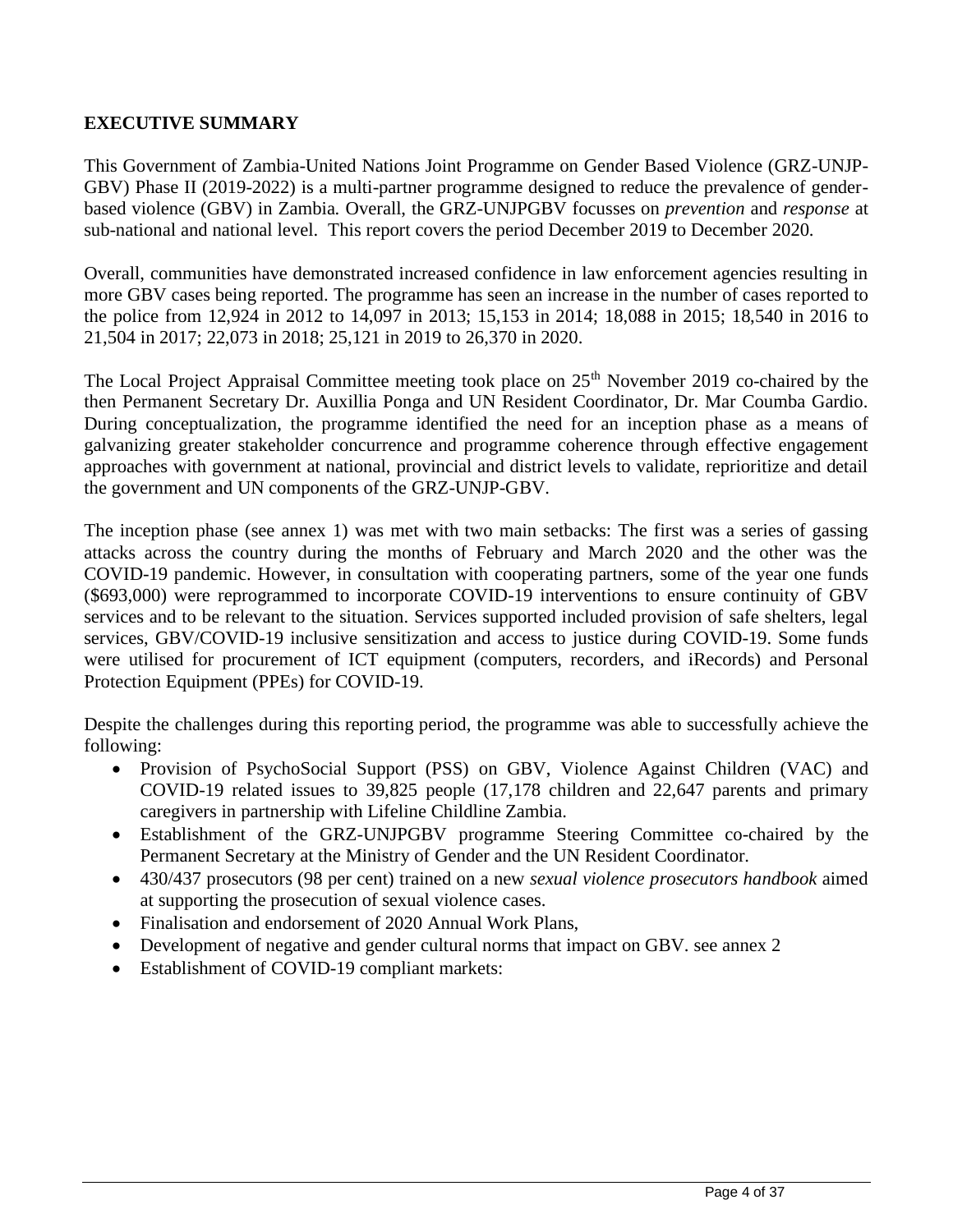## **I. Purpose**

The GRZ-UNJPGBVII programme aims to provide a sustainable, consolidated, and linked package of response services and prevention mechanisms at community, sub-national and national level that address Gender-Based Violence (GBV). The programme envisages a strengthened GBV prevention and response system linking community (Village-led One Stop Centres, economic and social empowerment initiatives) and sub-national child friendly (One Stop Centres, shelters, GBV specialized courts – 'Fast Track Courts') services. One Stop Centres (OSCs) and community response mechanisms will also conduct outreach to communities and link to community structures to promote their services and support prevention efforts. At the end of the programme, community and traditional leadership structures will be empowered to speak out against GBV and promote a culture of zero tolerance towards GBV. Ultimately, strengthened response services will counter GBV and provide an element of prevention as communities see action being taken.

The programme contributes to two overall outcomes.

- i) GBV survivors and persons at risk (including children and adolescents) have increased access to and utilize quality GBV prevention and response services.
- ii) GBV survivors, those at risk and communities are empowered to break the cycle of abuse.

## **II. Results**

## **Outcome 1: GBV Survivors and persons (including children and adolescents at risk have increased access to and utilize quality GBV prevention and response services**

In almost all countries, high rates of mental and emotional distress due to COVID-19 are reported, with women reporting higher rates than men. Increases in unpaid care and domestic work, job and income loss, and increased gender-based violence<sup>5</sup> may be some of the leading reasons for this increase<sup>6</sup>. Therefore, the programme implemented specific interventions that sought to promote gender responsive approaches to the fight against GBV and COVID-19 by addressing the negative impacts of the pandemic on women and girls such as an increase in gender based violence, increase in women's burden of unpaid work, economic dis-empowerment of women and rise in gender gaps in employment. To address the negative impacts of the pandemic, the programme in collaboration with the Ministry of Gender and Ministry of Health focussed on strengthening One Stop Centers, safe houses and ensuring access to quality legal services as below.

The programme conducted provincial assessments of One Stop Centers in Muchinga and Central provinces, specifically in Nakonde and Mpika districts whose reports stated that some OSCs have outdated equipment and inadequate space. Arising from the assessment findings, support was provided to 10 OSCs (five in Muchinga, 3 in Lusaka, 1 in Chisamba, and 1 in Solwezi) through provision of ICT equipment and capacity development of OSC staff.

The programme has continued to strengthen the institutions, systems and strategies to prevent and respond to Gender Based Violence, including through provision of GBV, Violence Against Children and COVID-19 related trauma counselling and Psychosocial support to 39,825 people (17,178 children and

<sup>5</sup> This data will only be confirmed after the Rapid Gender Assessment of COVID-19 is completed.

<sup>6</sup> Committee for the Coordination of Statistical Activities. How COVID-19 is changing the world: a Statistical Perspective Volume II, 2020, page 46.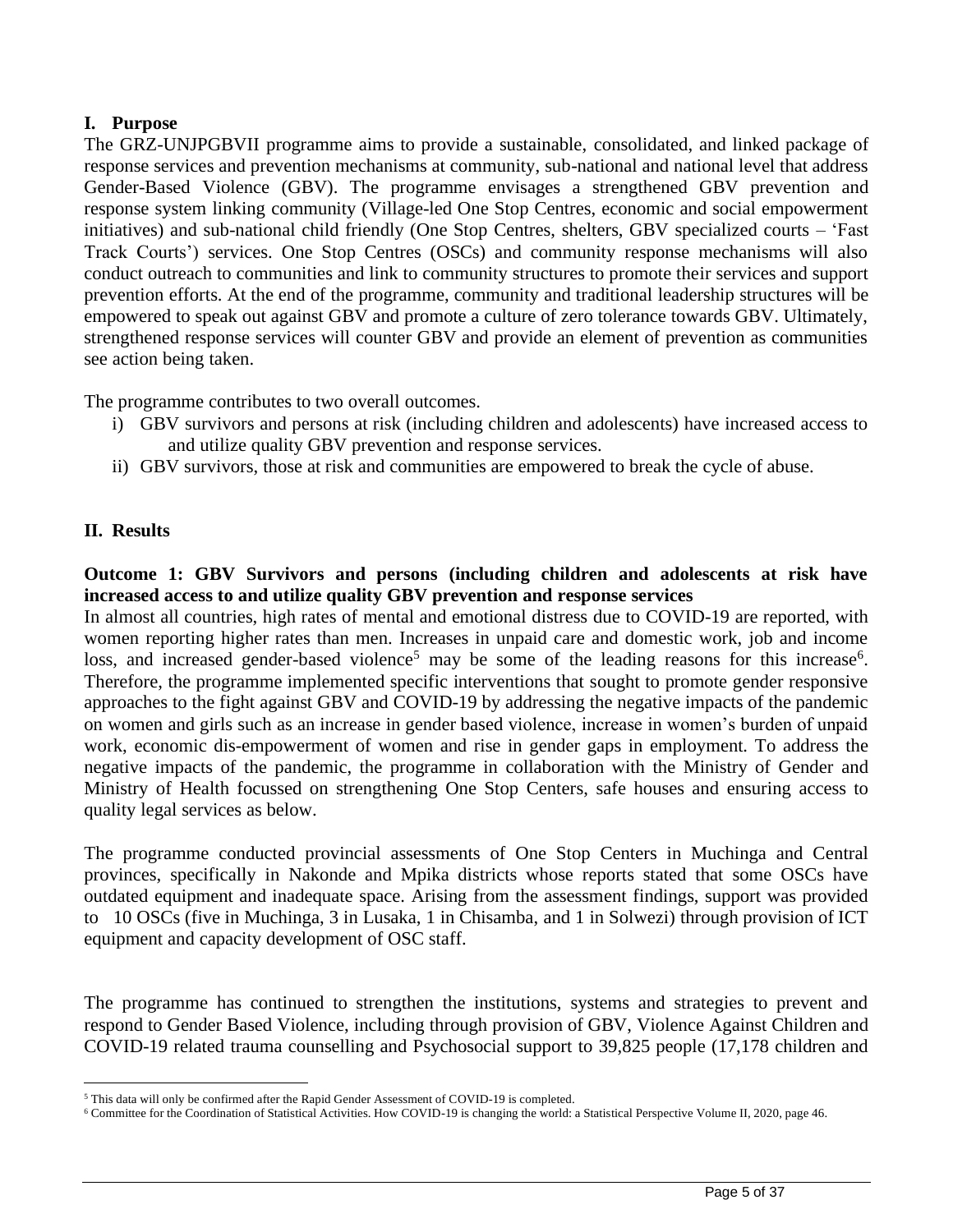22,647 parents and primary care givers) who contacted Lifeline Childline Zambia toll-free numbers. Approximately 70 per cent of all cases received were from women and girls.

Support was also provided to the Young Women Christian Association (YWCA) to enhance GBV survivors' access to safe shelters. The selected 7 shelters namely: Lusaka Children in Crisis Centre, Chipata, Kitwe, Mongu, Chongwe, Mansa and Chipata were provided with logistical support in form of beddings, shelter equipment, dignity packs, COVID19 PPEs, new beddings, furniture, IEC materials and repatriation of GBV survivors to their permanent residences.

To ensure continued quality legal services, the programme strengthened capacity of the already established six Anti-GBV and user-friendly fast track court users in Chipata, Choma, Kabwe, Mongu, Ndola, Lusaka with ICT equipment and training on gender, and case management. The fully functioning six Fast-Track Courts have facilitated timely disposal of GBV cases at subordinate court level with some cases taking an average of 5 to 30 days to be disposed of  $^7$  as opposed to cases taking between  $12 - 36$ months in ordinary courts.

To strengthen case handling and management systems, the programme continued to develop the capacity of law enforcement agencies and other anti-GBV service providers. In collaboration with the Judiciary, National Legal Aid Clinic for Women (NLACW) and the National Prosecution Authority (NPA), Capacity development was provided to various service providers on GBV case management, gender equality, prosecutorial skills and awareness of available Anti-GBV services. A total of 486 participants, (300 males and 186 females) were trained to deliver quality legal services<sup>8</sup>. The training also focused on a new *sexual violence prosecutors handbook* aimed at supporting the prosecution of sexual violence cases. The trainings were informed by the gaps identified through the implementation of the established Anti-GBV Fast Track Courts in the two districts in 2017 and 2018 respectively. The results of a rapid test administered to participants showed that participants' knowledge levels had improved greatly and had better understanding of most of the GBV concepts after the trainings.

To ensure child friendliness of services, the programme drafted guidelines on the protection of child victims and witnesses through judicial proceedings, through a Technical Working Group (TWG) led by the Ministry of Gender (MoG) and the National Prosecution Authority (NPA). A zero draft of the foundational guidelines on statutory case management for social welfare officers is in place. This will be finalised in 2021 and guide the development of thematic guidance notes, including on Violence against children (VAC) which incorporates GBV.

#### **Outcome 2: GBV Survivors, those at risk and Communities to break the cycle of abuse**

Economic empowerment is a key driver for women's protection against GBV. The programme has supported the continuity of economic activities for female marketeers by establishing COVID-19 compliant markets (safe markets) in three areas of Lusaka, namely, Chilenje, Matero and Nyumba

<sup>7</sup> Judiciary report 2020

<sup>&</sup>lt;sup>8</sup> The topics of the trainings included GBV concepts and norms; international, regional and national legal framework on GBV; causes and effects of GBV; salient provisions of the Anti-GBV Act; the Anti-GBV Court Rules, civil proceedings under the Anti GBV Act challenges and opportunities; GBV criminal proceedings; GBV prosecutorial techniques; dealing with child witnesses; medical forensic examination of SGBV cases; and orientation on the new ZP Form32. The topics were delivered through lectures, presentations, buzz groups and case studies.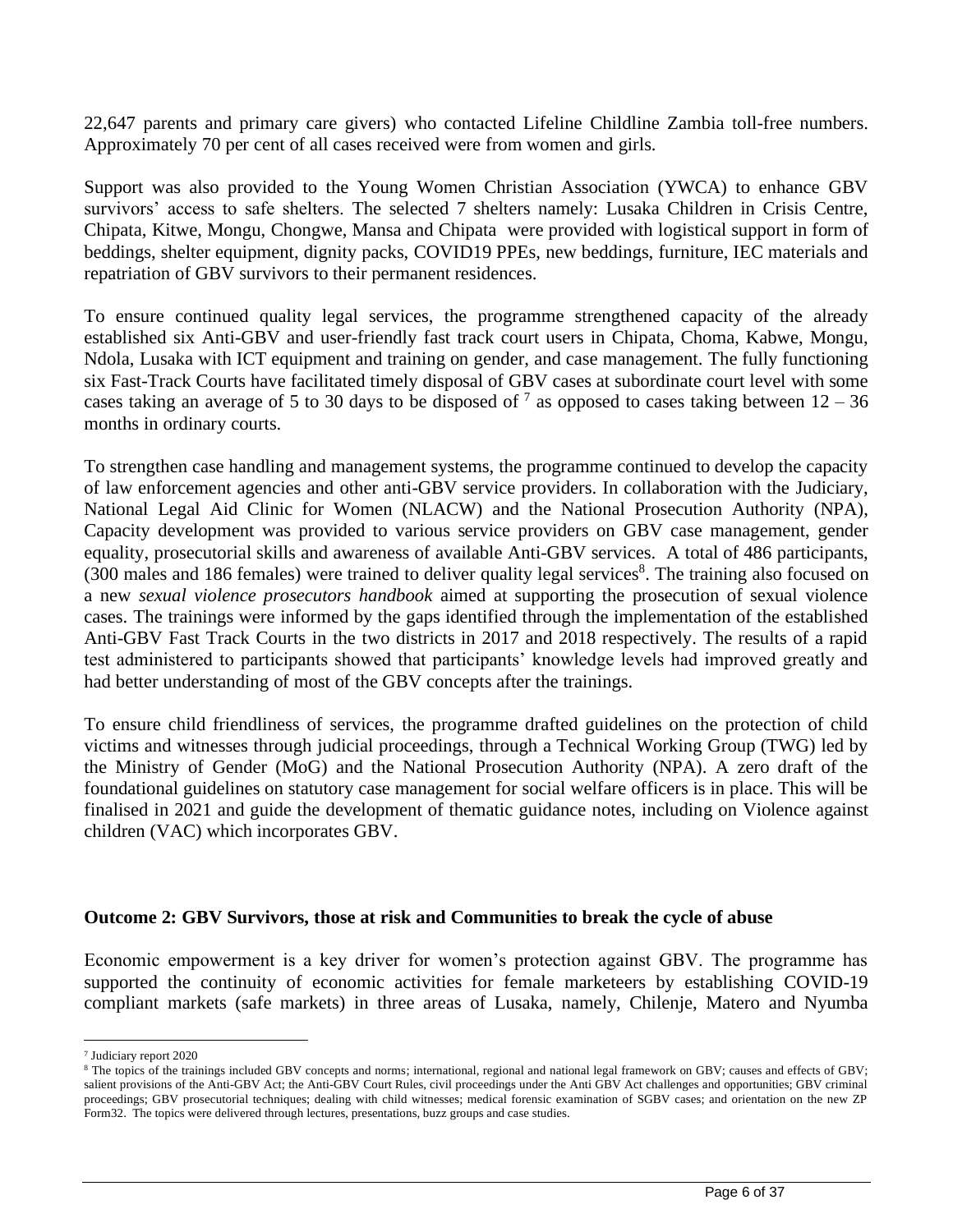Yanga in collaboration with UNDP's Accelerator Labs. These pilot sites will be progressively rolled out to some of COVID-19 epicenters in the country.

In addition, working in collaboration with the Department of Community Development in Chililabombwe, Chinsali, Choma, Itezhi-Tezhi, Kabwe, Kalumbila, Kasama, Lundazi, Mumbwa, Mongu, Solwezi, and Lusaka districts of Zambia, the joint programme identified, selected and trained 500 GBV survivors and those at risk in enterprise skills using the GET Ahead for Women in Enterprise, an ILO training tool. The training focused on gender equality, gender, sexuality, Gender Based Violence (GBV), Business Planning and how to network. A further 319 GBV survivors were supported with startup kits. A database that sits at Community Development was created to link trained survivors of GBV, and those at risk to other empowerment services under the Departments of Community Development, Social Welfare, Ministry of Agriculture and financial and non-financial service providers in the districts. The Department of Community Development in target districts is responsible for linking their clients to social protection programmes such as the Social Cash Transfer.

During the commemoration of 16 Days of Activism, the programme supported the Ministry of Gender to give a solidarity statement on violence against women. In addition, the programme through ZICTA held an ICT indaba $9$  in Ndola, providing an interactive platform to raise awareness on online Gender Based Violence and how girls and women can protect themselves against online abuse as well as how they can use ICTs responsibly.

The programme continued supporting inclusive sensitization campaigns on gender and negative cultural norms during which led some traditional leaders such as Chief Chanje to commission a GBV reporting centre at his Palace and a committee which will include Indunas, religious leaders, teachers, traditional counsellors, girls and boys.

To enhance coordination, two steering committee meetings and seven (07) joint stakeholder planning meetings were held. The programme also collaborated with GIZ/EU and USAID to jointly draft the GBV National Coordination framework mechanism to be chaired by the Minister of Gender, among other areas of commonality. The programme is undertaking two surveys, namely the GBVII baseline and the Rapid Gender Assessment, to be completed by May 2021. (see Annex 1). A documentary on GBV and COVID-19 is underway. This knowledge product will be shared once ready by mid-2021.

The above results have been achieved through direct and indirect contribution of the following results, at output level for the programme.

<sup>9</sup> Workshop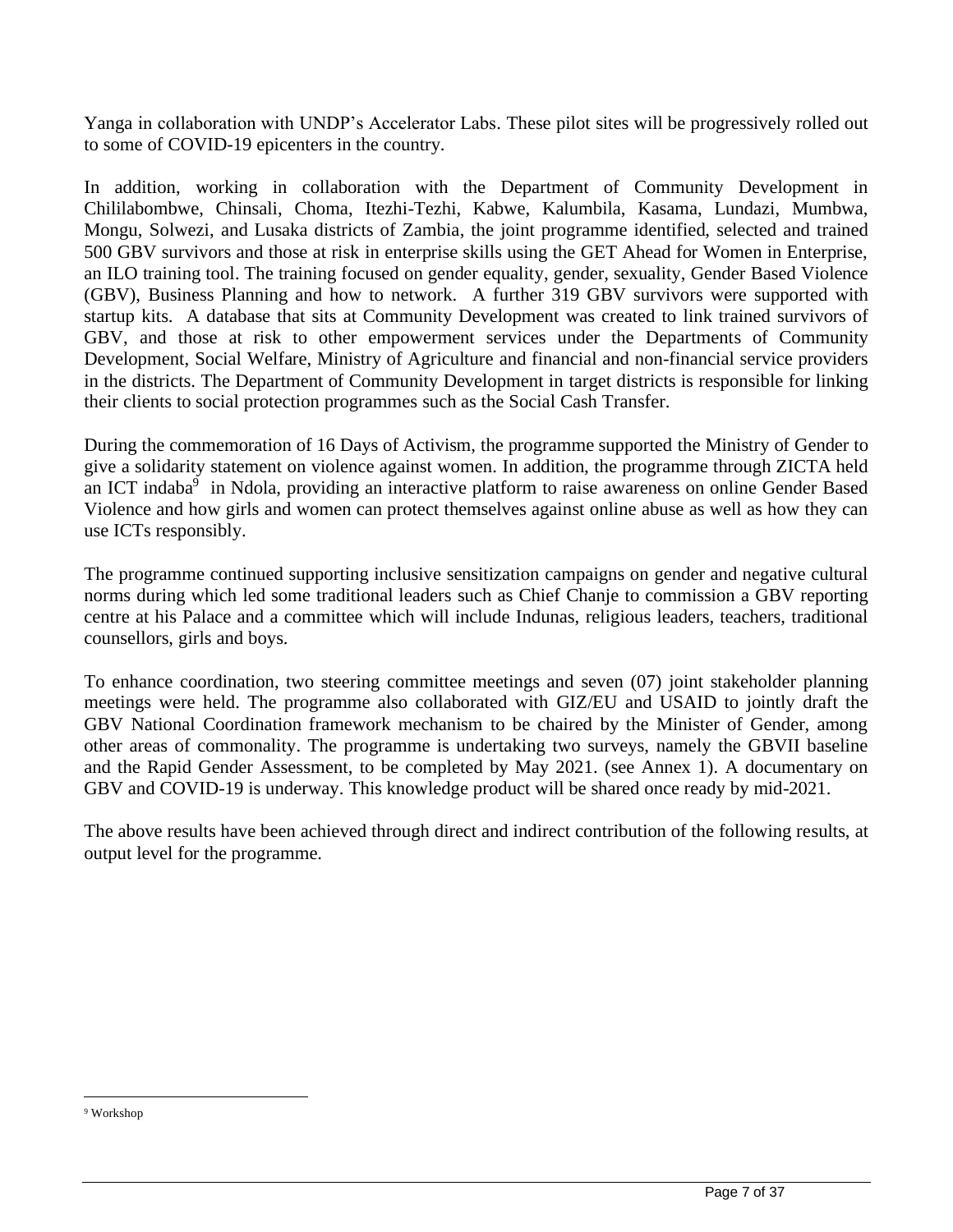### **Outputs:**

During the reporting period, the programme progressed in implementing activities under the different outputs, details of which are provided below:

### **Output 1.1 Target districts have increased capacity to deliver coordinated GBV services**

In response to COVID-19, the programme supported Lifeline Childline Zambia to ensure child and adult survivors report and seek Psychosocial support for GBV cases. This aligns to the original activity, to ensure child friendly services for child GBV cases. The programme financially supported 14 counsellors (10 in Lusaka and 4 in Mantapala) at Lifeline Childline Zambia and supported the upgrading of the software used by the call centre. As a result of the software upgrade, each counsellor on the toll-free line has a user ID which tracks the number of calls received or attended to every month by each counsellor. The figures provided in the report are those attended to by a GRZ-UNJPGBV-supported counsellor. In 2020, a total of 39,825 people (17,178 children and 22,647 parents and primary care givers) contacted the Lifeline Childline Zambia toll-free numbers and received GBV, Violence Against Children (VAC) and COVID-19 related trauma counselling and PSS by programme supported counsellors. Approximately 70 per cent of all cases received were from women and girls. The increase in the numbers of GBV reported cases could partly be attributed to the stress associated with lack of socioeconomic support means for livelihoods due to restrictions on movement and stay at home measures implemented in response to the COVID-19 pandemic. Of the  $39,825$  calls,  $4,747^{10}$  (1,443 girls, 698) boys, 1,648 women and 958 men) were referred to health centres, OSCs, CSOs such as YWCA, the DREAMS<sup>11</sup> programme and the Victim Support and Child Protection Units of the Zambia Police. Lifeline/Childline has its own internal case referral and follow up protocol for clients who made their initial contact with the call centre. Follow up on referral basis was limited due to the cost associated with the use of personal phones by individual counsellors.

In addition, the programme supported capacity development of 429 service providers on multidisciplinary GBV Guidelines across various service providers (Magistrates, Social workers, Doctors, Nurses etc). Topics included Gender norms, GBV case management, Case handling, reporting and Preventing Sexual Exploitation and Abuse  $(PSEA)^{12}$ 

Following allegations at the end of 2020 of commercial sexual exploitation of women and girls in Lusaka, Livingstone, Ndola, Kitwe and Chilanga, funding was provided to the MCDSS to support training of social welfare officers and police to provide child sensitive assistance to survivors. The training included GBV case management, trafficking causes and consequences and supporting child victims and witnesses. A total of 35 people were trained - 10 District Social Welfare Officers, 10 police [Child Protection Unit and Victim Support Unit], 3 Provincial Social Welfare Officers and 6 provincial police officers, 6 facilitators/speakers from the Department of Social Welfare (DSW) and police at

<sup>10</sup> The same time last year Childline/Lifeline referred and followed up a total of 1171 cases as compared to this year. This is a 34 per cent increase in the number of GBV cases referred and followed up (reasons could be more knowledge about the tollfree lines, more acceptance in reporting or possibly higher number of cases due to Covid 19).

<sup>11</sup> DREAMS = **D**etermined, **R**esilient, **E**mpowered, **A**IDS-free, **M**entored, and **S**afe. The DREAMS programme operates in urban settings only, providing beneficiaries with safe, confidential spaces to access a package of services tailored to their individual needs. These services include mentor-led safe spaces, gender-based violence care and support, HIV testing and counseling, family planning, pre-exposure prophylaxis, school scholarships, and economic strengthening. In addition, DREAMS work with sexual partners, parents, schools, and communities to strengthen the supportive networks necessary for young women to thrive.

 $12$  This GRZ.UNGBV Steering Committee held on 29<sup>th</sup> July was informed of PSEA training – See attached minutes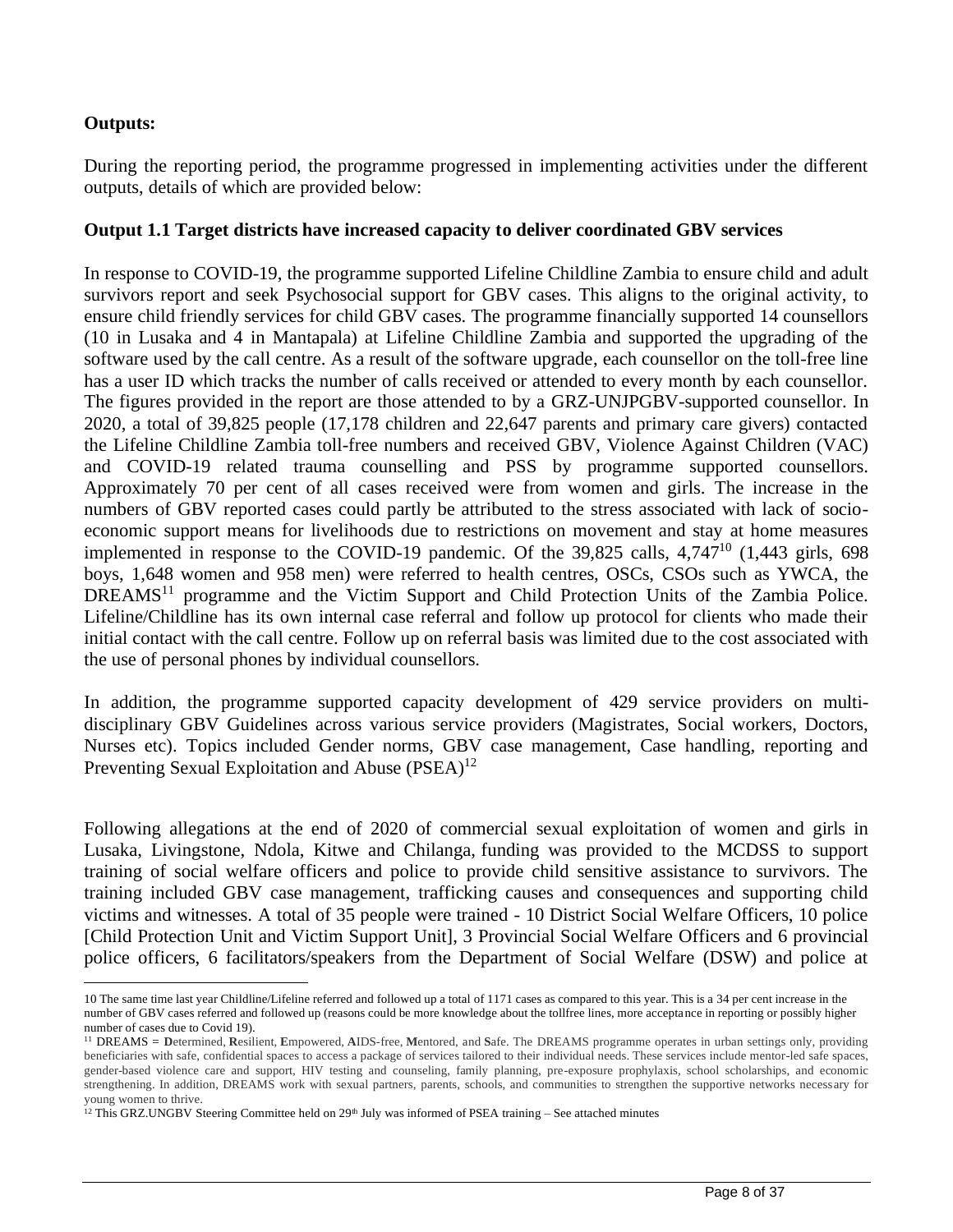headquarter level. This brings the number of service providers trained on multidisciplinary guidelines to 464. Of these, thirty (16 male and 14 female) are service providers that sit in the Best Interest Determination (BID) panel. These include social workers, police and immigration officers. The training covered the Best Interests Process which includes Best Interests Assessments (BIA) and Best Interest Determination (BID) for vulnerable migrant children, including those subjected to GBV and human trafficking. Training Government officers promotes sustainability and increases capacity to promote the well-being and protection of migrant children.

Following this training, OSC staff reported feeling confident to integrate GBV services in their routine monthly outreach services and ability to engage different communities including traditional and religious groups on GBV-related issues.

Furthermore, in efforts to bring GBV services closer to the community, especially for communities that do not have health or police centers nearby the programme supported the establishment of two Village led One Stop Centers (VLOSC) (in Chief Chamuka and Chief Mumena) for GBV prevention and response, which will be launched in the second quarter of 2021. Apart from being an information hub the VLOSCs are an effective way of providing services and referrals for survivors at community level.

To ensure strengthened coordination at community level, the programme supported the creation of 35 community structures involving men and boys in Solwezi: Kimasala, Kiwama, Mulemba B, Mushitala, Highland, Zambia, Muzabula, Kawama and Savive on GBV. These groups meet regularly to discuss and challenge each other on negative cultural norms and encourage positive masculinity and also disseminate key anti-GBV messages via radio programmes.

## **Output 1.2 GBV survivors have increased access to safe shelter**

In order to help with the increasing demand for safe shelters, four (4) more structures were jointly assessed in Mumbwa, Nakonde Lundazi and Chinsali for strengthening, and to identify buildings that can be used as shelters for GBV survivors, including joint assessment visits with the Ministry of Gender. Based on the results of the assessment, the programme provided technical and financial assistance that enabled various actions aimed at improving gender equality and women's empowerment. This included support to the Young Women Christian Association (YWCA) to enhance GBV survivors' access to safe shelters, and logistical support in form of beddings, shelter equipment, dignity packs, new beddings, furniture to seven (7) shelters namely: Lusaka Children in Crisis Centre, Chipata, Kitwe, Mongu, Chongwe, Mansa and Chipata.

The Programme further supported Seventy-Four (74) GBV survivors (including 29 cases related to child defilement, 10 trafficking cases, and child marriage and incest cases) with safe shelter. By the end of 2020, the programme had supported repatriation of 20 GBV survivors back to their families. In addition, the programme supported the finalization of Minimum Standards for Shelters of GBV victims and victims of trafficking which aim to improve the protection of victims by providing appropriate procedures and care services. The guidelines are due to be launched and disseminated in the first half of 2021. The programme further carried out sensitisation of GBV survivors and shelter owners on the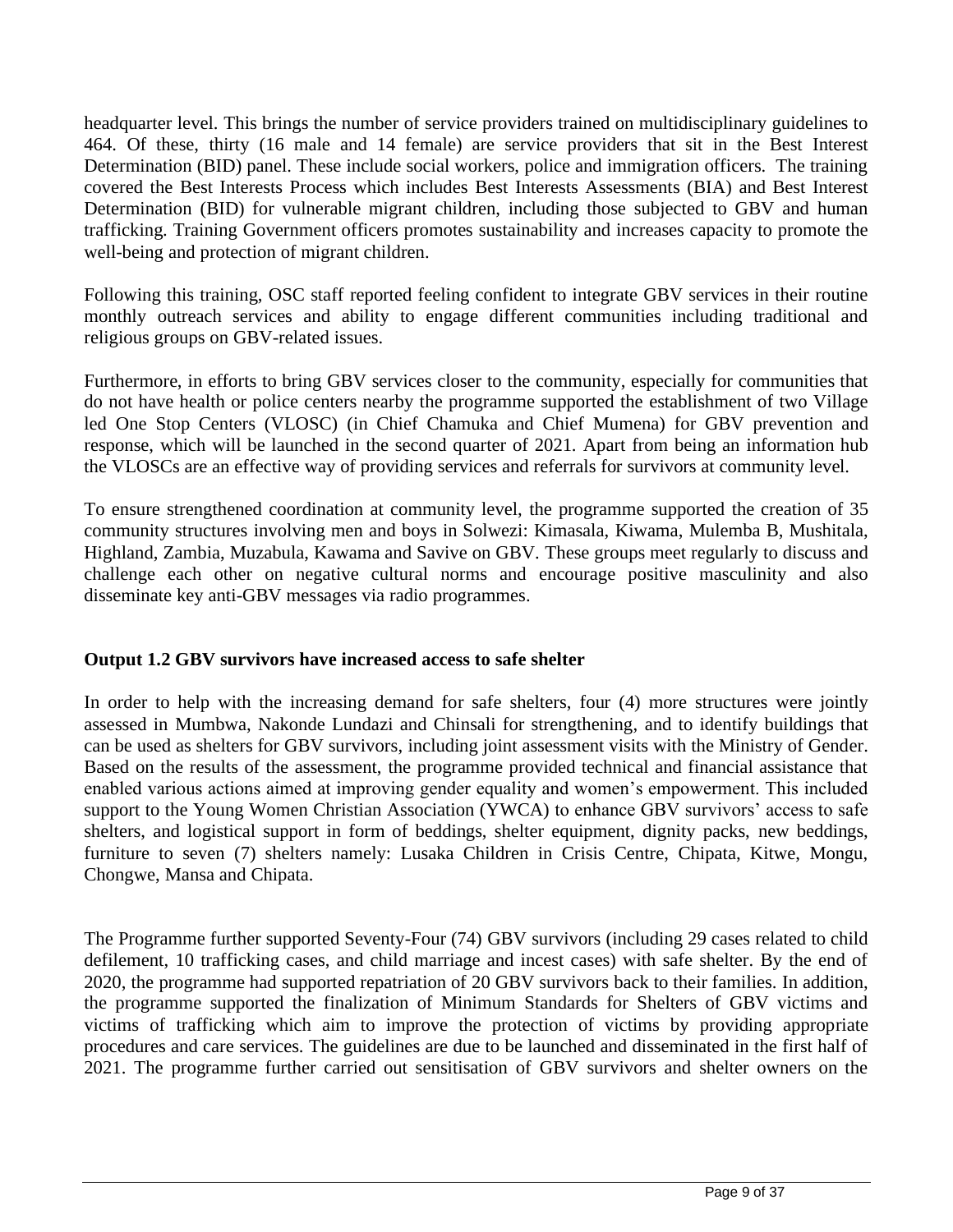minimum standards for GBV shelters through radio and TV programmes, and empowered communities to speak about GBV issues that happen in their communities.

### **Output 1.3 Target districts have increased capacity to deliver quality legal services**

To ensure continuous legal education, the programme supported training of Judiciary staff at the six (06) Fast-Track Courts in handling GBV cases. Court users including magistrates are now more confident in handling GBV cases due to the training they received. This has led to the FTC subordinate court officials record improved speed at which GBV cases were concluded and disposed of due to the establishment of FTCs. The provision of the witness rooms within the Fast-Track Courts have led to witnesses feeling more protected from their perpetrators whilst giving evidence in court.

The programme supported 130 GBV survivors with legal aid such as legal advice, civil and criminal litigation and alternative forms of dispute resolution mechanisms through the partners; National Legal Aid Clinic for Women, NPA, YWCA and the One Stop Centers. Joint monitoring visits were conducted to established Fast Track Courts (FTCs) in Chipata, Mongu, Choma and Ndola in collaboration with the Judiciary. One important outcome from this joint mission was the report that there is speedy handling of GBV cases and reduced time taken to dispose of GBV related cases. The programme heard that cases take as short as 5 days to 31 days to dispose of. However, some cases still do not get a successful ending due to lack of sufficient evidence.

The programme further procured ICT equipment for three courts (Solwezi, Chinsali and Mansa). The Judiciary has drafted the structural drawings for the additional courts and the process has begun to bring on board contractors for construction of the additional courts. Discussions are on-going with the Zambia Environmental Management Agency (ZEMA) to conduct physical visits to sites regarding social and environmental standards assessments in selected sites for fast-track courts, village led one stop centers and shelters.

To support delivery of quality child friendly legal services, the joint programme supported the creation of a technical working group co-led by MOG and NPA, TWG to develop the guidelines for Child Victims and Witnesses in judicial processes. The TWG includes 22 key government and nongovernmental stakeholders working with children<sup>13</sup> and had draft guidelines for Child Victims and Witnesses in judicial processes in place by the end of the year.

During the consultations to develop the aforementioned guidelines, changes in mindset became evident: key stakeholders moved away from focusing on the mandate or previous practice of their organisation or sector to thinking strategically about how to work within the law and structures that promote the best interests of the child and to make the judicial process more child-friendly. Whilst this takes time it is critical for buy-in so that existing practices can be changed, and indicative of systems change. Another crucial development was the recognition that current non child friendly practices, often negatively

<sup>&</sup>lt;sup>13</sup> Members include MoG, NPA, MoYSCD, MoCTA, MCDSS, MoGE, MoH, MoHA – CPU, VSU, MoJ, Child Justice Forum, Human Rights Commission, UpZambia, YWCA, IOM, UNDP, UNFPA, UNICEF.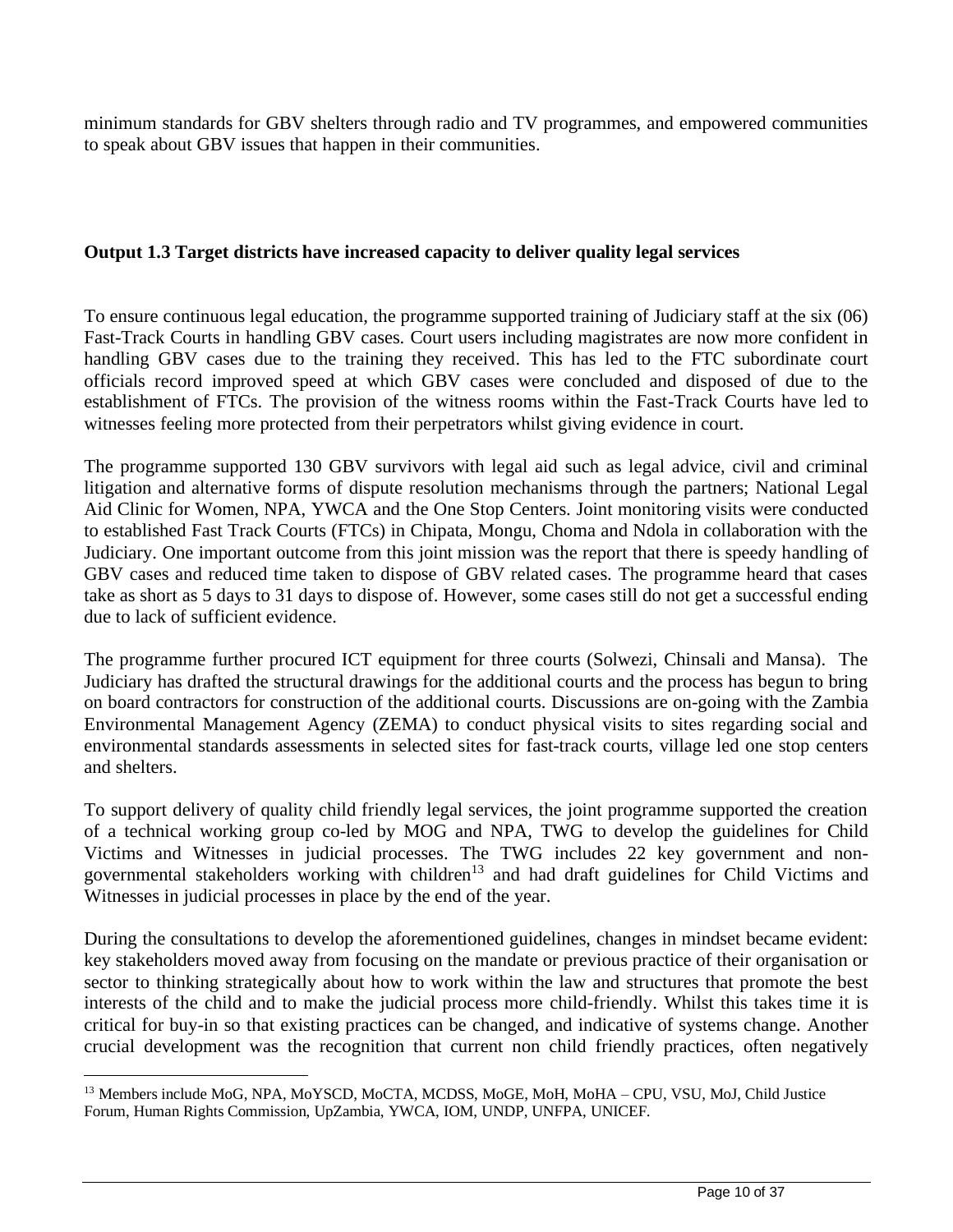impact on the collection of evidence, quality and detail of information provided, ability of child to continue in the judicial process, and ultimately the outcome of the case. Making judicial processes childfriendly will promote the realisation of the rights of the child and ensure successful management of a case throughout the judicial process and ultimately hold perpetrators accountable. Application of the guidelines in GRZ-UNJPGBV districts is expected to start in the middle of 2021.

In addition, the programme supported capacity development of 430 out of the 437 (98%) prosecutors in Zambia to use the Prosecutor's Handbook on Sexual Violence.<sup>14</sup> Trainers included experts from University Teaching Hospital a psychologist and obstetrician-gynaecologist, Zambia Police - VSU and NPA. One highlight of the training was the focus and discussions on the psychological and emotional impact of violence on survivors, a subject which was new to most of the prosecutors. All prosecutors agreed on the importance of ensuring victims' access to PSS, which systematically should be part of trial preparations. Prosecutors noted from experience that survivors who do not receive proper care and support may provide less effective testimony, underscoring the need to ensure services in the interests of the victim but also to increase the likelihood of successful prosecution.

In terms of strengthening legislation, the programme supported the final review of the Anti GBV Act No.1 of 2011 to incorporate the Penal Code and Anti-GBV and User-Friendly Fast Track Courts in collaboration with Ministry of Justice, Ministry of Gender, Women and Law in Southern Africa, WilDAF and Zambia Law Development Commission. The validation, launch and handover will take place in 2021.

As part of the commemoration of the 16 days of Activism Against Gender-Based Violence under the global theme: '**'Orange the World, Fund, Respond, Prevent, Collect"** the programme in collaboration with National Legal Aid Clinic for Women (NLACW), Judiciary, Zambia Police -Victim Support Unit and National Prosecution Authority (NPA) built capacity of 56 people (35 male; 21 female) consisting of Magistrates, Court Clerks, Lawyers, Social welfare workers and Prosecutors in Mongu and Choma districts to increase their capacity to deliver quality legal services<sup>15</sup>. The trainings were informed by the gaps identified through the implementation of the established Anti-GBV Fast Track Courts in the two districts in 2017 and 2018 respectively. The results of a pre-and post-test administered to participants showed that participants' knowledge levels had improved greatly and had better understanding most of the GBV concepts after the trainings.

#### **Output 2.1 GBV Survivors and those at-risk access economic empowerment services**

<sup>&</sup>lt;sup>14</sup> The Handbook was developed primarily through other funding (UNICEF funding related to PSEA). UNJP-GBV contributed through funding to support development of the training as well as the training of 437 prosecutors.

<sup>&</sup>lt;sup>15</sup> The topics of the trainings included GBV concepts and norms; international, regional and national legal framework on GBV; causes and effects of GBV; salient provisions of the Anti-GBV Act; the Anti-GBV Court Rules, civil proceedings under the Anti GBV Act challenges and opportunities; GBV criminal proceedings; GBV prosecutorial techniques; dealing with child witnesses; medical forensic examination of SGBV cases; and orientation on the new ZP Form32. The topics were delivered through lectures, presentations, buzz groups and case studies.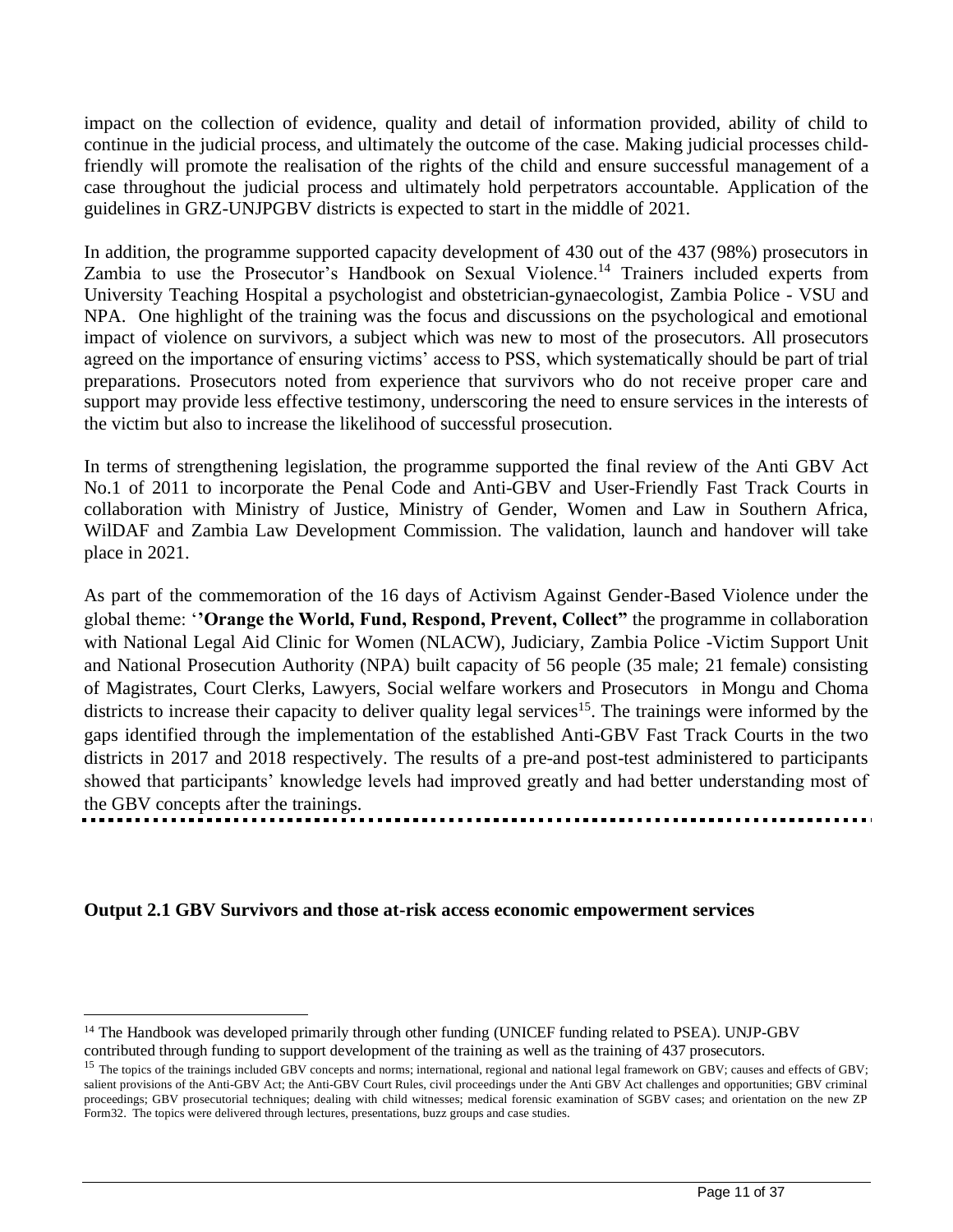In efforts to empower GBV survivors and those at risk of GBV to access economic empowerment services, the GRZ-UNJP programme supported various interventions for the continuity of economic activities.

Recognizing possible negative socio-economic impact of COVID19 on women, the programme supported the establishment of COVID Compliant safe markets in three areas of Lusaka: Chilenje, Matero and Nyumba Yanga targeting 900 female marketeers to allow them to continue with their trading for their livelihoods. A total of 569 (69 female traders and youth volunteers in the three markets and 500 GBV survivors) were trained in GBV, COVID19 guidelines and business development skills.

These safe markets will be progressively rolled out to some other COVID-19 epicentres in the country. Sensitization on GBV and COVID-19 were conducted, and PPEs and water solutions (bore holes) provided to make the safe markets COVID19 compliant and safe. In addition, 319 GBV survivors were supported with enterprise start-up support.

In collaboration with Zambia Information and Communication Technology Authority (ZICTA), the programme facilitated use of ICT platforms to raise awareness to over 35 girls on online-GBV to protect themselves against online abuse as well as how they can use ICTs responsibly to discourage child marriages and help alleviate the financial dependence of females on their male counterparts. An ICT Indaba conducted in Ndola in the year under review saw the training of 35 girls from four districts on the Copperbelt. In addition, the programme sensitized 7,050 people on GBV and positive use of ICTs via community and national radio and TV stations. This number is based on radio and TV reach.

In addition, consultative meetings have been held with two chiefdoms (His Royal Highness Chief Chamuka and Her Royal Highness Chieftainess Muwezwa) and work is ongoing on the establishment of the rural ICT hubs.<sup>16</sup>ICT equipment (computers, printers) for the rural ICT hubs has been procured. The hubs will be operationalized in 2021 with support from the Zambia Information and Communications Technology Authority (ZICTA).

## **Output 2.2** *Community and traditional leadership structures have capacity to mobilise on GBV prevention.*

The programme supported a total of 567 (325 males, 242 females) traditional, religious, and political leaders and traditional leaders' spouses with training and sensitization on GBV and COVID-19 prevention and response. These comprised 269 traditional leaders 158 spouses of traditional leaders, 85 religious leaders 30 religious leaders' spouses. The training also focused on Gender, Culture, Masculinity and Gender Based Violence. Participants came from Lundazi, Chipata, Magwero, Chief Chanje in Chipata, Kalumbila, Mazabuka, Chinsali and Solwezi resulting in improved coordination among various GBV players in their communities. This strengthened networking and creation of community and leadership structures on GBV and COVID19 prevention and response.

.

<sup>&</sup>lt;sup>16</sup> To address the low participation of women and girls in ICT, UNDP seeks to establish Rural ICT hubs which will provide mentorship, personal development skills, support in the creation of innovative ideas and enterprises, and encourage uptake and use of ICT's. These hubs will be piloted in three rural communities of Chisamba, Chongwe and Itezhi-Tezhi. Each hub will contain minimal equipment. This includes 20 computers, one server, connectivity infrastructure and supporting electrical infrastructure if needed.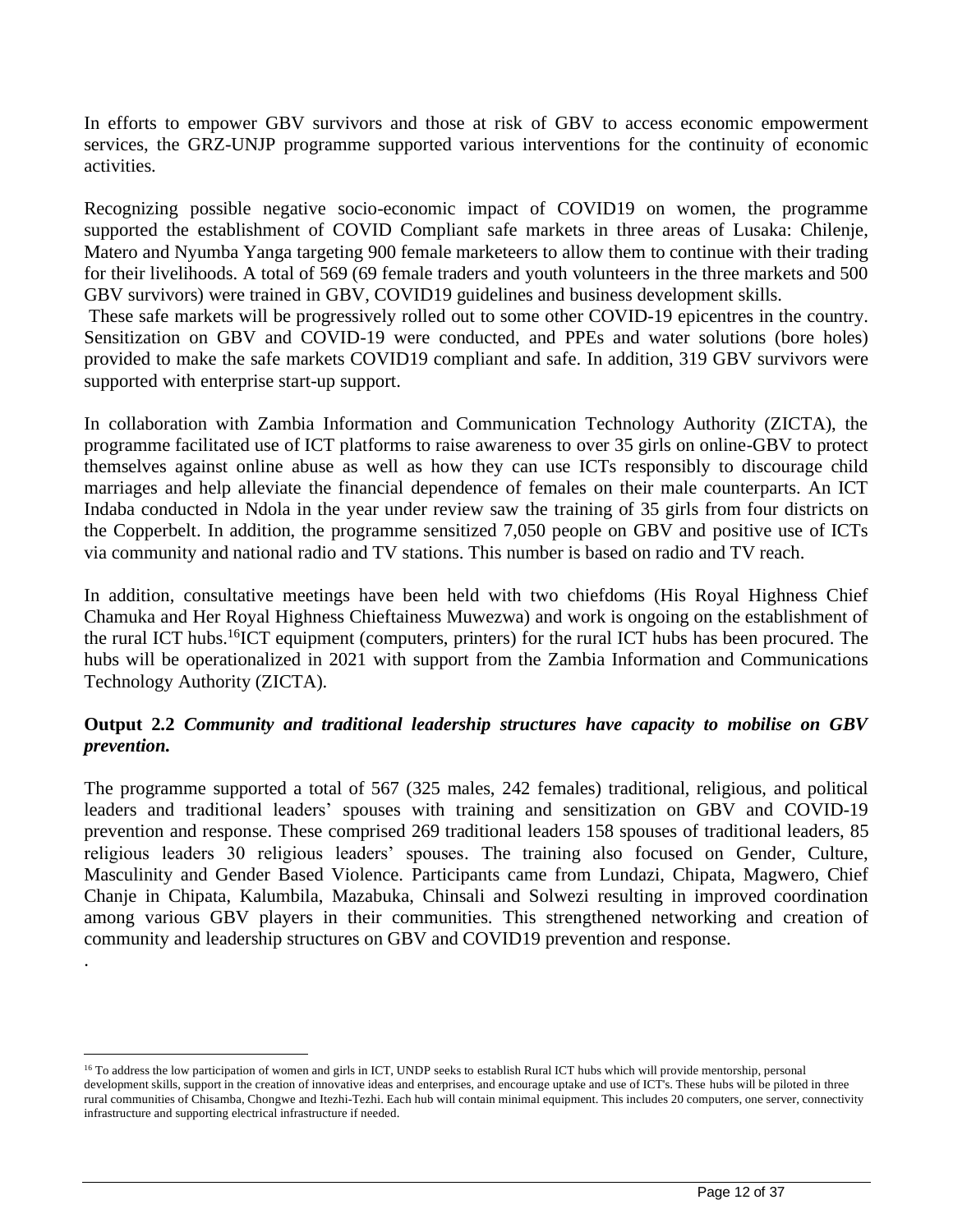The programme reached 158,102 people through participation in community structures. These were sensitized and trained on GBV/COVID-19 prevention and response. These comprised 99193 males and 58884 females including 42 people living with disability.

## **Output 2.3 Improved multi-sectoral coordination and governance related to GBV prevention and response**

To improve coordination and strengthen governance structures, the programme supported the establishment of the GRZ-UNJPGBV Steering Committee, and joint Monitoring & Evaluation platform. The GRZ-UNJP Steering Committee has met twice since it was established. At the second GRZ-UNJP Steering Committee meeting in July 2020, co-chaired by the Permanent Secretary of the Ministry of Gender and the UN Resident Coordinator, the reprogrammed GRZ-UNJP work plan to incorporate COVID-19 interventions and the second tranche of funds in year one was approved. The Steering Committee also approved the virtual launch of the GRZ-UNJP.

Through Ministry of Gender the programme strengthened twenty districts with plans mainstreaming GBV. These included the 17 original project sites and the three additional ones due to the COVID-19 interventions.

In addition to the existing mechanisms on the GBV interventions, the programme supported i) COVID-19 coordination focusing on ensuring the continuation of social welfare service provision. This was chaired by MCDSS through the Protection Sector Group and its two subgroups: GBV and Child Protection ii) Technical Working Groups (TWG) for development of statutory case management guidelines iii) TWG for the development of guidelines for the protection of Child Victims and Witnesses through judicial proceedings. For the latter, a sub-group was created to develop and oversee the methodology for consultations with young people on the guidelines. These groups have been meeting through a mix of virtual and in-person meetings, shifting to virtual meetings when COVID-19 cases are more prevalent.

Further, in efforts to strengthen the legal framework, the Ministry of Gender and Ministry of Justice led the revision of the Anti-GBV Act No.1 of 2011 to align it to the Penal Code and to incorporate the Anti-GBV Fast Track Courts. The updated Anti-GBV Act is in draft form and is awaiting validation to be done in 2021.

The programme conducted 7 Joint stakeholders' planning and review meetings (hybrid – 3 physical and 4 virtual) that achieved, among others : 1) Development of Terms of Reference (ToR) to finalize the review of the Anti GBV Act No.1 of 2011; 2) The finalization of the inception phase plan that indicates roles and responsibilities for the various actions; 3) A finalized list of harmful norms to be addressed by the GRZ-UNJP programme; 4) Terms of Reference for conducting the GRZ-UNJP baseline and the Rapid Gender Assessment were finalized.; 5) The completion of a feasibility assessment on the Mumbwa district One Stop Center in Central Province.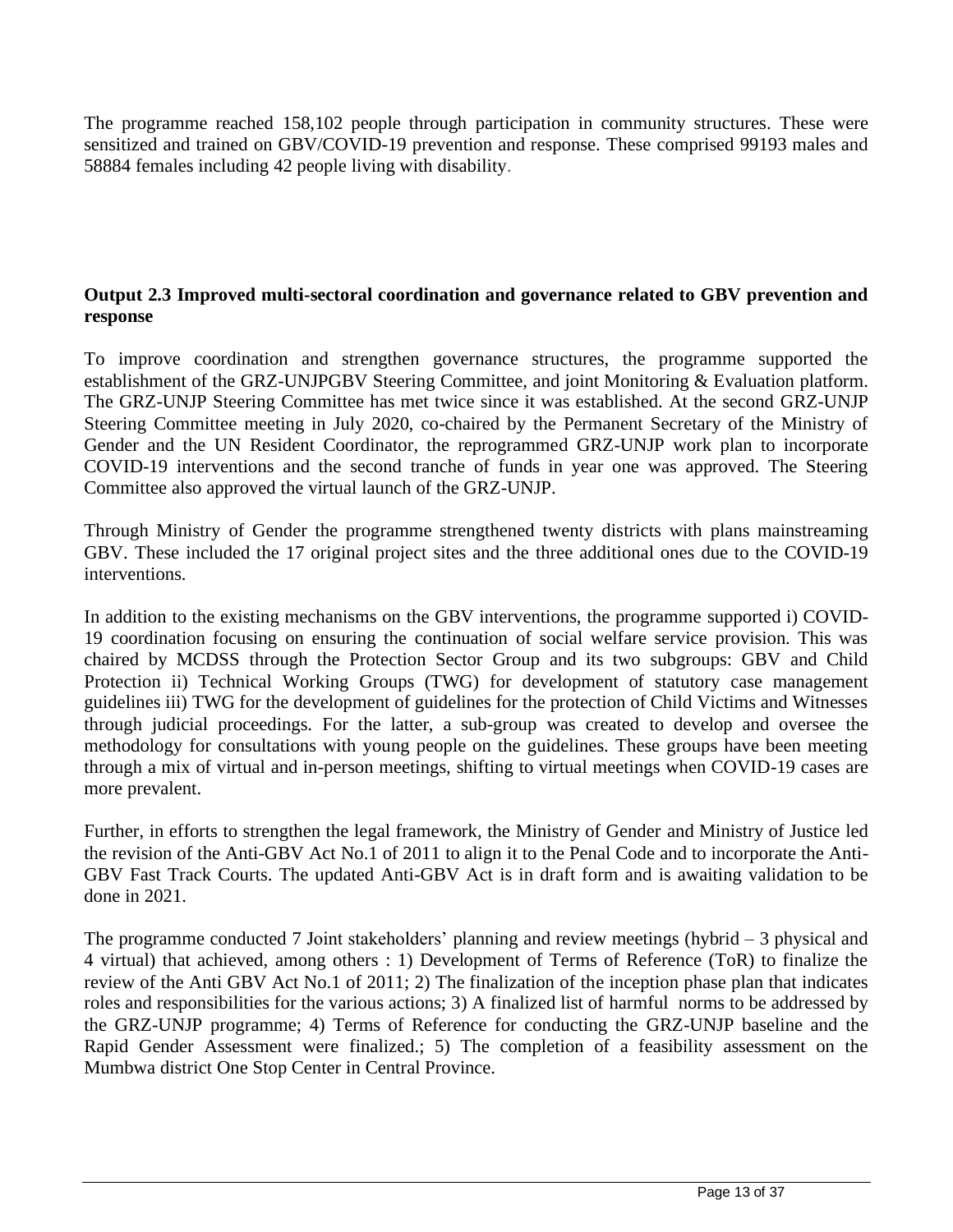The Programme further supported the finalization of the Information Management System (IMS) at the Zambia Police, to collect data on GBV survivors. In addition, a rapid technical assessment of the five proposed sites for GBV data delivery points by Zambia Police Service namely Solwezi, Ndola, Kabwe, Mongu and Livingstone was conducted as a gap analysis to better respond to the needs of Zambia Police in the deployment of their E-policing system.

In joining the rest of the world on the campaign on violence women, the programme supported the ministerial launch of the MoG led *16 days of gender activism* with the theme "Orange the World: Fund, Prevent, Respond, Collect".

## **Describe any delays in implementation, challenges, lessons learned & best practices & Updated risk log (Risk log Annex 3):**

## **Challenges:**

The COVID-19 pandemic impacted on implementation, due to social distancing restrictions and prioritisation of COVID-19 prevention and response measures put in place. Within this context, the programme re-strategised the approach and implemented interventions using other modalities such as virtual platforms for meetings and toll-free lines and chats for providing PSS. The easing of the COVID-19 situation in the last quarter of 2020, resulted in some face-to-face meetings, and facilitated the development of the guidelines, such as the guidelines on Child Victims and Witnesses and statutory case management.

Due to Covid-19 guidelines, the number of participants had to be reduced to enable social distancing during workshops. As a mitigation measure, some coordination programmes were done virtually while contact activities such as trainings or orientations included components of Covid-19 prevention and supply of PPEs such as hand sanitizers, face masks and disinfectants.

## **Lessons Learnt and Best Practices and updated risk log**

- Involvement of local stakeholders in the implementation of activities enhances ownership, sustainability of program activities and brings greater impact.
- The COVID-19 pandemic resulted in increased demand for on-line chat services, as children find these more accessible and interactive.
- COVID 19 has impacted on the socio-economic status of families resulting in reported cases of commercial sexual exploitation of women and girls in five districts *– highlighting the desperate situation some families are facing.* However, the need for external support for such types of situations, serves to stress the importance of social welfare systems strengthening. A strengthened social welfare system will ensure adequate human and financial resources, strong and clear policy/regulatory framework, inter-sectoral coordination and collaboration, which will enable rapid and effective response whenever such situations occur.
- COVID-19 has facilitated the building of new partnerships, especially focused on PSS for frontline workers that will ultimately ensure improved care and support for child survivors of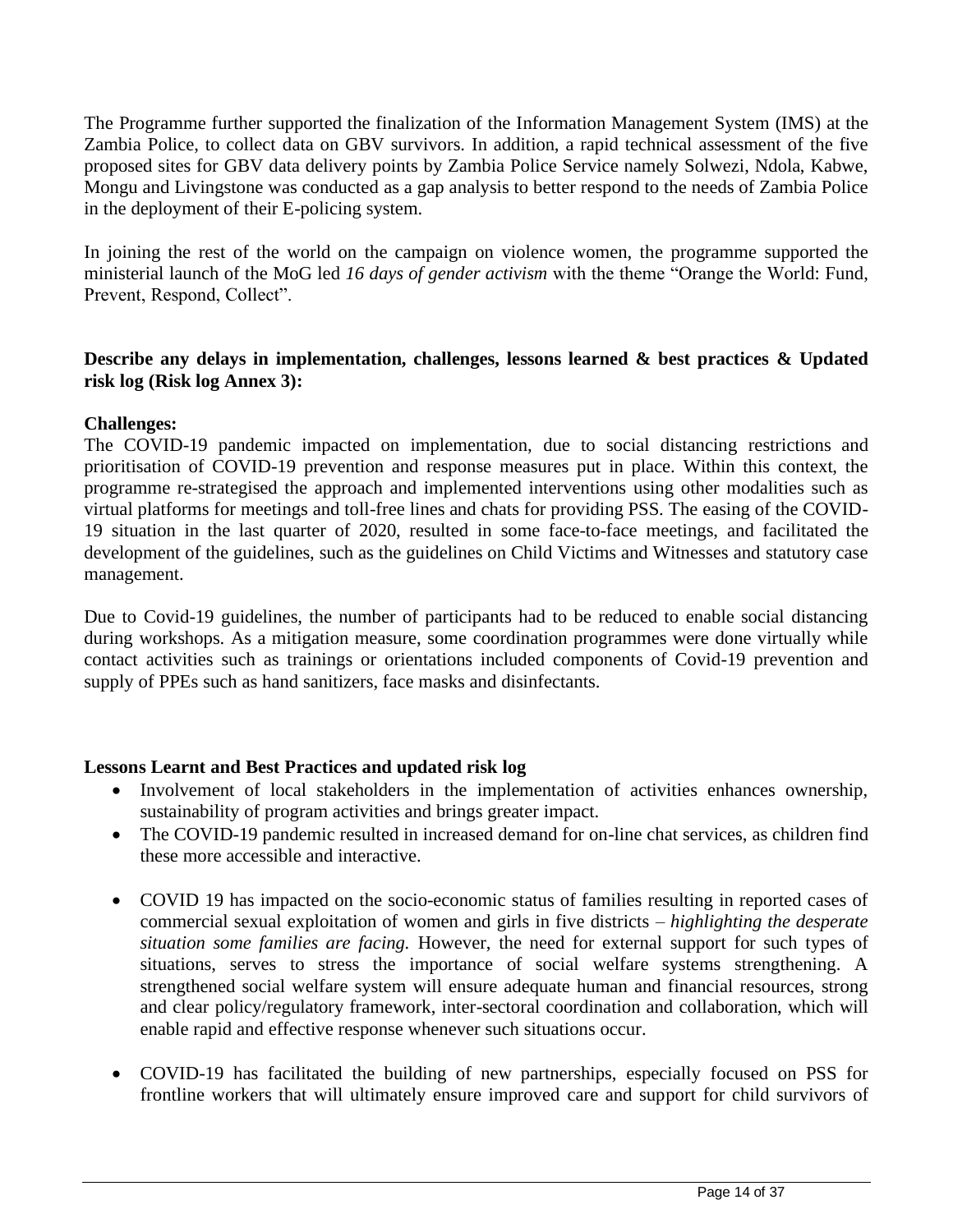GBV. For example, Lifeline Childline Zambia has partnered with the Zambia Well Being Alliance which comprises the Psychology Association of Zambia for capacity development of its staff and with Strong Minds Zambia to whom Lifeline Childline Zambia is now referring clients who have been classified as suffering from anxiety and depression for further mental health support. Between July to October, Lifeline Childline referred 23 people (4 girls, 2 boys, 8 women, 9 men) of SEA to Strong Minds Zambia.

• Development of Terms of Reference by one agency and sharing with the other United Nations agencies for their review and endorsement. This ensures clarity amongst the United Nations joint partnership on the work being implemented and leveraging of different experiences and competencies.

#### **Qualitative assessment:**

Despite the COVID-19 pandemic which has impacted implementation, the programme has adapted activities and re-programmed resources to introduce new activities in line with outcomes and outputs to ensure there is continuity of services. During the reporting period, 39,825 children and adults have been reached through tollfree lines with Psychosocial Support (PSS) through partnership with other UN agencies and Lifeline Childline Zambia, of which 4,747 were referred to other services for additional support. Joint planning and review meeting with other cooperating partners (USAID, EU, and GIZ) were held to improve sub national response and coordination towards GBV.

#### **Recommendations**

- Need for continuous legal training.
- The Judiciary requested for a "waiting room" to avoid direct contact between survivor and alleged perpetrator and humiliation or threats to the survivor during court meetings. The Magistrates recommended that all magistrates are trained on GBV
- The District Social Welfare Officers (DSWOs) identified the need for police to contact the DSWO as soon as a case of a child victim of GBV is identified. The DSWO can then open a statutory case file and prepare the child and the parent for police interview and ensure it is aligned to the age maturity of the child, conduct a risk assessment before returning a child back to the family home or to identify appropriate temporary kinship care or foster care solutions (before considering placement in a residential setting). There is a need for the TWG working on the guidelines for *Child Victims and Witnesses* to consider concerns that a child's statement in court may be influenced/manipulated by adults if the child is not "isolated" in a facility without visitation rights and to secure a solution that is in the best interests of the child and at the same time does not jeopardise the outcome of the judicial process.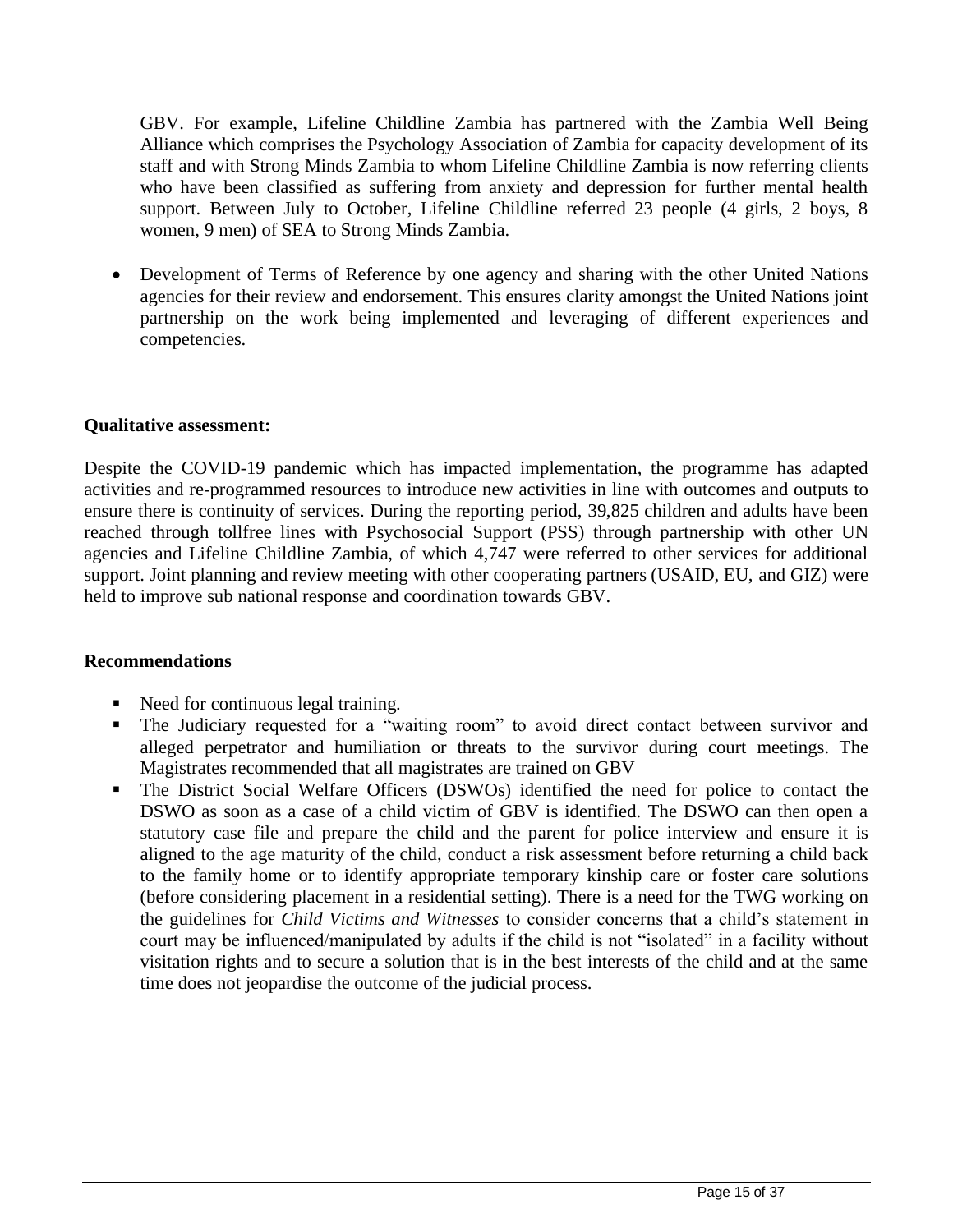## **ii) Indicator Based Performance Assessment:**

Using the **Programme Results Framework from the Programme Document / AWP** - provide an update on the achievement of indicators at both the output and outcome level in the table below. Where it has not been possible to collect data on indicators, clear explanation should be given explaining why, as well as plans on how and when this data will be collected.

| Results - Outcome and Output Indicators -               | <b>Achieved Indicator</b> | <b>Reasons for Variance with</b> | <b>Source of Verification</b> |
|---------------------------------------------------------|---------------------------|----------------------------------|-------------------------------|
| <b>Baseline/Actual/Planned Targets</b>                  | <b>Targets</b>            | <b>Planned Target (if any)</b>   |                               |
| Outcome $1^{17}$                                        | $\Omega$                  | Data awaiting baseline           |                               |
| <b>Indicator 1.1:</b> % of women aged 15-49 who have    |                           |                                  |                               |
| ever experienced physical or sexual violence who        |                           |                                  |                               |
| sought help to stop the violence                        |                           |                                  |                               |
| <b>Baseline:</b>                                        |                           |                                  |                               |
| <b>Planned Target:</b>                                  |                           |                                  |                               |
| <b>Programme Target:</b>                                |                           |                                  |                               |
|                                                         |                           |                                  |                               |
| Indicator 1.2: % of eligible survivors receiving        |                           | Data awaiting Baseline           |                               |
| PEP within 72 hours                                     |                           |                                  |                               |
| <b>Baseline:</b>                                        |                           |                                  |                               |
| <b>Planned Target:</b>                                  |                           |                                  |                               |
| <b>Programme Target:</b>                                |                           |                                  |                               |
|                                                         |                           |                                  |                               |
| <b>Indicator 1.3:</b> % of GBV survivors receiving      | $\overline{0}$            | Data awaiting baseline           |                               |
| legal assistance                                        |                           |                                  |                               |
| <b>Baseline:</b>                                        |                           |                                  |                               |
| <b>Planned Target:</b>                                  |                           |                                  |                               |
| <b>Programme Target:</b>                                |                           |                                  |                               |
|                                                         |                           |                                  |                               |
| <b>Indicator 1.4:</b> # of survivors linked to hospital | 4,747                     | No data on baseline and planned  | Life Childline reports        |
| based OSCs                                              |                           | target                           |                               |
| <b>Baseline:</b>                                        |                           |                                  |                               |
| <b>Planned Target:</b>                                  |                           |                                  |                               |
| <b>Programme Target:</b>                                |                           |                                  |                               |

<sup>&</sup>lt;sup>17</sup> *Note: Outcomes, outputs, indicators and targets should be as outlined in the Project Document so that you report on your actual achievements against planned targets. Add rows as required for Outcome 2, 3 etc*.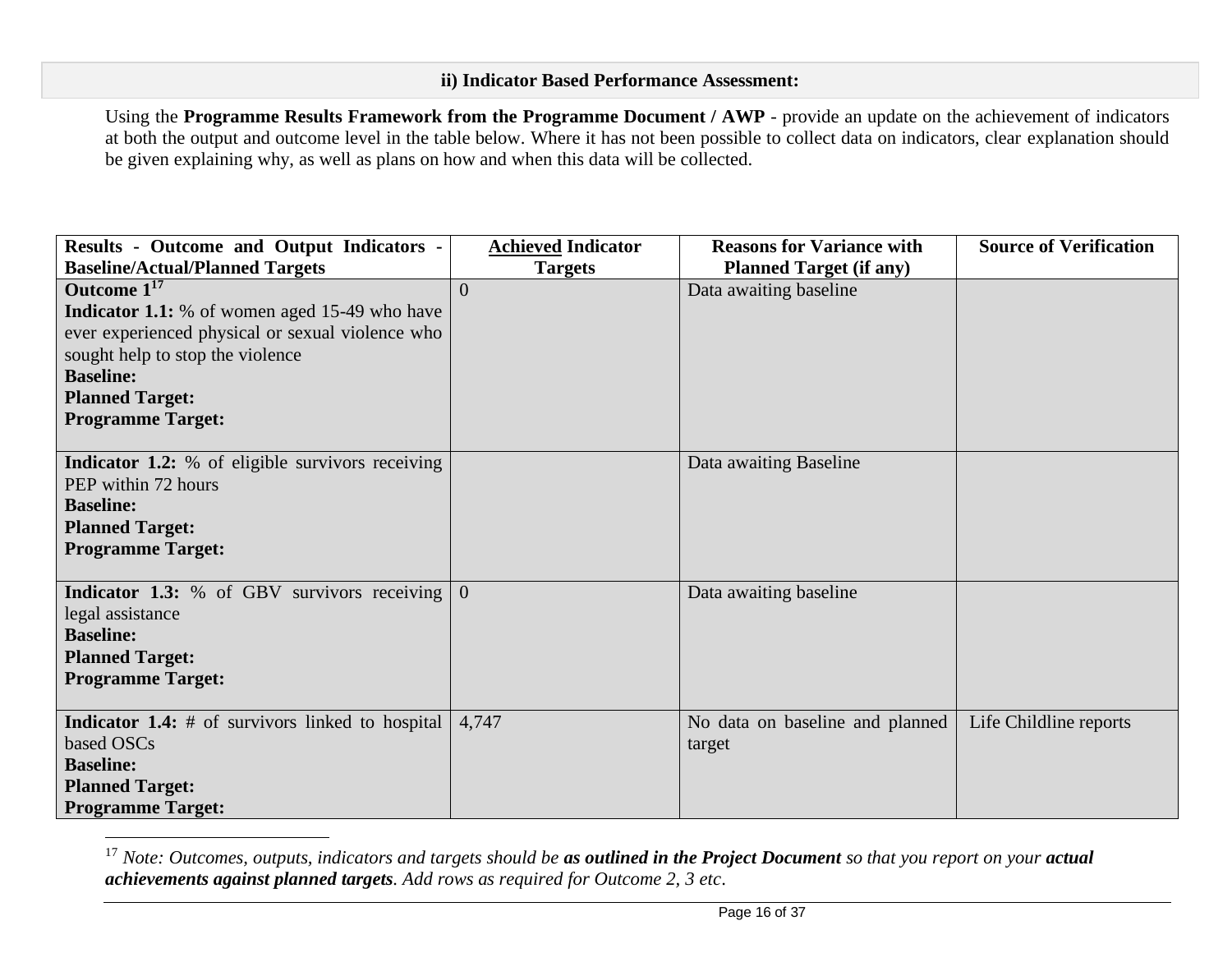| Results - Outcome and Output Indicators -<br><b>Baseline/Actual/Planned Targets</b>                                                                                                                                                    | <b>Achieved Indicator</b><br><b>Targets</b> | <b>Reasons for Variance with</b><br><b>Planned Target (if any)</b>                                                                                                                                                                 | <b>Source of Verification</b> |
|----------------------------------------------------------------------------------------------------------------------------------------------------------------------------------------------------------------------------------------|---------------------------------------------|------------------------------------------------------------------------------------------------------------------------------------------------------------------------------------------------------------------------------------|-------------------------------|
|                                                                                                                                                                                                                                        |                                             |                                                                                                                                                                                                                                    |                               |
| <b>Indicator 1.5:</b> Average number of days for a case<br>to be disposed of before and through fasts track<br>courts<br><b>Baseline:</b><br><b>Planned Target:</b><br><b>Programme Target:</b>                                        | $5-30$ days                                 | Between $5 - 31$ days. These vary<br>from Fast Track Court (FTC) to<br>FTC.                                                                                                                                                        | Judiciary records             |
| <b>Indicator 1.6:</b> % of GBV cases resolved within 3<br>months before and through the Fast-Track Courts<br><b>Baseline:</b><br><b>Planned Target:</b><br><b>Programme Target:</b>                                                    | $\Omega$                                    | Data awaiting baseline                                                                                                                                                                                                             |                               |
| Output 1.1 One Stop Centres<br>Indicator $1.1.1:$ # of hospital based OSC<br>established / strengthened and functional in the<br>Programme districts<br>Baseline:<br>Planned Target: 10<br>Programme Target: 20                        | 10 (2 village-led one-stop<br>centers)      | This work will be accelerated in<br>2021                                                                                                                                                                                           | Programme reports             |
| <b>Indicator 1.1.2:</b> $#$ of community structures<br>conducting dialogues and info sessions on GBV<br>services and prevention<br><b>Baseline: To determine baseline</b><br><b>Planned Target: 30</b><br><b>Programme Target: 100</b> | 35                                          |                                                                                                                                                                                                                                    | Programme report              |
| <b>Indicator 1.1.3:</b> # of OSCs which are child<br>friendly<br><b>Baseline:</b><br><b>Planned Target: 4</b><br><b>Programme Target: 12</b>                                                                                           | $\theta$                                    | A draft list of child-friendly<br>materials was developed and<br>shared with the MoH OSC focal<br>person. Feedback was given but<br>concurrently the EU-funded GBV<br>had<br>programme<br>developed<br>minimum standards for OSCs. | Programme report              |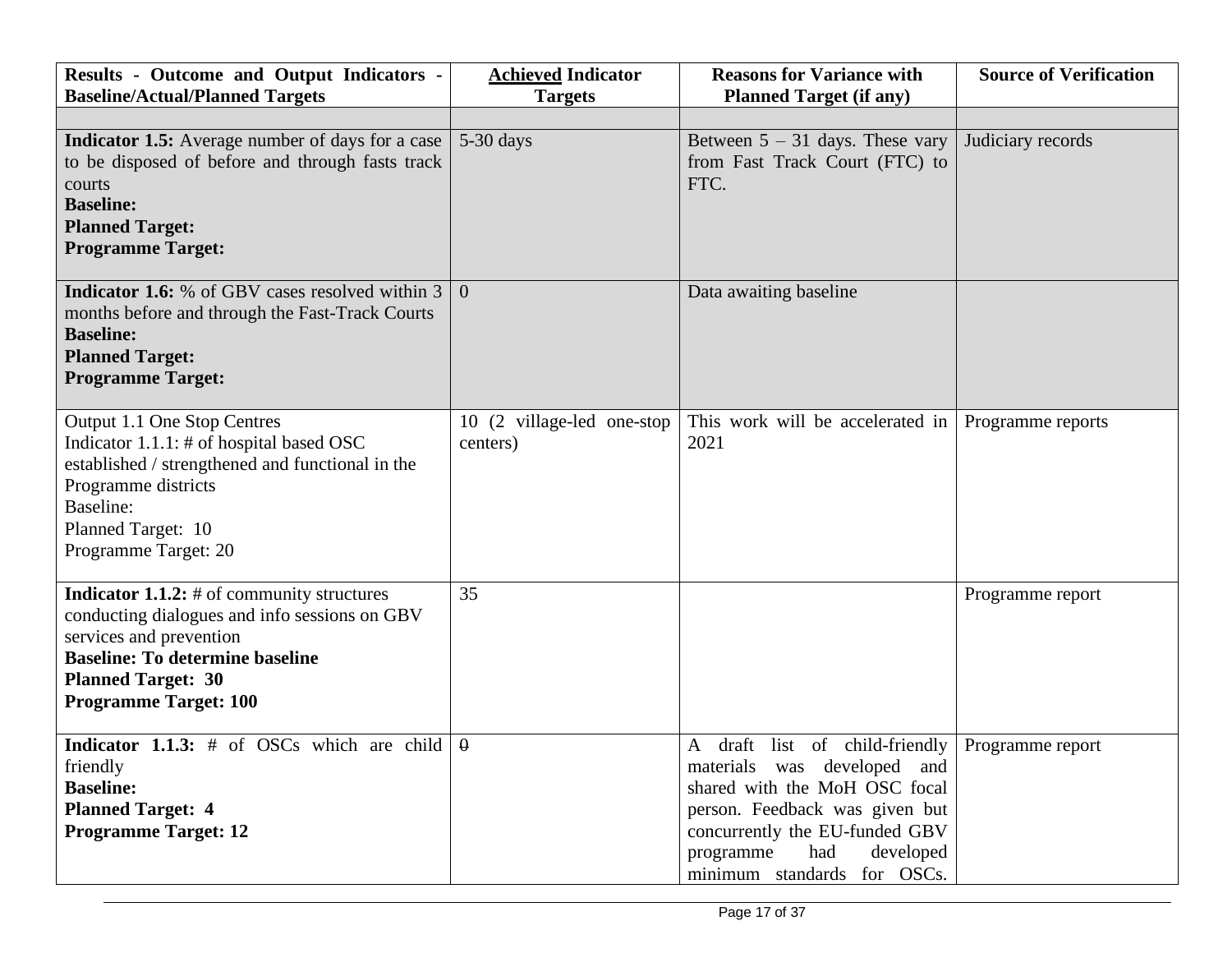| Results - Outcome and Output Indicators -                                                                                                                                                                                                                                       | <b>Achieved Indicator</b> | <b>Reasons for Variance with</b>                                                                                                                                                                                                                       | <b>Source of Verification</b>                                                                                                                                             |
|---------------------------------------------------------------------------------------------------------------------------------------------------------------------------------------------------------------------------------------------------------------------------------|---------------------------|--------------------------------------------------------------------------------------------------------------------------------------------------------------------------------------------------------------------------------------------------------|---------------------------------------------------------------------------------------------------------------------------------------------------------------------------|
| <b>Baseline/Actual/Planned Targets</b>                                                                                                                                                                                                                                          | <b>Targets</b>            | <b>Planned Target (if any)</b>                                                                                                                                                                                                                         |                                                                                                                                                                           |
|                                                                                                                                                                                                                                                                                 |                           | These were still being discussed in<br>December. To support a "whole of<br>government approach to GBV"<br>and ensure that all GBV actors<br>followed the same guidelines, the<br>programme waited until the<br>Procurement will take place in<br>2021. |                                                                                                                                                                           |
| <b>Indicator 1.1.4:</b> # of service providers trained on<br><b>GBV</b><br>Guidelines<br>multi-disciplinary<br>(disaggregated by type of service provider and<br>sex)<br><b>Baseline:</b><br><b>Planned Target: 500</b><br><b>Programme Target: 1,200</b>                       | 429                       |                                                                                                                                                                                                                                                        | Programme activity reports                                                                                                                                                |
| <b>Output 1.2 Shelters</b><br><b>Indicator 1.2.1:</b> $#$ of GBV survivors housed in<br>Programme supported shelters<br><b>Baseline: 45</b><br><b>Planned Target: 100</b><br><b>Programme Target: 350</b>                                                                       | 74                        | Some people were initially not Programme/YWCA<br>comfortable to come to the<br>COVID19<br>shelters<br>due<br>to<br>restrictions.                                                                                                                       | reports                                                                                                                                                                   |
| <b>Indicator 1.2.2:</b> # of shelters<br>established/strengthened for temporary housing of<br><b>GBV</b> survivors<br><b>Baseline: Established: TBD</b><br><b>Baseline: Strengthened</b><br><b>Planned Target: 8</b><br>Programme Target: 10 strengthened and 3<br>established. | 7 strengthened            | COVID-19 restrictions slowed the<br>establishing of new shelters 7<br>shelters strengthened.                                                                                                                                                           | Programme/YWCA<br>Reports<br>(IOM) Joint Assessment<br>by Ministry of<br>report<br>Community Development<br>and Social Services, UN<br>Works<br>and<br>the<br>Department. |
| Output 1.3 Target districts have increased                                                                                                                                                                                                                                      | 0 established             | Ongoing $-$ structural drawings in                                                                                                                                                                                                                     |                                                                                                                                                                           |
| capacity to deliver quality legal services                                                                                                                                                                                                                                      | 6<br>strengthened<br>and  | place Joint FTC site assessments                                                                                                                                                                                                                       | Programme reports                                                                                                                                                         |
|                                                                                                                                                                                                                                                                                 |                           |                                                                                                                                                                                                                                                        |                                                                                                                                                                           |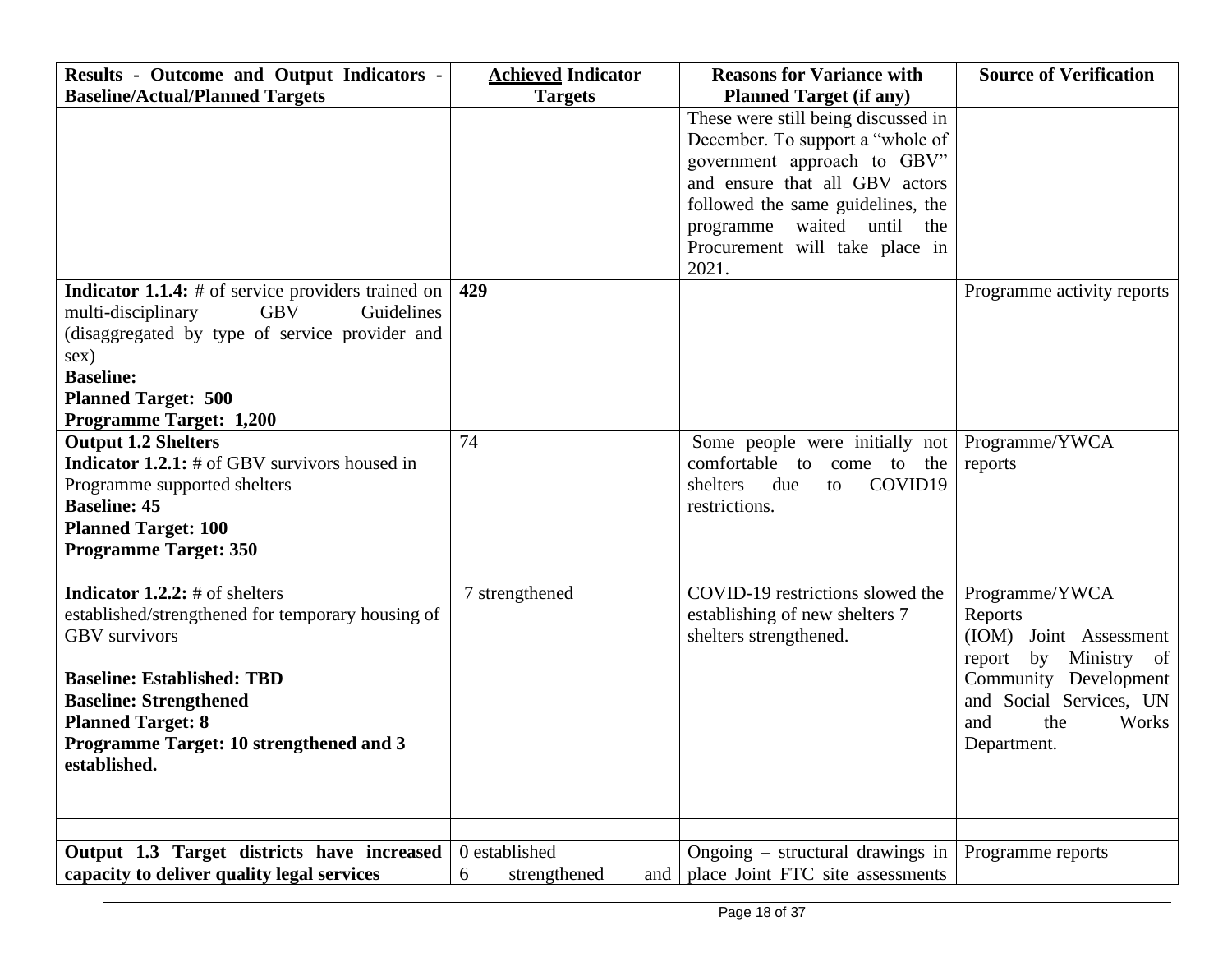| Results - Outcome and Output Indicators -              | <b>Achieved Indicator</b> | <b>Reasons for Variance with</b>                | <b>Source of Verification</b> |
|--------------------------------------------------------|---------------------------|-------------------------------------------------|-------------------------------|
| <b>Baseline/Actual/Planned Targets</b>                 | <b>Targets</b>            | <b>Planned Target (if any)</b>                  |                               |
| <b>Indicator</b><br>1.3.1:<br><b>FTC</b><br>#<br>of    | functional                | to take place in Q2 2021                        |                               |
| established/strengthened and functional                |                           | 6 strengthened                                  |                               |
| <b>Baseline: 6</b>                                     |                           |                                                 |                               |
| <b>Planned Target: 4</b>                               |                           |                                                 |                               |
| <b>Programme Target: 10</b>                            |                           |                                                 |                               |
|                                                        |                           |                                                 |                               |
| <b>Indicator 1.3.2:</b> % of FTC that are operating in | $\overline{0}$            | A draft list of materials was Programme records |                               |
| line with child friendly standards                     |                           | developed and shared with the                   |                               |
| <b>Baseline: 0</b>                                     |                           | FTC focal person at the Judiciary.              |                               |
| <b>Planned Target: 4</b>                               |                           | Procurement will start in 2021.                 |                               |
| <b>Programme Target: 10</b>                            |                           |                                                 |                               |
| <b>Indicator 1.3.3:</b> $#$ of legal service providers | 486                       | Some participants were unable to                | Attendance registers          |
| trained                                                |                           | COVID19<br>due<br>travel<br>to                  |                               |
| <b>Baseline: To Be Determined</b>                      |                           | restrictions.<br>Due<br>social<br>to            |                               |
| <b>Planned Target: 600</b>                             |                           | distancing trainings could only be              |                               |
| <b>Programme Target: 1,800</b>                         |                           | done in smaller groups by our                   |                               |
|                                                        |                           | partners.                                       |                               |
| Indicator 1.3.4: # of GBV survivors provided           | 130                       | Some survivors were hindered due                |                               |
| with legal aid                                         |                           | to COVID19 restrictions that                    |                               |
| <b>Baseline: TBD</b>                                   |                           | affected some service provision                 |                               |
| <b>Planned Target: 150</b>                             |                           |                                                 |                               |
| <b>Programme Target: 450</b>                           |                           |                                                 |                               |
| Outcome 2 <sup>18</sup>                                | Data not available        |                                                 |                               |
| <b>Indicator 2.1:</b> % of GBV survivors and those at  |                           |                                                 |                               |
| risk aged 15-49 taking up employment                   |                           |                                                 |                               |
| opportunities (Self/wage) (Disaggregated by age        |                           |                                                 |                               |
| and sex)                                               |                           |                                                 |                               |
| <b>Baseline:</b>                                       |                           |                                                 |                               |
| <b>Planned Target:</b>                                 |                           |                                                 |                               |
| <b>Programme Target</b>                                |                           |                                                 |                               |
| <b>Indicator 2.2:</b> % of GBV survivors and those at- | Data not available        |                                                 |                               |
| risk reporting increase in income                      |                           |                                                 |                               |
| <b>Baseline:</b>                                       |                           |                                                 |                               |

<sup>18</sup> *Note: Outcomes, outputs, indicators and targets should be as outlined in the Project Document so that you report on your actual achievements against planned targets. Add rows as required for Outcome 2, 3 etc.*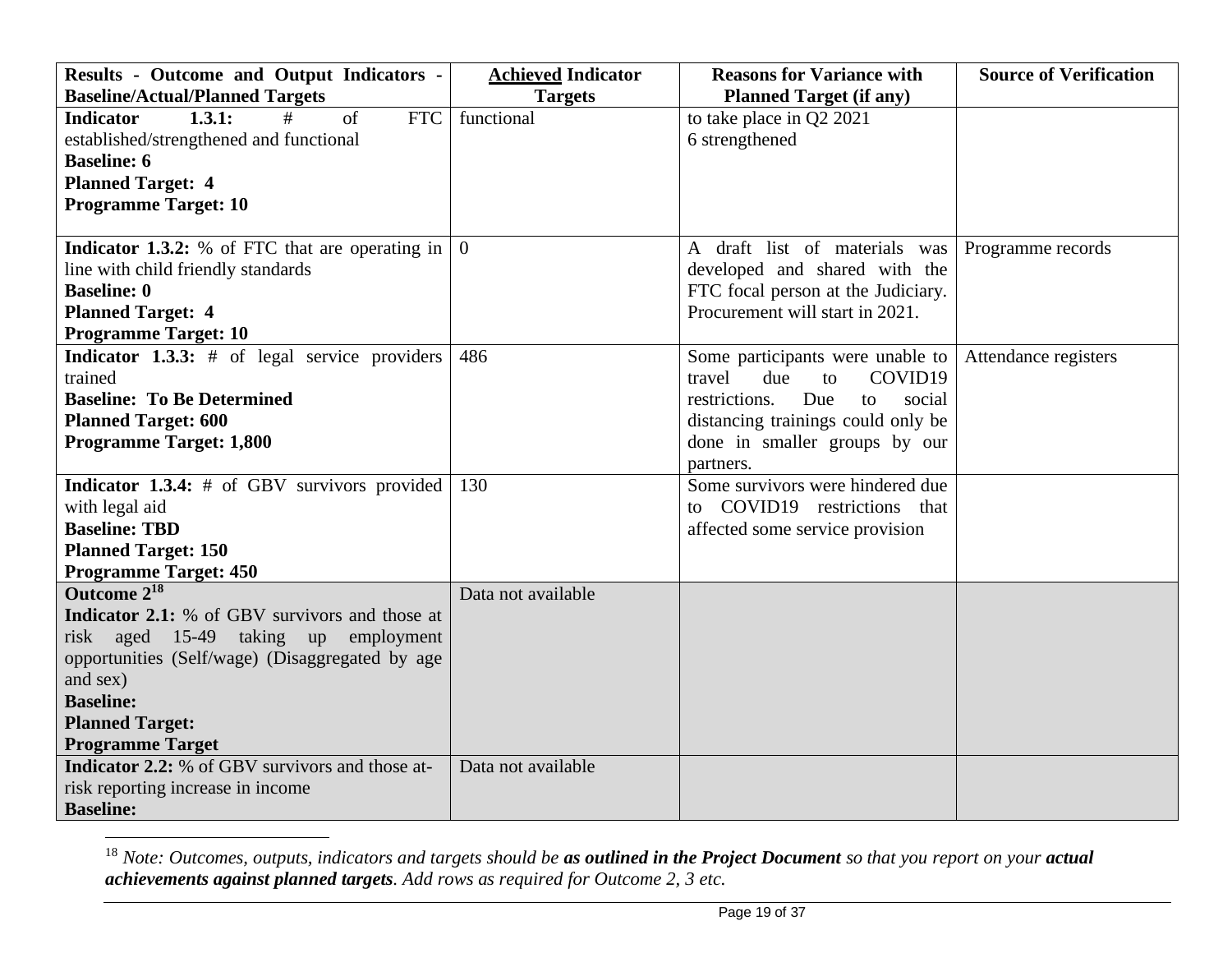| <b>Results - Outcome and Output Indicators -</b>          | <b>Achieved Indicator</b> | <b>Reasons for Variance with</b>   | <b>Source of Verification</b> |
|-----------------------------------------------------------|---------------------------|------------------------------------|-------------------------------|
| <b>Baseline/Actual/Planned Targets</b>                    | <b>Targets</b>            | <b>Planned Target (if any)</b>     |                               |
| <b>Planned Target:</b>                                    |                           |                                    |                               |
| <b>Programme Target</b>                                   |                           |                                    |                               |
| Indicator 2.3: % of currently married women               | Data not available        |                                    |                               |
| whose husbands make decisions about their health          |                           |                                    |                               |
| care for them                                             |                           |                                    |                               |
| <b>Baseline:</b>                                          |                           |                                    |                               |
| <b>Planned Target:</b>                                    |                           |                                    |                               |
| <b>Programme Target</b>                                   |                           |                                    |                               |
| <b>Indicator 2.4:</b> # of women/ men aged 15-49 who      | Data not available        |                                    |                               |
| agree that a husband is justified in hitting or           |                           |                                    |                               |
| beating his wife for at least one reason.                 |                           |                                    |                               |
| <b>Baseline:</b>                                          |                           |                                    |                               |
| <b>Planned Target:</b>                                    |                           |                                    |                               |
| <b>Programme Target</b>                                   |                           |                                    |                               |
| <b>Output 2.1: Economic Empowerment</b>                   | 569                       | Leveraging<br>the<br>willing       | <b>Training Reports</b>       |
| <b>Indicator 2.1.1:</b> $#$ of GBV survivors and those at |                           | participants at the three markets  | Attendance lists              |
| risk capacitated in business development                  |                           | provided the opportunity to reach  |                               |
| <b>Baseline:</b>                                          |                           | more women.                        |                               |
| <b>Planned Target: 500</b>                                |                           |                                    |                               |
| <b>Programme Target: 1500</b>                             |                           |                                    |                               |
| <b>Indicator 2.1.2:</b> # of GBV survivors and those at   | 319                       | Beneficiaries needed to be trained | GRZ-UNJPGBVIIreports          |
| risk provided with enterprise start-up support            |                           | before being given Start-Up kits   |                               |
| <b>Baseline: TBA</b>                                      |                           | and 400 have so far been trained   |                               |
| <b>Planned Target 650</b>                                 |                           | to be given in 2021                |                               |
| <b>Programme Target:</b>                                  |                           |                                    |                               |
| <b>Indicator 2.1.3:</b> $#$ of GBV survivors and those at | $\theta$                  | COVID-19 restrictions could not    | Training reports              |
| risk engaged in saving and credit groups                  |                           | allow this action to take place    | <b>Attendance lists</b>       |
|                                                           |                           |                                    |                               |
| <b>Baseline: TBD</b>                                      |                           |                                    |                               |
| <b>Actual: 400</b>                                        |                           |                                    |                               |
| <b>Planned Target: 450</b>                                |                           |                                    |                               |
| <b>Indicator 2.1.4:</b> $#$ of saving and credit groups   | $\overline{0}$            | COVID-19 restrictions could not    | Training reports              |
| (formal/informal) supported to start/improve              |                           | allow this action to take place.   | <b>Minutes</b>                |
| <b>Baseline: TBD</b>                                      |                           |                                    | Registers of formed groups    |
| <b>Planned Target:</b>                                    |                           |                                    |                               |
| <b>Programme Target: 600</b>                              |                           |                                    |                               |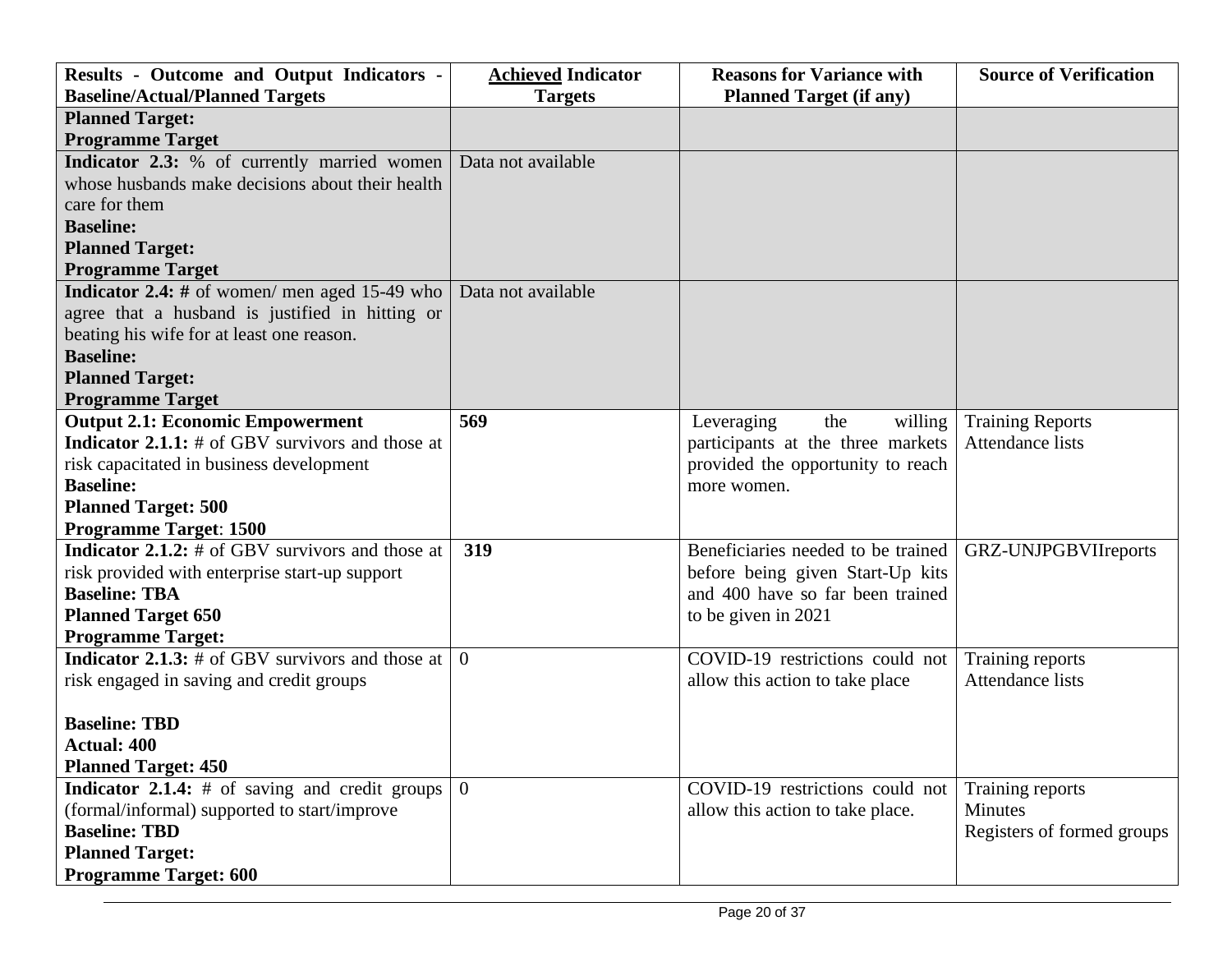| Results - Outcome and Output Indicators -                  | <b>Achieved Indicator</b> | <b>Reasons for Variance with</b>                          | <b>Source of Verification</b> |  |
|------------------------------------------------------------|---------------------------|-----------------------------------------------------------|-------------------------------|--|
| <b>Baseline/Actual/Planned Targets</b>                     | <b>Targets</b>            | <b>Planned Target (if any)</b>                            |                               |  |
| <b>Indicator 2.1.5:</b> $#$ of women and girls capacitated | 35                        | The Indaba attracted five more                            | Project reports               |  |
| with ICT knowledge                                         |                           | girls due to the nature of the topic.                     | TV<br>and<br>radio<br>station |  |
| <b>Baseline: To Be DeterminedPlanned Target: 30</b>        |                           |                                                           | estimates                     |  |
| <b>Programme Target: 1,000</b>                             |                           |                                                           |                               |  |
| Output 2.2 Community<br>and traditional                    | 567                       | Increased<br>demand<br>for                                | Programme reports             |  |
| leadership structures have capacity to mobilise            |                           | GBV/COVID19 prevention and                                | TV news clips                 |  |
| on GBV prevention                                          |                           | response services stimulated by                           |                               |  |
| <b>Indicator 2.2.1:</b> $#$ of traditional, religious, and |                           | the programme. The training with                          |                               |  |
| political leaders and spouses sensitized on GBV            |                           | 25 traditional leaders in Mazabuka                        |                               |  |
| <b>Baseline: To Be Determined</b>                          |                           | accelerated the reach after they                          |                               |  |
| <b>Planned Target: 500</b>                                 |                           | also held community dialogue                              |                               |  |
| <b>Programme Target: 1,500</b>                             |                           | with their subjects                                       |                               |  |
|                                                            |                           |                                                           |                               |  |
| <b>Indicator 2.2.2:</b> # of people participating in       | 158,102                   | Leverage on national events $(16)$                        | Programme reports             |  |
| community structures sensitized and trained on             |                           | Days of Activism) made it                                 | Radio and TV<br>stations      |  |
| GBV/COVID-19 prevention and response                       |                           | possible to reach a bigger target                         | listener<br>and<br>viewer     |  |
| <b>Baseline: To Be Determined</b>                          |                           |                                                           | coverage estimates            |  |
| <b>Planned Target: 100,000</b>                             |                           |                                                           |                               |  |
| Programme Target: 450,000                                  |                           |                                                           |                               |  |
|                                                            |                           |                                                           |                               |  |
| 2.3<br>multi-sectoral<br><b>Improved</b><br>Output         | 20                        | These are the initial 17 in the                           | MoG reports                   |  |
| coordination and governance related to GBV                 |                           | original GBVII districts. Three (3)                       |                               |  |
| prevention and response                                    |                           | were added due to COVID19                                 |                               |  |
| <b>Indicator 2.3.1:</b> # of district plans mainstreaming  |                           | considerations                                            |                               |  |
| <b>GBV</b>                                                 |                           |                                                           |                               |  |
| <b>Baseline: 35</b>                                        |                           |                                                           |                               |  |
| <b>Planned Target: 10</b>                                  |                           |                                                           |                               |  |
| <b>Programme Target: 30</b>                                |                           |                                                           |                               |  |
|                                                            |                           |                                                           |                               |  |
| <b>Indicator 2.3.2:</b> # of policies/guidelines finalized | $\boldsymbol{2}$          | Minimum standards for shelters in   MoG reports and MCDSS |                               |  |
| <b>Baseline: TBD</b>                                       |                           | place.                                                    | reports                       |  |
| <b>Planned Target: 2</b>                                   |                           | The Anti GBV Act No.1 of 2011                             |                               |  |
| <b>Programme Target: 6</b>                                 |                           | has incorporated the Fast Track &                         |                               |  |
|                                                            |                           | <b>User-Friendly Courts</b>                               |                               |  |
|                                                            |                           | Draft guidelines on protection of                         |                               |  |
|                                                            |                           | Child Victims and Witnesses                               |                               |  |
|                                                            |                           |                                                           |                               |  |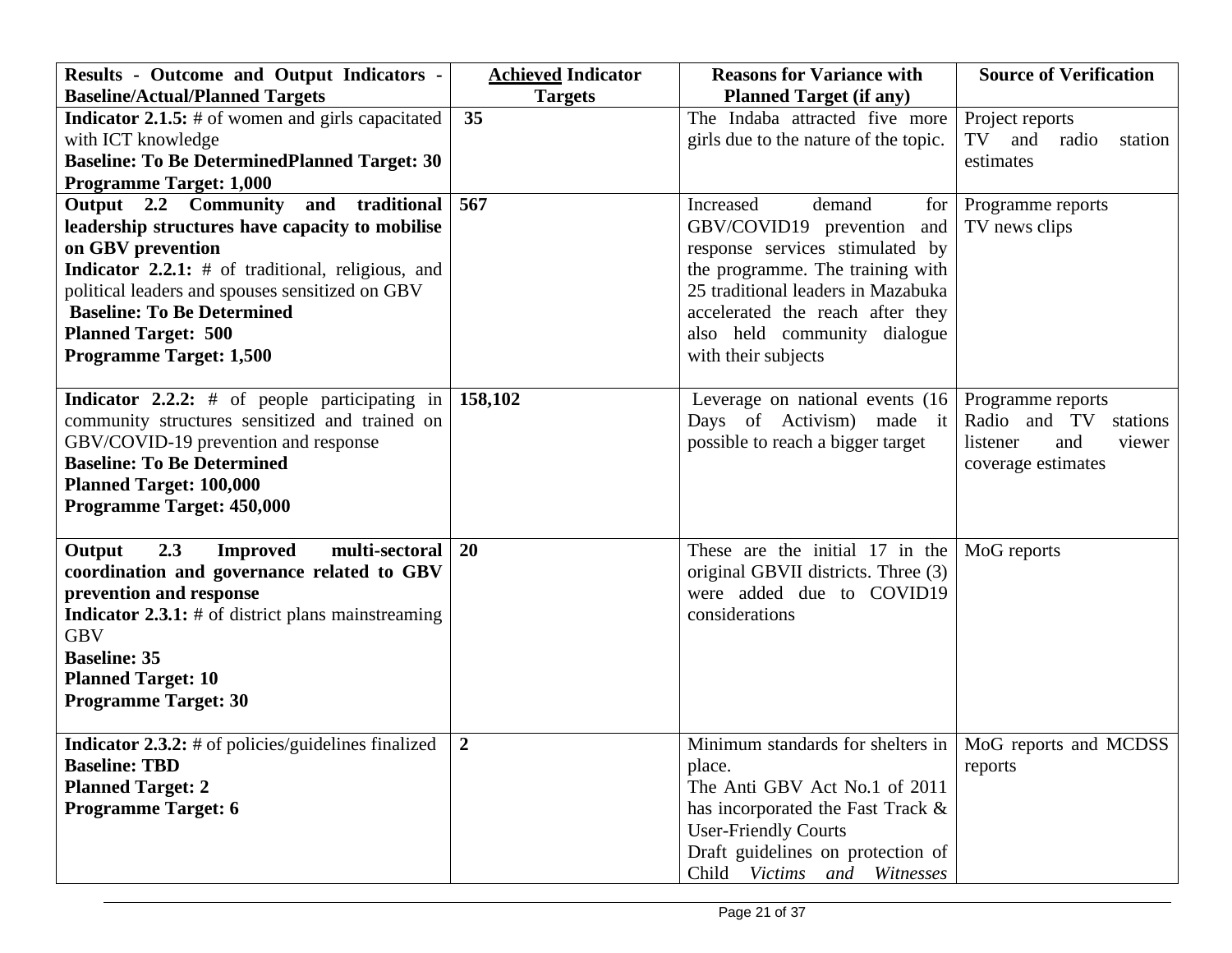| <b>Results - Outcome and Output Indicators -</b>                                                                                                                   | <b>Achieved Indicator</b> | <b>Reasons for Variance with</b>                                                                                                                                                           | <b>Source of Verification</b> |
|--------------------------------------------------------------------------------------------------------------------------------------------------------------------|---------------------------|--------------------------------------------------------------------------------------------------------------------------------------------------------------------------------------------|-------------------------------|
| <b>Baseline/Actual/Planned Targets</b>                                                                                                                             | <b>Targets</b>            | <b>Planned Target (if any)</b>                                                                                                                                                             |                               |
|                                                                                                                                                                    |                           | through judicial proceedings are<br>in place.                                                                                                                                              |                               |
|                                                                                                                                                                    |                           | A zero draft of the foundational<br>management<br>statutory<br>case<br>guidelines are also in place and<br>will include guidance notes for<br>child<br>victims/survivors<br>of<br>GBV/VAC. |                               |
| <b>Indicator 2.3.3:</b> $#$ of service delivery points<br>tracking GBV data on an MIS<br><b>Baseline:</b><br><b>Planned Target: 3</b><br><b>Programme Target 5</b> | $\overline{2}$            | Zambia Police and Judiciary.<br>Waiting for the rollout for the Fast<br>Track<br>Court<br>Monitoring,<br>Evaluation<br>Reporting<br>and<br>Tracking system                                 | Programme reports             |
| <b>Indicator 2.3.4:</b> # of Steering Committee<br>meetings held<br><b>Baseline: 0</b><br><b>Planned target: 4</b><br><b>Programme Target: 12</b>                  | $\overline{2}$            | $\overline{2}$<br>Steering<br>Programme<br>Committees meetings                                                                                                                             | Programme reports             |
| <b>Indicator 2.3.5</b> # of Joint planning and review<br>meetings held<br><b>Baseline: 1</b><br><b>Planned Target: 4</b><br><b>Programme Target: 12</b>            | $\overline{7}$            | 3 physical and 4 virtual. Virtual Programme reports<br>ones with challenges due to poor<br>internet connectivity                                                                           |                               |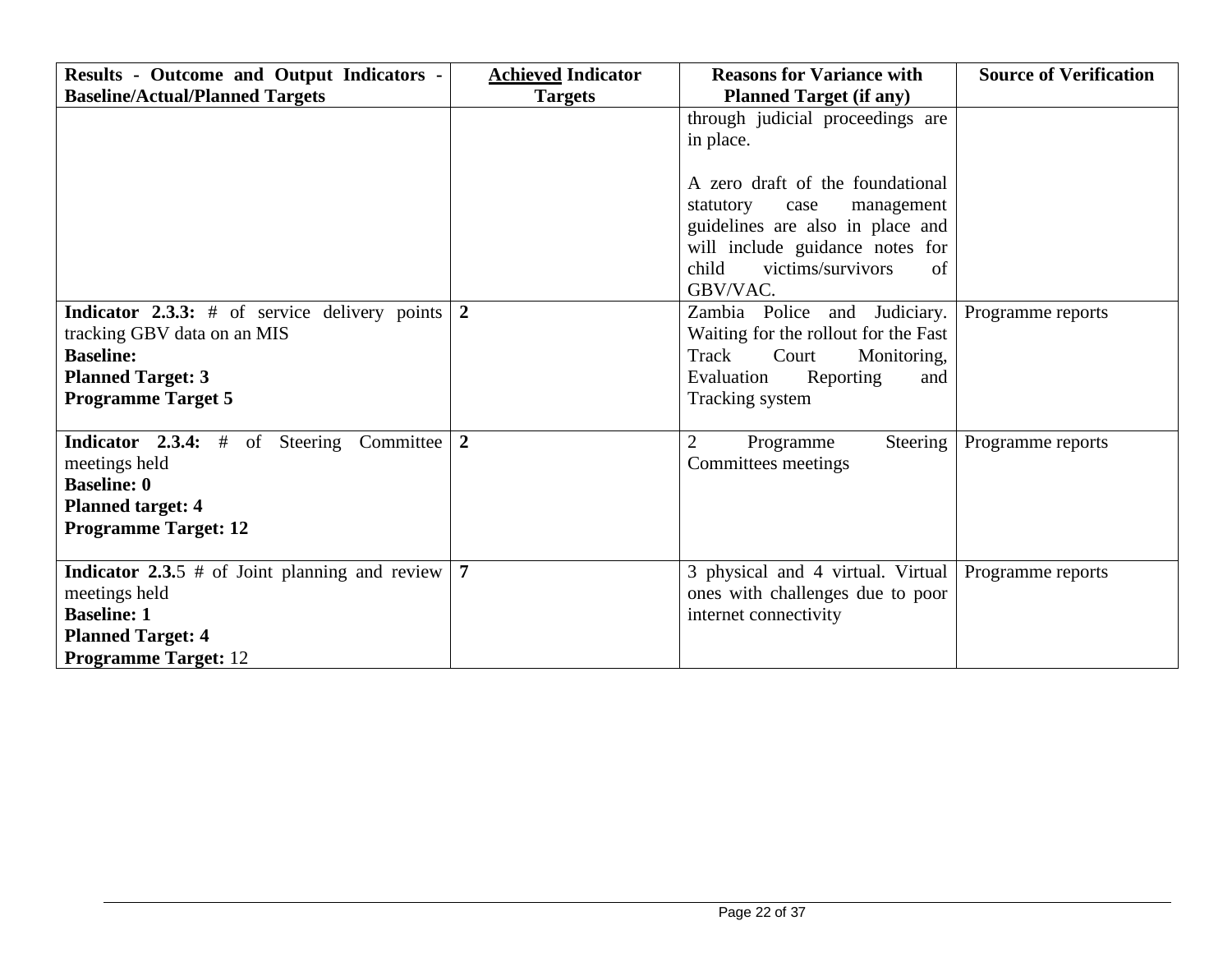| <b>ANNEX 1</b>                       |                                                                                                                                                                                                                                                                            |                             |                                                                 |                      |                                                                                                                                                                                                                                                                                                                                                                                                                                                           |
|--------------------------------------|----------------------------------------------------------------------------------------------------------------------------------------------------------------------------------------------------------------------------------------------------------------------------|-----------------------------|-----------------------------------------------------------------|----------------------|-----------------------------------------------------------------------------------------------------------------------------------------------------------------------------------------------------------------------------------------------------------------------------------------------------------------------------------------------------------------------------------------------------------------------------------------------------------|
| <b>Inception Phase Plan - Update</b> |                                                                                                                                                                                                                                                                            |                             |                                                                 |                      |                                                                                                                                                                                                                                                                                                                                                                                                                                                           |
|                                      | <b>Activities</b>                                                                                                                                                                                                                                                          | <b>Who</b>                  | <b>Deliverables</b>                                             | Due date<br>was 2020 | <b>Status/comment new due date</b>                                                                                                                                                                                                                                                                                                                                                                                                                        |
| $\mathbf{1}$                         | Develop capacity building plan<br>indicating the different<br>organisations and type of training<br>to be provided.                                                                                                                                                        | MoG and joint UN<br>team    | A capacity<br>assessment report<br>Capacity<br>development plan | Dec 2020             | May 2021- Work in progress                                                                                                                                                                                                                                                                                                                                                                                                                                |
| $\overline{2}$                       | Finalise an accountability<br>framework amongst UN that<br>outlines roles and responsibilities<br>of all key actors (districts,<br>provincial, and national) and<br>addresses weaknesses in internal<br>management and control and<br>project management and<br>oversight. | MoG and UN team             | Accountability<br>Framework                                     | Dec 2020             | April 2021 work in progress.                                                                                                                                                                                                                                                                                                                                                                                                                              |
| 3                                    | Agree and finalize joint contracts<br>and implementing partner<br>agreements                                                                                                                                                                                               | UN agencies and<br>partners | Signed contracts                                                | July -<br>2020       | Done. MoUs with Government<br>and CSOs in place:<br>Ministry of Gender, Judiciary,<br>Ministry of Health<br>Ministry of Chiefs &<br>Traditional Affairs, Ministry of<br>Home Affairs -Zambia Police -<br>Victim Support<br>Ministry of Community<br>Development and Social<br>Services, NPA,<br>Zambia Center for<br>Communications Programme,<br>Lifeline Childline,<br>Young Happy Health & Safe,<br>Zambia Disability, Zambia<br>Men's Network, ZICTA, |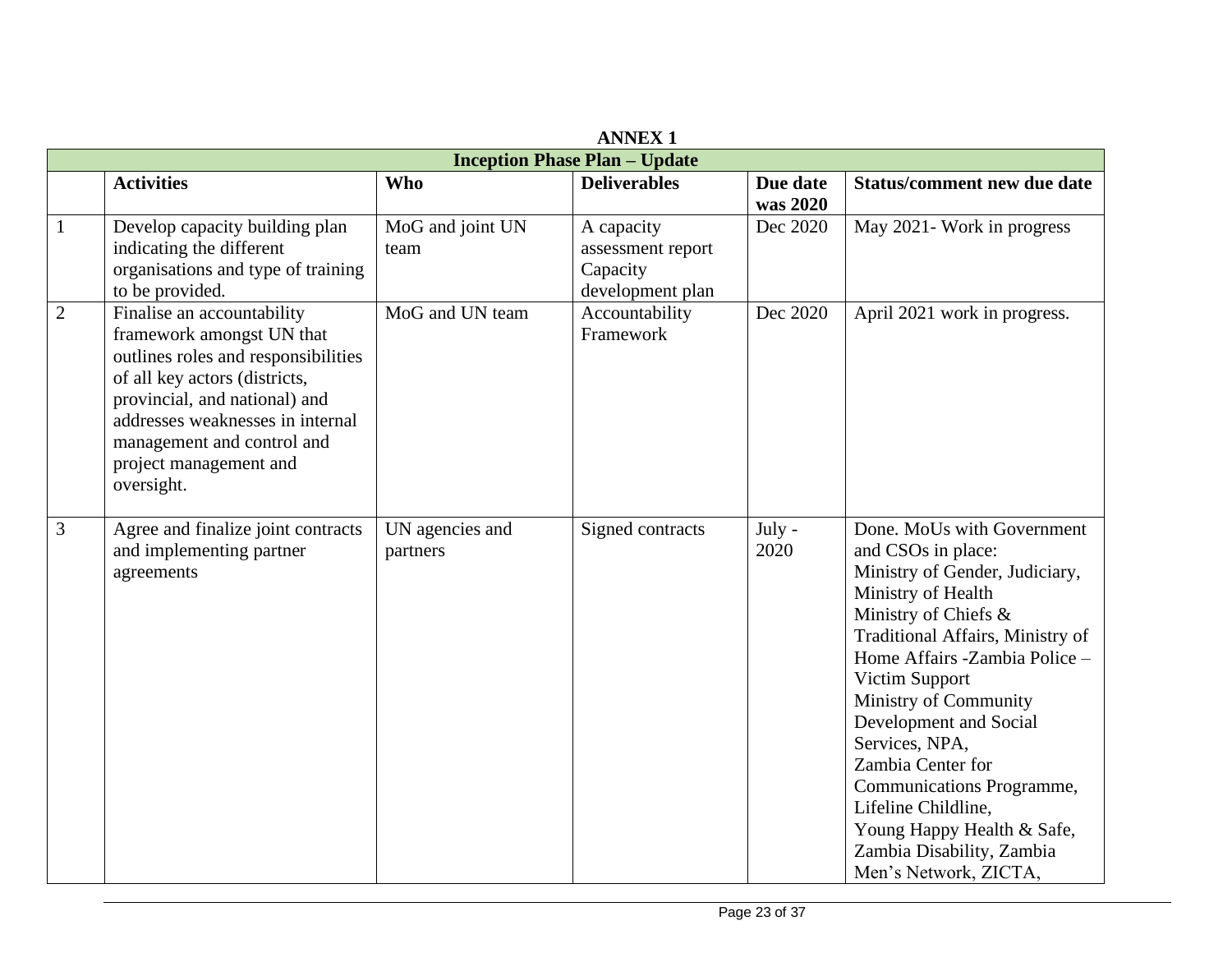|                |                                                                                                                                                                                                                                              |                                                                                |                                                            |                      | Women for Change, National<br>Legal Aid Clinic for Women,<br>Chisomo Women's Programme,<br>YWCA. |
|----------------|----------------------------------------------------------------------------------------------------------------------------------------------------------------------------------------------------------------------------------------------|--------------------------------------------------------------------------------|------------------------------------------------------------|----------------------|--------------------------------------------------------------------------------------------------|
| $\overline{4}$ | Identify and formalise<br>agreements with CSOs and<br>areas/outputs they will work on<br>and related budgets.                                                                                                                                | MoG and UN                                                                     | Formalize<br>agreements                                    | <b>July 2020</b>     | Done                                                                                             |
| 5              | Refine the UN Joint programme<br>log-frame including an<br>accompanying M & E framework<br>and finalise the multi-year<br>budget.                                                                                                            | MoG and UN                                                                     | M&E framework                                              | <b>July 2020</b>     | May 2021. At the completion of<br>the baseline.                                                  |
| 6              | Refine the theory of change based<br>on lessons learnt during the<br>inception phase.                                                                                                                                                        | MoG Refined ToC                                                                |                                                            | Dec 2020             | June 2021                                                                                        |
| $\overline{7}$ | Conduct an in-depth situational<br>analysis and needs assessment of<br>GBV services in targeted<br>districts, which will serve as the<br>baseline and which will feed into<br>the finalization of the M $&E$<br>framework TOR. <sup>19</sup> | MoG and UNDP                                                                   | <b>GBV II Baseline</b>                                     | Dec 2020             | May $2021$ – work in progress                                                                    |
| $8\,$          | Agree on research activities.                                                                                                                                                                                                                | MoG and partners                                                               | List of research<br>topics $^{20}$                         | End of<br>July       | Done. See list attached.                                                                         |
| 9              | Contribute to the development of<br>SOPs for FTCs, OSCs and<br>shelters with EU and STOP GBV<br>to support sustainable<br>implementation modalities in the<br><b>UNJP</b>                                                                    | MoG and UN team<br>(other partner also to<br>contribute re. EU, GIZ,<br>USAID) | SOPs for FTCs, one<br>stop centers shelters,<br>and VLOSC. | End of<br>December.  | Work in progress                                                                                 |
| 10             | Together with partners (CPs, IPs,<br>and GRZ) review and agree on<br>corruption risks within the project                                                                                                                                     | GBV II joint team.                                                             | Framework on<br>corruption<br>prevention.                  | End of<br>June 2020. | Done. Ministry of Gender<br>provided guidance as well.                                           |

<sup>&</sup>lt;sup>19</sup> The Phase II Joint GBV Programme will collaborate with other players - EU, USAID-STOP GBV, DfID

 $^{20}$  i. Investigating online bullying and effects it has on girls and women ii) Interrogating traditional and cultural norms focusing on the site districts iii) Study on the Mind of the GBV Perpetrator (drivers of GBV) iv) Mental Health & GBV v) Rapid Gender Assessment of COVID19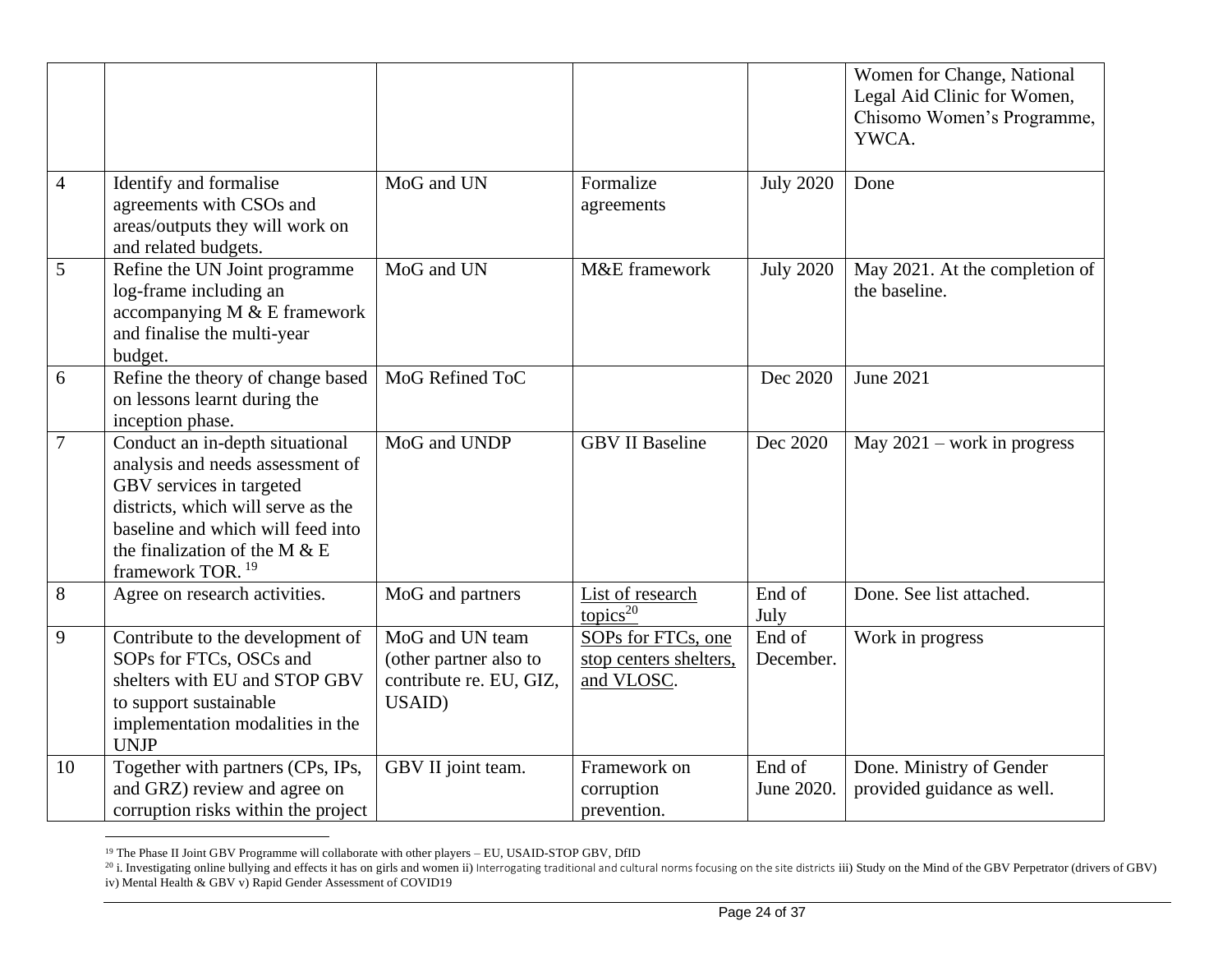|    | and how the UN will work with<br>implementing partners to prevent,<br>detect and address corruption.                                                                                                                                                           |                                                                                 |                                                                             |                      |                                                                                                                                                                                                                            |
|----|----------------------------------------------------------------------------------------------------------------------------------------------------------------------------------------------------------------------------------------------------------------|---------------------------------------------------------------------------------|-----------------------------------------------------------------------------|----------------------|----------------------------------------------------------------------------------------------------------------------------------------------------------------------------------------------------------------------------|
| 11 | Agree and assign agencies to<br>provide Harmonized Approach to<br>Cash Transfers (HACT) capacity<br>building and monitoring to all<br>project partners in their assigned<br>districts to ensure compliance<br>with UN anti-corruption and<br>fraud guidelines. | <b>UNDP</b>                                                                     | Guidance to<br>mainstream HACT                                              | End of<br>June 2020  | On-going.                                                                                                                                                                                                                  |
| 12 | Agree on specific gender and<br>negative cultural norms to be<br>addressed.                                                                                                                                                                                    | MoG and UN team,<br>Other partners (EU,<br><b>ZCCP, USAID to</b><br>contribute) | List of specific<br>gender and negative<br>cultural norms<br><b>ANNEX 2</b> | End of<br>June 2020. | Done – This was consultatively<br>done with the leadership of<br>Ministry of Gender and<br>Ministry of Chiefs and<br>Traditional Affairs. The list of<br>specific norms will be validated<br>in April 2021. Find it below. |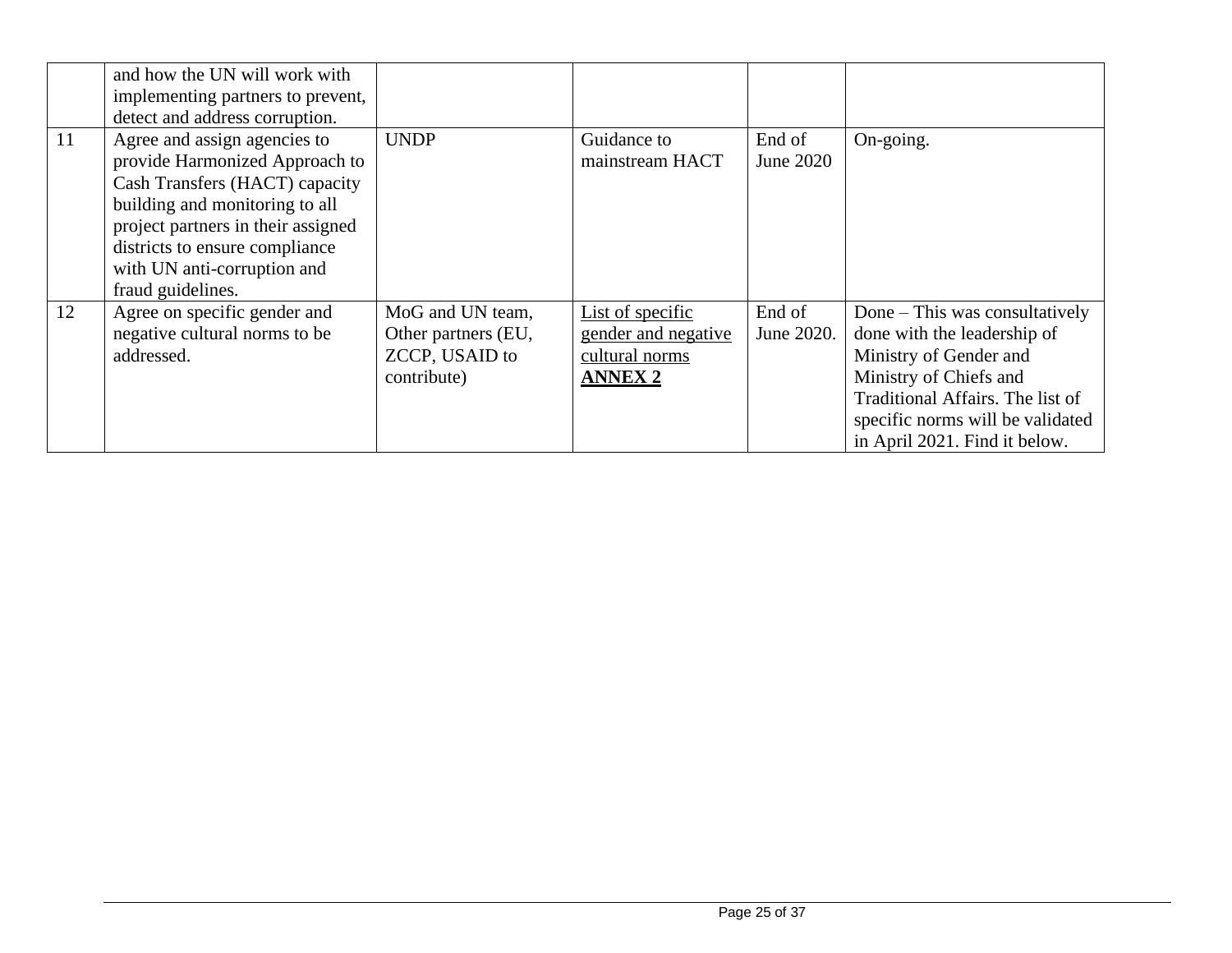### **ANNEX 2**

### **Specific Negative Cultural Norms to be addressed by the Joint GRZ-UN Gender Based Violence Phase II Programme**

The following (a-e) are cross cutting in the country, from anecdotal information. All the below will be subjected to a validation by various stakeholders led by the Ministry of Chiefs and Traditional Affairs.

- a. Sexual cleansing and widow inheritance
- b. Child marriage
- c. Polygamy (Southern, Eastern and Western)
- d. Abuse of herbs for sex boosters.
- e. Property grabbing

## **2. Lusaka & Copperbelt**

- a. Patriarchal system
- b. Cultures where only men can own land and livestock
- c. Ownership of resources

### **3. Northwestern**

- a. Initiation ceremony- supports male supremacy (after initiation for boys) and sexual intercourse with the girls as part of initiation
- b. Use of vulgar language and songs during initiation ceremonies.
- c. Practice of child marriage- skills testing
- d. Sexual cleansing and widow inheritance
- e. After the initiation ceremony, there is a practice of organised free sex

## **4. Luapula, Muchinga and Northern**

- f. Patriarchal system
- g. Practice of child marriage bride testing
- h. Wife battering as a sign of love
- i. Wife inheritance and sexual cleansing
- j. Use of vulgar language that perpetuate male dominancy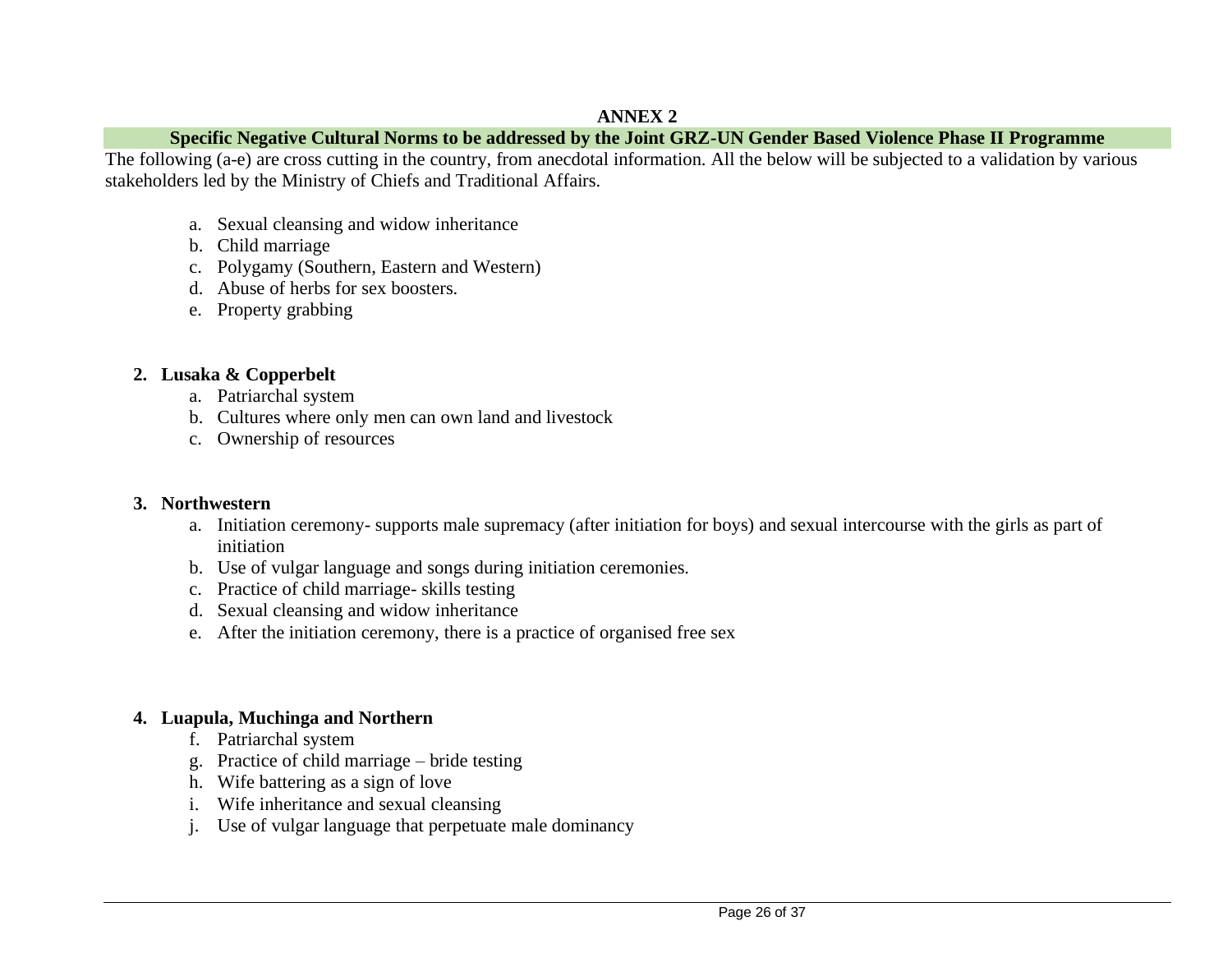### **5. Western**

- a. Land ownership mostly for male
- b. Marriage is not considered to be a binding relationship- women can leave easily

### **6. Eastern**

- a. Girls initiation (Chinamwali) which supports practice of child marriage bride testing (fisi)
- b. Boys initiation (Gule wa mukulu) promotes male supremacy and boys as young as 7yrs are taught about sex skills
- c. During traditional ceremony (gule wa mukulu), one cannot dance the nyau without going through initiation and is done at the graveyard for a month.
- d. After the initiation ceremony, there is a practice of organised free sex (Mambwe District)
- e. The professional sex testers
- f. Pulling of labia (female genital mutilation)
- g. Child labour e.g. cattle heading
- h. Polygamy (Tumbukas)
- i. Eloping
- j. Chidyelano- exchange of wives between male friends and women have no say.
- k. Kuponya mwana Kumalo (abuse on rights of a child) and exposes them to HIV infection.

#### **7. Central & Southern Province**

- a. Polygamy
- b. Eloping
- c. Wife inheritance and sexual cleansing

#### **Research Topics, which the programme will undertake:**

- 1. Rapid Gender Assessment of COVID19
- 2. Interrogating traditional and cultural norms (as above) focusing on the site districts
- 3. Mental Health and GBV
- 4. Effects of Online GBV and bullying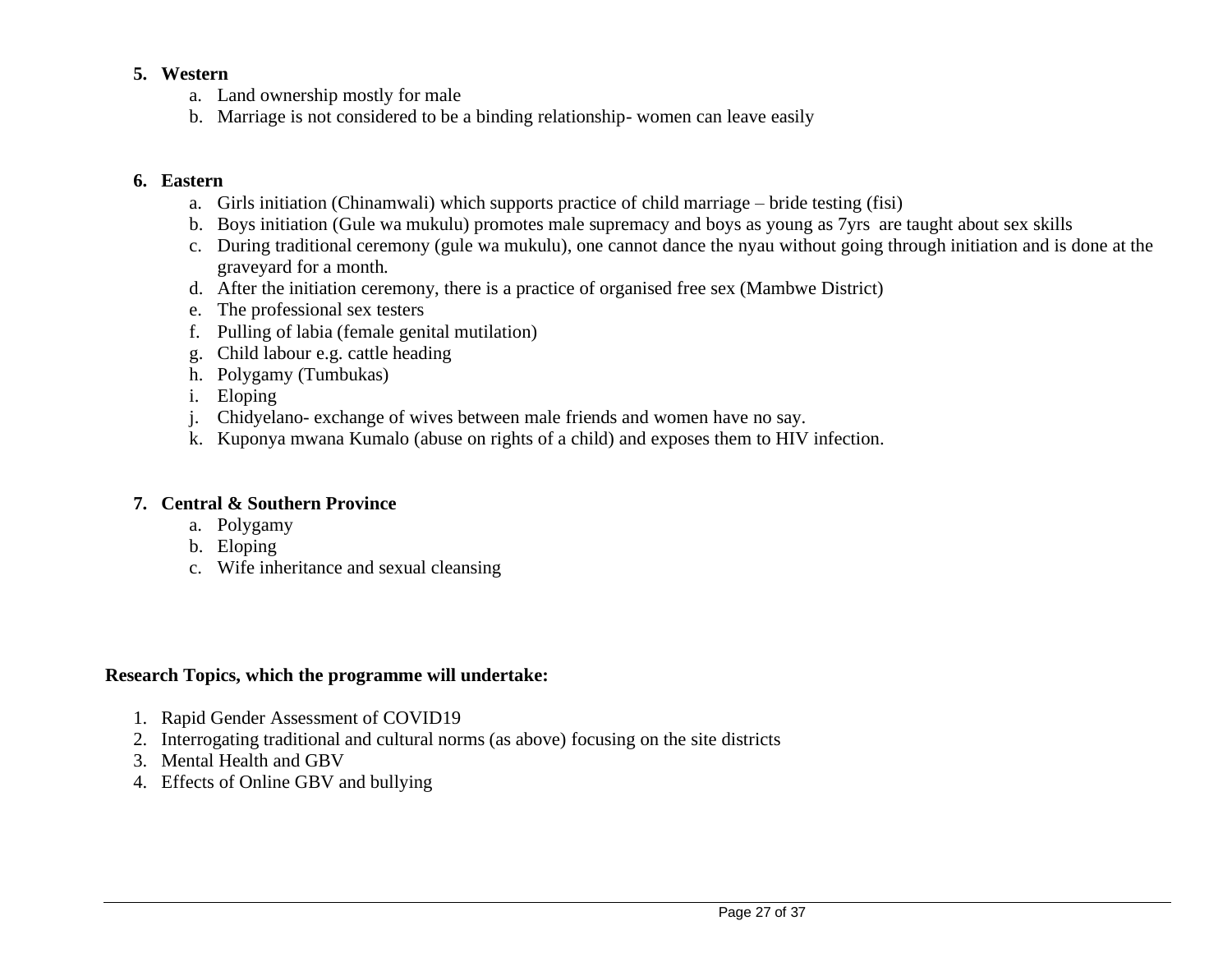## **ANNEX3 OFFLINE RISK LOG**

| <b>Project Title: Phase II Joint Programme on Gender-Based Violence in</b> | $\vert$ Award ID: 001124484 | Date: $23rd$ December 2020 |
|----------------------------------------------------------------------------|-----------------------------|----------------------------|
| <b>Zambia</b>                                                              | $\vert$ Output ID: 00119404 |                            |

| # | <b>Descripti</b>   | <b>Date</b>       | <b>Type</b>                 | <b>Impact &amp;</b>   | <b>Counterme</b>          | <b>Owner</b>   | <b>Submitte</b>  | Last                | <b>Status</b>         |
|---|--------------------|-------------------|-----------------------------|-----------------------|---------------------------|----------------|------------------|---------------------|-----------------------|
|   | <b>on</b>          | <b>Identified</b> |                             | <b>Probability</b>    | asures /                  |                | d,<br>updated    | <b>Update</b>       |                       |
|   |                    |                   |                             |                       | <b>Mngt</b><br>response   |                | by               |                     |                       |
|   | Enter a            | When was          | Environment                 | Describe the          | What                      | Who has been   | Who              | When                | e.g. dead, reducing,  |
|   | brief              | the risk first    | al                          | potential effect on   | actions have              | appointed to   | submitted        | was the             | increasing, no change |
|   | descriptio         | identified        | Financial                   | the project if this   | been                      | keep an eye    | the risk         | status              |                       |
|   | n of the<br>risk   |                   | Operational<br>Organization | risk were to occur    | taken/will<br>be taken to | on this risk   |                  | of the<br>risk last |                       |
|   |                    |                   | al                          | Enter probability on  | counter this              |                |                  | checke              | (in Atlas, use the    |
|   |                    | (In Atlas,        | Political                   | a scale from 1 (low)  | risk                      | (in Atlas, use |                  | d                   | Management Respon.    |
|   |                    | select date.      | Regulatory                  | to $5$ (high)         |                           | the            | (In Atlas,       |                     |                       |
|   |                    | Note: date        | Strategic                   | $P =$                 |                           | Management     | <i>automatic</i> |                     |                       |
|   | (In Atlas,         | cannot be         | Other                       |                       |                           | Response box)  | ally             |                     |                       |
|   | use the            | modified          | Subcategorie                | Enter impact on a     |                           |                | recorded)        | (In                 |                       |
|   | Descriptio         | after initial     | s for each                  | scale from 1 (low) to | (in Atlas,                |                |                  | Atlas,              |                       |
|   | n field.           | entry)            | risk type                   | $5$ (high)            | use the                   |                |                  | automa              |                       |
|   | Note:              |                   | should be                   | $I =$                 | Managemen                 |                |                  | tically             |                       |
|   | This field         |                   | consulted to                |                       | t Response                |                |                  | recorde             |                       |
|   | cannot be          |                   | understand                  | (in Atlas, use the    | box. This                 |                |                  | $\left( d\right)$   |                       |
|   | modified           |                   | each risk                   | Management            | field can be              |                |                  |                     |                       |
|   | after first        |                   | type (see                   | Response box. Check   | modified at               |                |                  |                     |                       |
|   | data               |                   | <b>Deliverable</b>          | "critical" if the     | any time.                 |                |                  |                     |                       |
|   | $\textit{entry}$ ) |                   | <b>Description</b>          | impact and            | Create                    |                |                  |                     |                       |
|   |                    |                   | for more                    | probability are high) | separate                  |                |                  |                     |                       |
|   |                    |                   | information)                |                       | boxes as                  |                |                  |                     |                       |
|   |                    |                   |                             |                       | necessary                 |                |                  |                     |                       |
|   |                    |                   | (In Atlas,                  |                       | using " $+$ ",            |                |                  |                     |                       |
|   |                    |                   | select from                 |                       | for instance              |                |                  |                     |                       |
|   |                    |                   | list)                       |                       | to record                 |                |                  |                     |                       |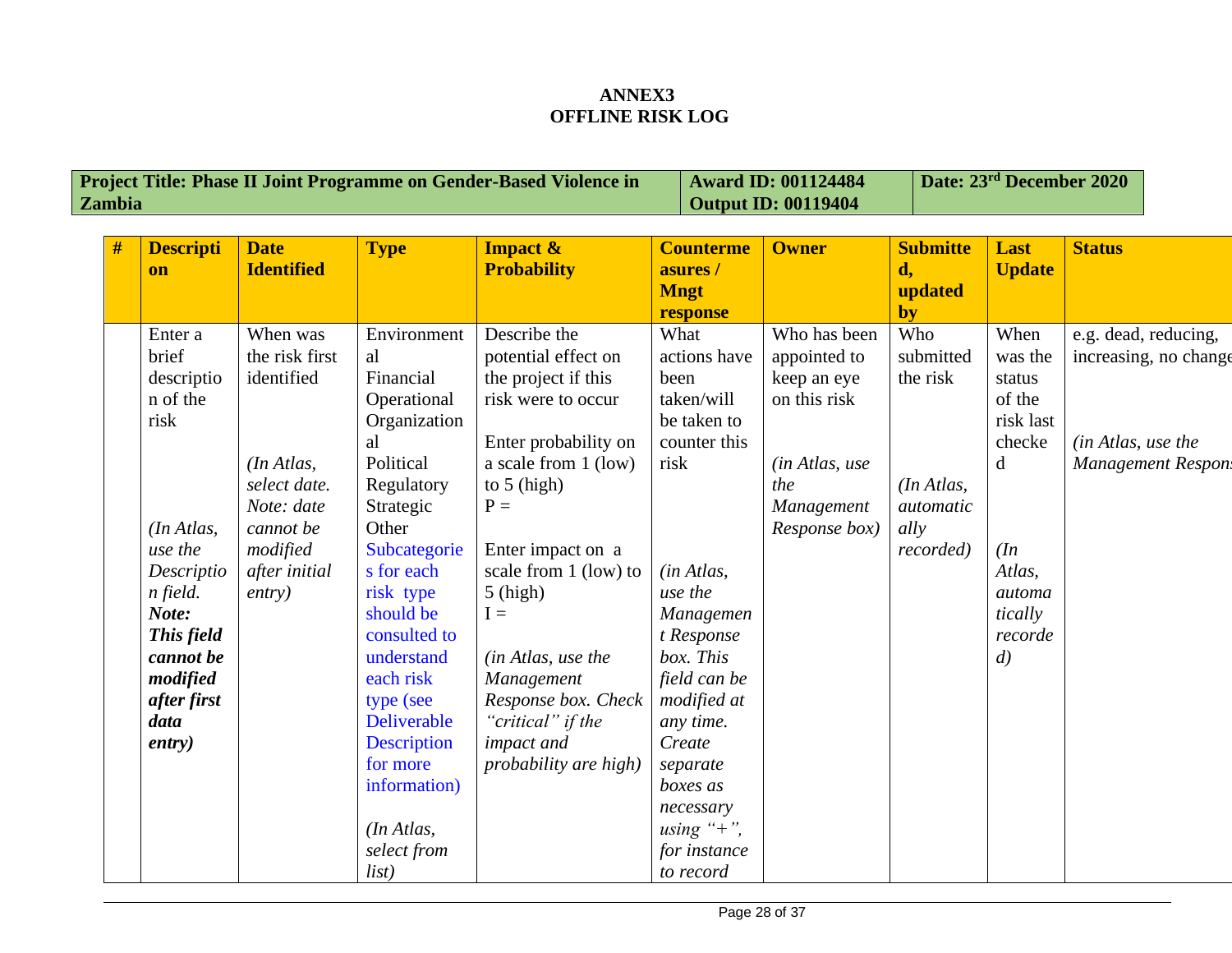|                |                                                                                                                                                        |          |           |                                                                                                  | updates at<br>different<br><i>times</i> )                                                                                                                                                                           |                                          |                                         |                      |                |
|----------------|--------------------------------------------------------------------------------------------------------------------------------------------------------|----------|-----------|--------------------------------------------------------------------------------------------------|---------------------------------------------------------------------------------------------------------------------------------------------------------------------------------------------------------------------|------------------------------------------|-----------------------------------------|----------------------|----------------|
| $\mathbf{1}$   | Fragmenta<br>tion of<br><b>GBV</b><br>services as<br>referrals<br>are made<br>to service<br>providers<br>individuall<br>y and<br>directly              | Feb 2020 | Financial | Project results would<br>not easily be<br>achieved in a holistic<br>manner<br>$P = 2$<br>$I = 2$ | Strengthen<br>capacity<br>building<br>towards<br>robust<br>coordination<br>for GBV<br>services<br>Make<br>available<br><b>GBV</b><br>referral<br>pathways<br>and case<br>managemen<br>t guidelines<br>in all sites. | Ministry of<br>Gender / UN<br>Joint Team | Programm<br>e<br>Coordinat<br><b>or</b> | Decem<br>ber<br>2020 | Under review   |
| $\overline{2}$ | National<br>events that<br>require<br>resources<br>including<br>staff such<br>as the<br>2020<br>National<br>Census of<br>Population<br>$\&$<br>Housing | 2020     | Other     | Project targets<br>would have to be<br>reviewed<br>$P = 2$<br>$I = 2$                            | The joint<br>team to hold<br>planning<br>meeting and<br>share best<br>practices to<br>mitigate the<br>risk                                                                                                          | Ministry of<br>Gender / UN<br>Joint Team | The Joint<br>GRZ/UN<br>team             | Decem<br>ber<br>2020 | To be reviewed |
| $\mathfrak{Z}$ | Implement<br>ation<br>delays<br>may be                                                                                                                 | 2020     | Political | Beneficiaries may<br>not easily access<br>services or attend                                     | Reduce the<br>number of<br>activities                                                                                                                                                                               | Ministry of<br>Gender/UN<br>Joint Team   | Programm<br>e<br>Coordinat<br><b>or</b> | Decem<br>ber<br>2020 | Under review   |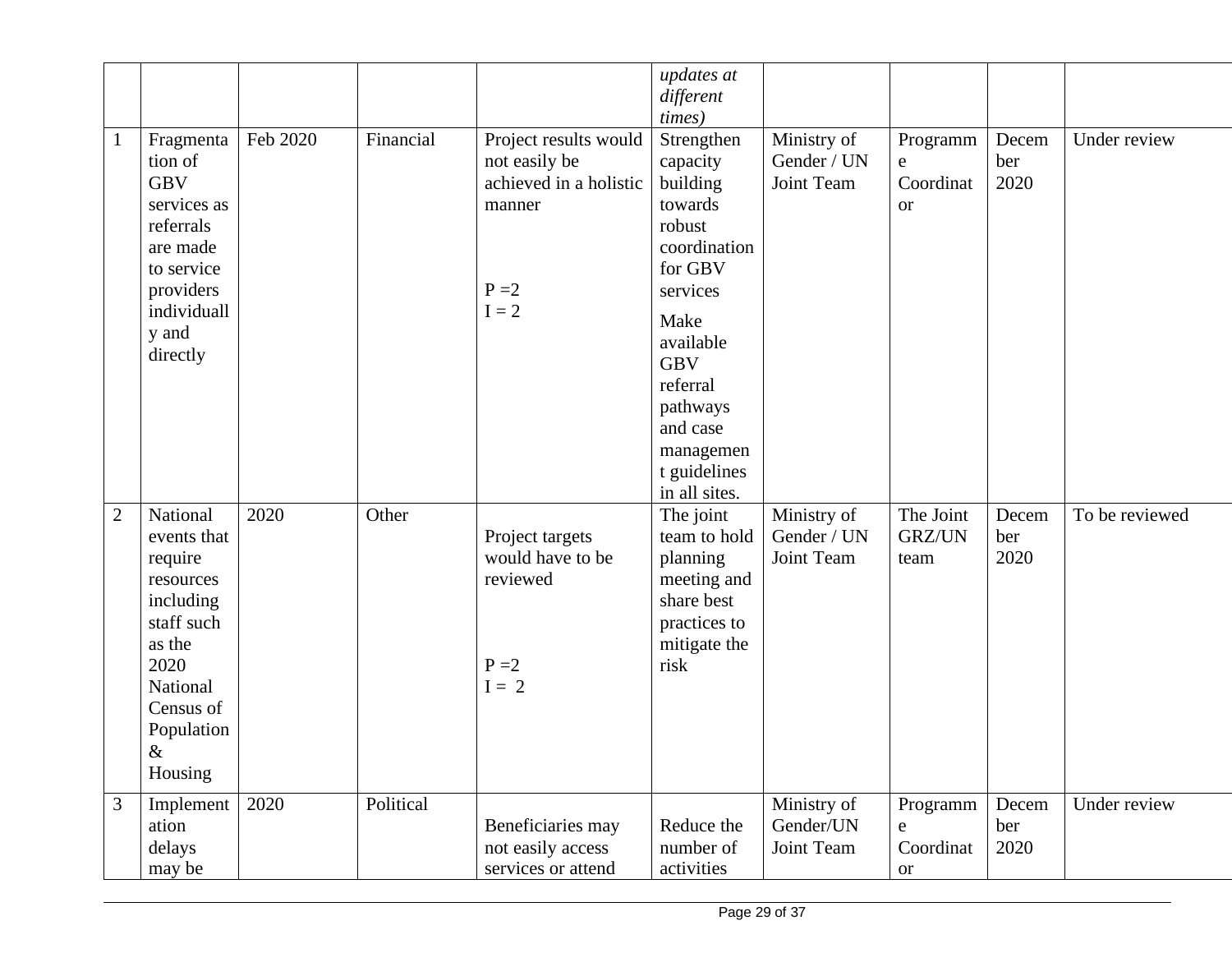|                | experience<br>d in the<br>run up and<br>post<br>elections<br>in 2021                                |      |                         | meetings due to<br>disruptions that<br>come with pre and<br>election activities<br>$P = 3$<br>$1 = 2$ | around<br>campaign<br>and election<br>time.<br>Plan to<br>undertake<br>activities<br>that will not<br>be disrupted<br>during this<br>time.<br>Engage<br>government<br>counterparts<br>on planning<br>early to<br>avoid<br>election<br>period<br>disruptions. |                                          |                                                   |               |              |
|----------------|-----------------------------------------------------------------------------------------------------|------|-------------------------|-------------------------------------------------------------------------------------------------------|--------------------------------------------------------------------------------------------------------------------------------------------------------------------------------------------------------------------------------------------------------------|------------------------------------------|---------------------------------------------------|---------------|--------------|
| $\overline{4}$ | Limited<br>resources<br>for MoG<br>to ensure<br>the full<br>coordinati<br>on<br>structure<br>on GBV | 2020 | Financial/Str<br>ategic | The GBV<br>Coordination<br>structure would<br>remain weak.<br>$P = 2$<br>$I = 2$                      | Continuous<br>capacity<br>developmen<br>t and<br>technical<br>support to<br>MoG from<br>the UN to<br>coordinate<br>the<br>gender/GB<br>$V_{\parallel}$<br>intervention<br>s and<br>Engage<br>other donors<br>(EU,                                            | Ministry of<br>Gender / UN<br>Joint Team | Programm<br>$\mathbf e$<br>Coordinat<br><b>or</b> | March<br>2020 | Under review |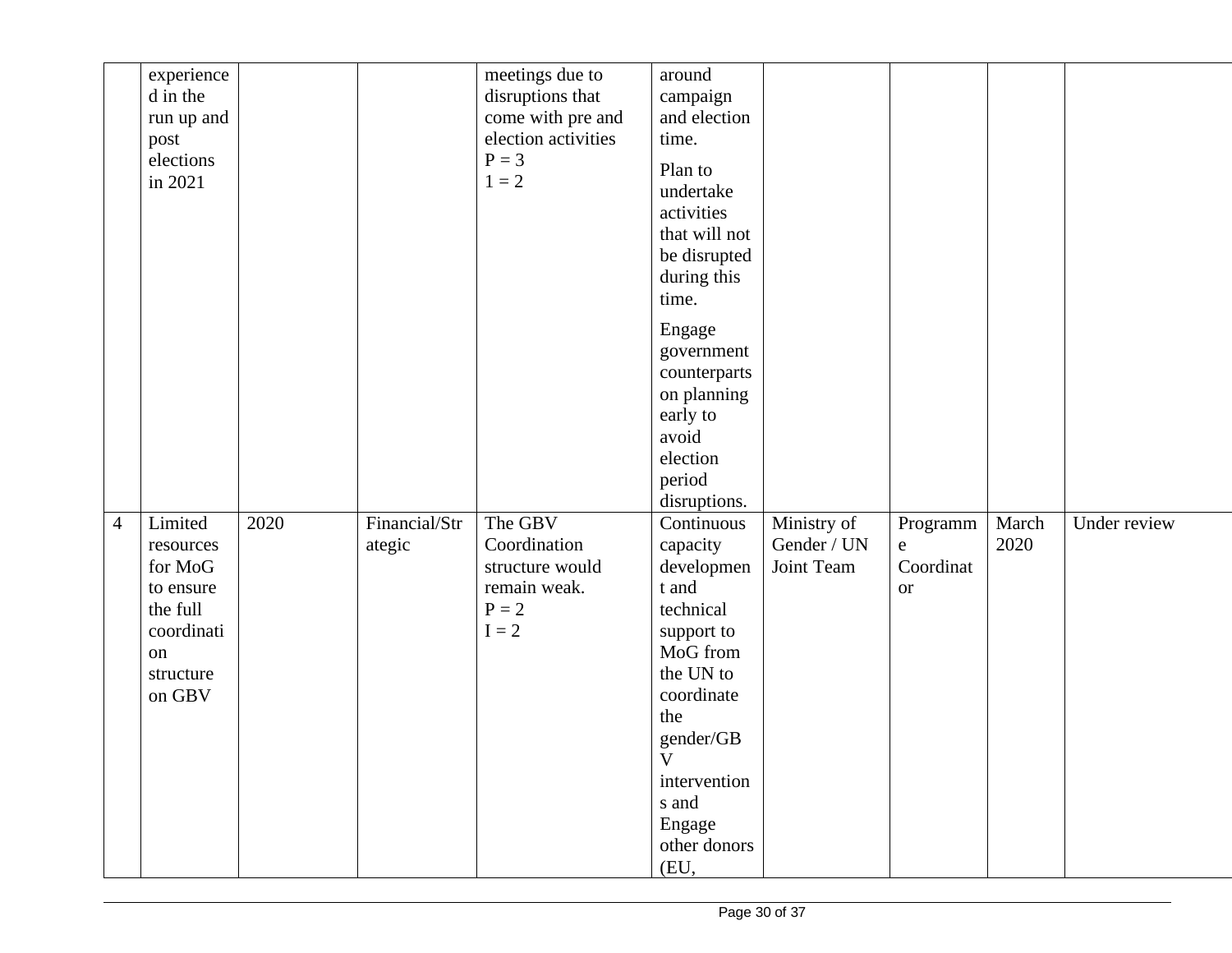|   |                                                                                                                             |                  |                    |                                                                                                    | USAID,<br>World Bank<br>etc.) and<br>non-state<br>actors<br>(Private<br>Sector inc.)<br>in resource<br>mobilization                                                                        |                                          |                                                 |                      |                |
|---|-----------------------------------------------------------------------------------------------------------------------------|------------------|--------------------|----------------------------------------------------------------------------------------------------|--------------------------------------------------------------------------------------------------------------------------------------------------------------------------------------------|------------------------------------------|-------------------------------------------------|----------------------|----------------|
| 5 | Creation<br>of demand<br>for<br>services<br>beyond<br>the<br>capacity<br>of service<br>providers'<br>ability to<br>provide. | 2020             | Organization<br>al | Survivors will lose<br>confidence in the<br>system<br>$P=1$<br>$I = 2$                             | Systematic<br>capacity<br>developmen<br>t with a<br>cascade<br>model<br>including<br>logistical<br>support at<br>district level<br>and<br>sustained<br>community<br>outreach<br>programmes | Ministry of<br>Gender / UN<br>Joint Team | Programm<br>${\bf e}$<br>Coordinat<br><b>or</b> | March<br>2020        | To be reviewed |
| 6 | Implement<br>ation<br>delays<br>may be<br>experience<br>d due to<br>the<br>COVID-<br>19<br>pandemic                         | February<br>2020 | Operational        | Some travel and<br>group activities may<br>not be conducted as<br>scheduled.<br>$P = 3$<br>$I = 3$ | The Joint<br>team will be<br>exploring<br>other<br>modalities<br>to do<br>implementat<br>ion and will<br>work<br>closely with<br>relevant                                                  | Ministry of<br>Gender / UN<br>Joint Team | Programm<br>${\bf e}$<br>Coordinat<br><b>or</b> | Decem<br>ber<br>2021 | To be reviewed |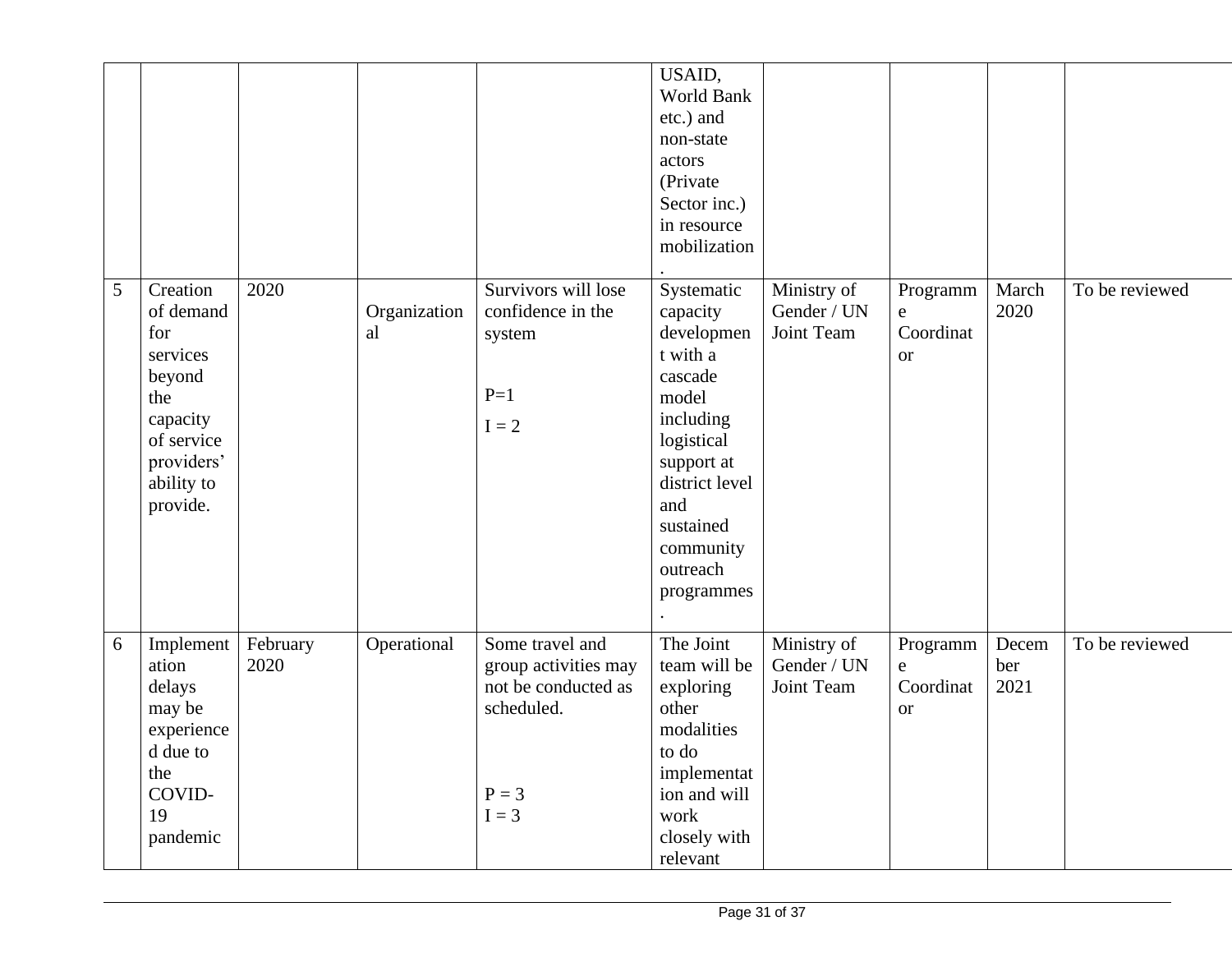|                |                                                                                                                                                                            |                  |           |                                                                                                                                                     | stakeholders<br>to sensitise<br>communitie<br>s on the<br>right<br>response to<br>COVID-19<br>and GBV                                                                                                            |                                          |                                                 |                      |                |
|----------------|----------------------------------------------------------------------------------------------------------------------------------------------------------------------------|------------------|-----------|-----------------------------------------------------------------------------------------------------------------------------------------------------|------------------------------------------------------------------------------------------------------------------------------------------------------------------------------------------------------------------|------------------------------------------|-------------------------------------------------|----------------------|----------------|
| $\overline{7}$ | The<br>COVID-<br>19 may<br>exacerbate<br>gender-<br>based<br>violence                                                                                                      | February<br>2020 | Strategic | As more women are<br>involved in care-<br>giving they may lose<br>income but they also<br>get stuck in abusive<br>situations.<br>$P = 3$<br>$I = 3$ | The Joint<br>programme<br>will ensure<br>that<br>COVID-19<br>response is<br>gender-<br>responsive<br>and services<br>prioritized<br>in affected<br>sites.                                                        | Ministry of<br>Gender / UN<br>Joint Team | Programm<br>${\rm e}$<br>Coordinat<br><b>or</b> | Novem<br>ber<br>2020 | To be reviewed |
| 8              | Limited<br>understan<br>ding of<br>survivor-<br>centred<br>service<br>delivery<br>and<br>adherence<br>to<br>confidenti<br>ality<br>protocols<br>by<br>communit<br>y groups | 2020             |           |                                                                                                                                                     | Capacity<br>developmen<br>t of service<br>providers<br>and<br>community<br>groups<br>Confidential<br>ity and<br>survivor<br>centred<br>approach<br>will be<br>included in<br>capacity<br>developmen<br>t modules | Ministry of<br>Gender / UN<br>Joint Team | Programm<br>${\bf e}$<br>Coordinat<br><b>or</b> | Novem<br>ber<br>2020 | To be reviewed |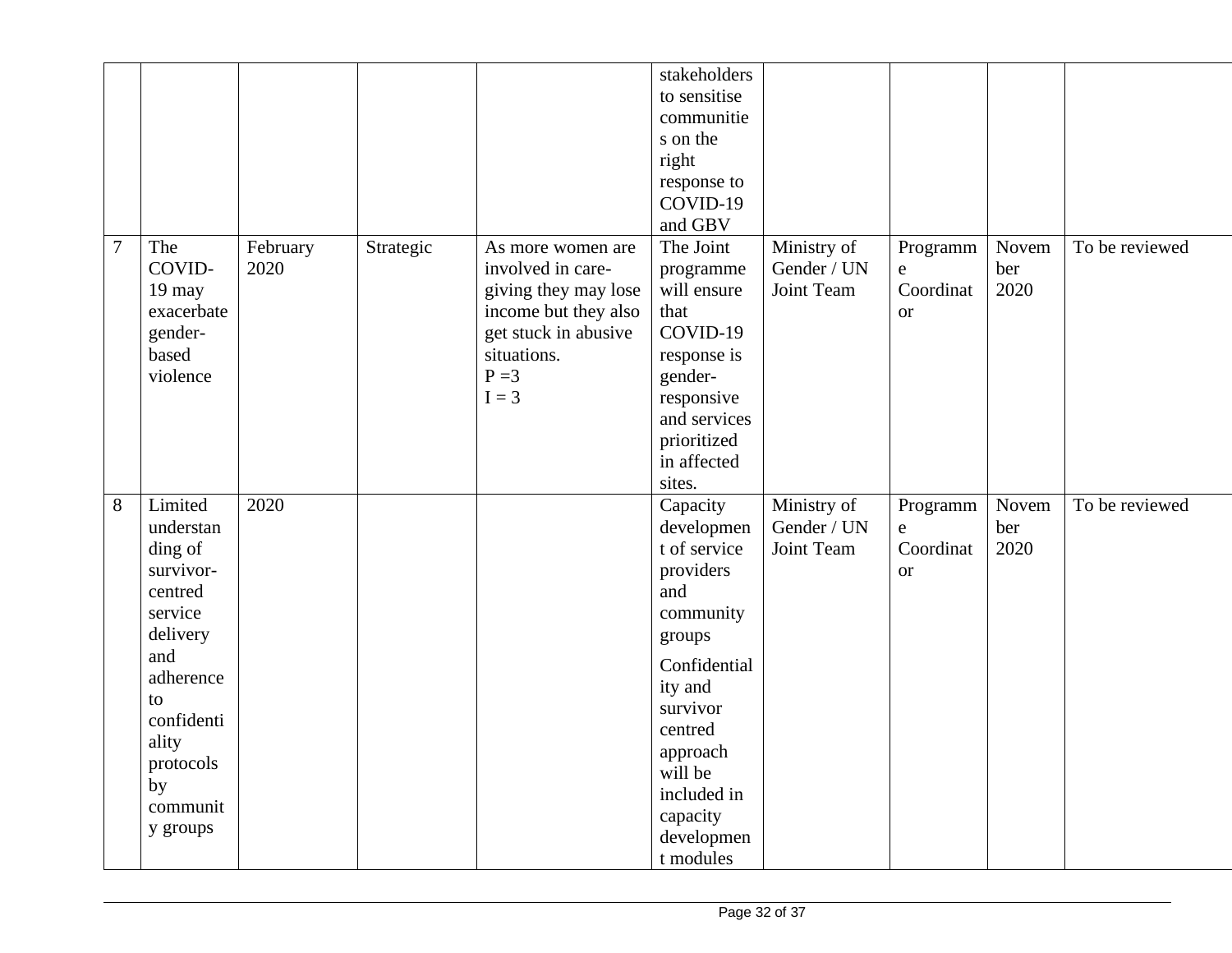| 9  | Measurem    | 2020 | Strategic | $P = 2$ | UN's         | Ministry of | Programm      | Novem | To be reviewed |
|----|-------------|------|-----------|---------|--------------|-------------|---------------|-------|----------------|
|    | ent of      |      |           | $I = 2$ | continued    | Gender / UN | e             | ber   |                |
|    | indicators  |      |           |         | collaboratio | Joint Team  | Coordinat     | 2020  |                |
|    | other than  |      |           |         | n and        |             | <sub>or</sub> |       |                |
|    | what is     |      |           |         | technical    |             |               |       |                |
|    | agreed      |      |           |         | support to   |             |               |       |                |
|    | upon        |      |           |         | Central      |             |               |       |                |
|    | which are   |      |           |         | Statistical  |             |               |       |                |
|    | mainly      |      |           |         | Office       |             |               |       |                |
|    | from        |      |           |         |              |             |               |       |                |
|    | previous    |      |           |         |              |             |               |       |                |
|    | <b>ZDHS</b> |      |           |         |              |             |               |       |                |
| 10 | <b>ZDHS</b> | 2020 | Strategic |         | UN's         | Ministry of | Programm      | Decem | Dead.          |
|    | report will |      |           |         | continued    | Gender / UN | e             | ber   |                |
|    | be          |      |           |         | collaboratio | Joint Team  | Coordinat     | 2020  |                |
|    | finalized   |      |           |         | n and        |             | <b>or</b>     |       |                |
|    | and         |      |           |         | technical    |             |               |       |                |
|    | circulated  |      |           |         | support to   |             |               |       |                |
|    | on time.    |      |           |         | ZAMSTAT      |             |               |       |                |
|    |             |      |           |         | S.           |             |               |       |                |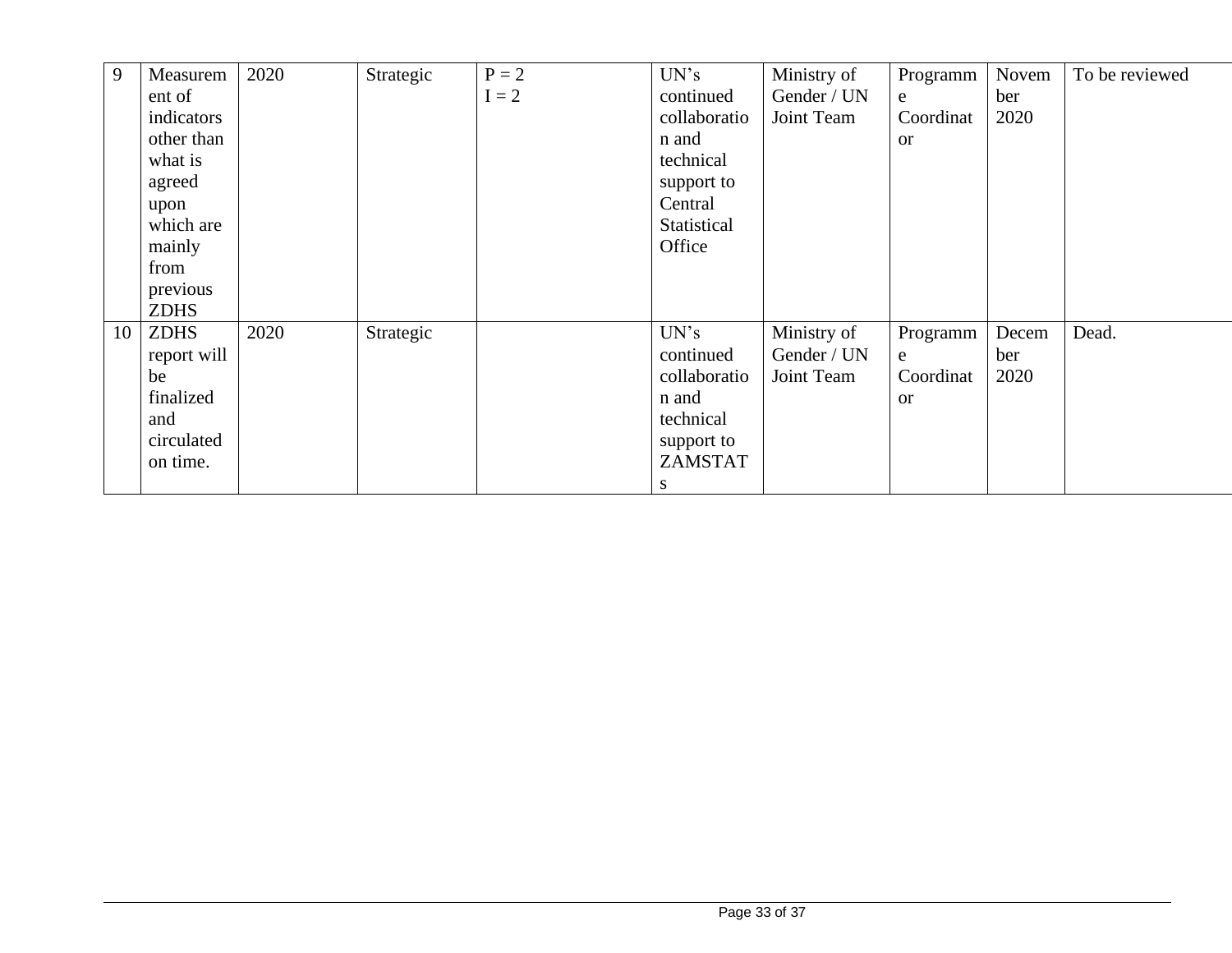### **iii) A Specific Story (Optional) Find below two stories on the GRZ-UNJPGBV interventions**

#### **Story 1:**

**Problem / Challenge faced:** Describe the specific problem or challenge faced by the subject of your story (this could be a problem experienced by an individual, community or government).

Story by Monde Muyoba Chizongo, Prosecutor

"The criminal setting in Zambia has shown that Zambia is battling with a high and increasing rate of GBV and more so SGBV. The numbers are particularly high for children. This means that, as a prosecutor I come in contact with a lot of children who have to go through a very tedious court process.

The need to adequately prepare victims of SGBV mentally for court in the recent past has been extremely challenging because of a lack of proper guidance on how it should be done. The task of interviewing and preparing for court is difficult, particularly when



the party is a child, especially if s/he is a victim of violence in the home or sexual assault. Children have a different frame of reference than adults.

**Programme Interventions:** How was the problem or challenge addressed through the Programme interventions?

The challenge was addressed through the support by the GRZ-UNJP towards the development of the Prosecutors' Manual. In addition, the programme supported the capacity development of prosecutors by way of training, as mentioned above.

**Result (if applicable):** Describe the observable *change* that occurred so far as a result of the Programme interventions. For example, how did community lives change or how was the government better able to deal with the initial problem?

"The handbook is a very important tool for my career and the introduction of it has tremendously impacted my life as a prosecutor in a positive way. Its continued use will surely make a positive difference."

"I noted that when I began to apply the guidance given in the handbook, the child witnesses I have so far encountered have shown more confidence in court as they were less anxious or fearful as opposed to the past. There was an enhancement in the discovery of truth and the child's appearance of credibility. This has greatly improved the outcome of the cases dealt with and also children felt more protected…" Monde Muyoba Chizongo, Prosecutor

"For every case I prosecute, preparation is key. As the saying goes **'The progress of tomorrow is the preparation of today'.** I have learnt the importance of conducting pre-trial interviews, the steps in conducting pre-trial interviews and the key role it plays in pre-trial interviews. I have also learnt that when conducting a pretrial interview,

"The handbook further enlightened me of the need to always contact a Social Welfare Officer who in turn contacts the child's caregiver informing them about the interview. In cases where a child is at a place of safety, the Social Welfare Officer needs to contact the social worker at the place of safety to prepare the child. I learnt that the interview should take place in a child friendly environment where the child feels safe and comfortable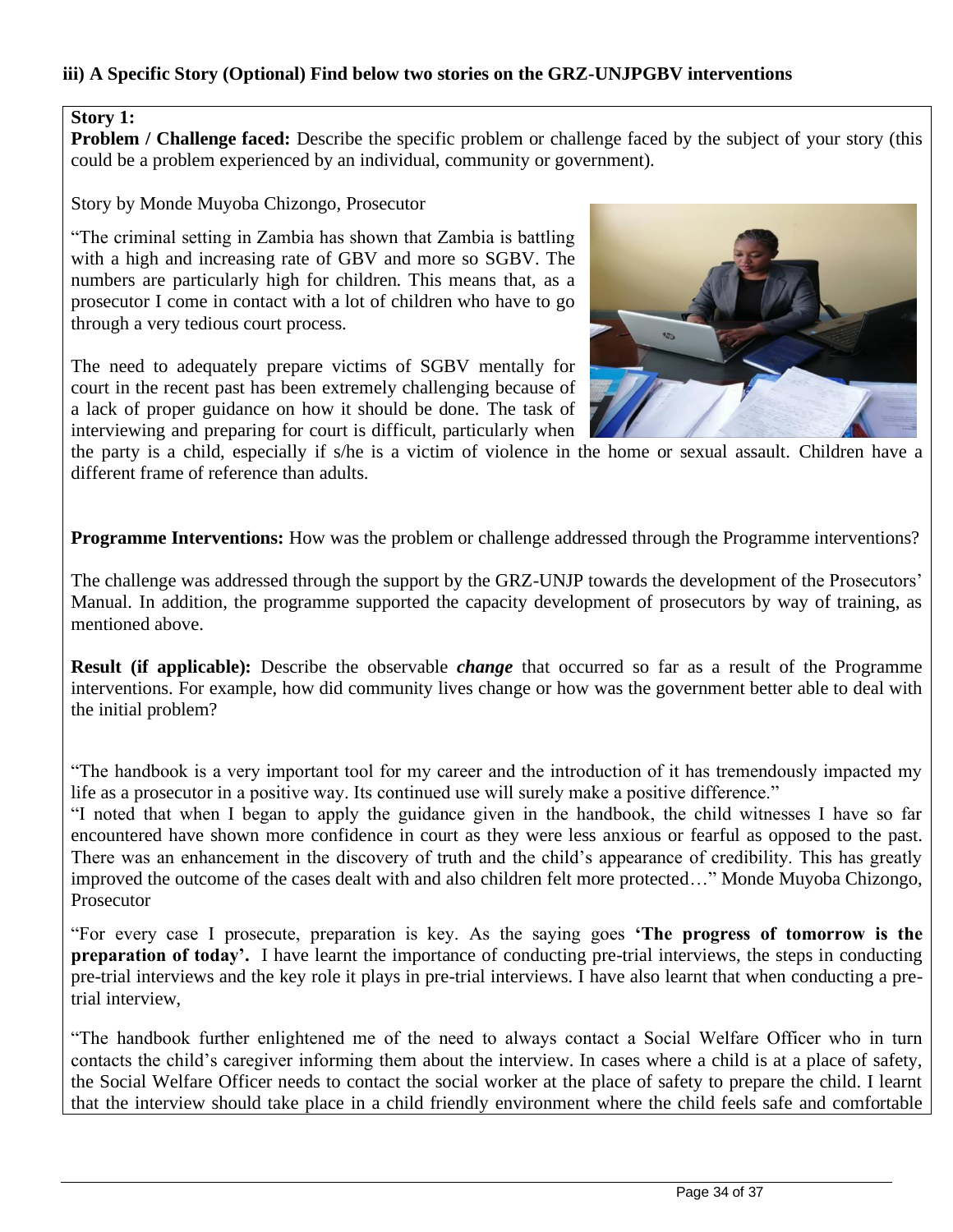and to always use age-appropriate language"

**Lessons Learned:** What did you (and/or other partners) learn from this situation that has helped inform and/or improve Programme (or other) interventions?

"I came to realise that a prosecutor who generally lacks emotional intelligence and is not necessarily childoriented will treat a child witness/victim like any adult who understands the whole process, when in fact this is not the case"

"… the introduction of the handbook on SGBV has really taught me a lot and helped put things into perspective. For every case I prosecute, preparation is key. As the saying goes **'The progress of tomorrow is the preparation of today"**

"Going forward, with the continued use of the handbook, I intend to improve my prosecutorial skills on SGBV by enhancing effective communication with the Witness Liaison Officers and the Social Welfare Officers. I will make it a point to understand and spend adequate time with a child in order to build trust and rapport…"

### **Story 2:**

**Problem / Challenge faced:** Describe the specific problem or challenge faced by the subject of your story (this could be a problem experienced by an individual, community or government).

The problem experienced was the infliction of online gender-based violence on girls and women.

There has been a surge in all types of violence against women and girls, particularly cyber bullying in Zambia since the outbreak of COVID-19, with helplines in some places seeing a rise in calls. "I felt powerless. I wanted to either quit or reduce my use of social media," Mwangala sighs.

**Programme Interventions:** How was the problem or challenge addressed through the Programme interventions?

The GRZ-UNJP GBV II Programme has put a spotlight on online GBV in Zambia through support to ZICTA by hosting a Girls In ICT Indaba that brought together 35 girls from four districts on the Copperbelt Province, namely Luanshya, Kitwe, Chililabombwe and Masaiti. The Girls' Indaba raised awareness on how girls can protect themselves against online abuse. a. The platform also offered girls an opportunity on how they can leverage on the use of ICT to effect transformational change and also be able to use ICTs for economic empowerment and financial independence to allow them not be trapped in abusive relationships but be able to fend for themselves.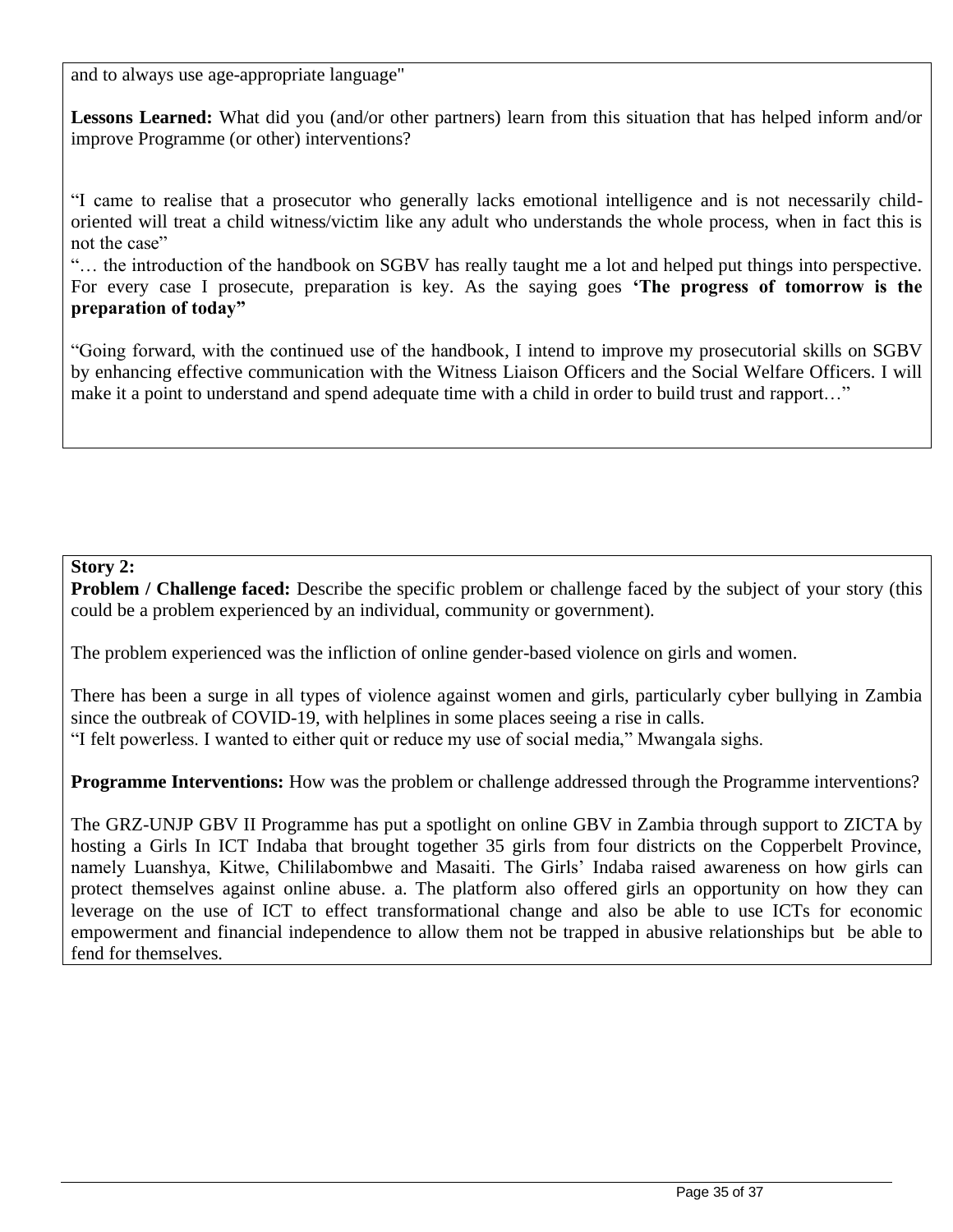

**Result (if applicable):** Describe the observable *change* that occurred so far as a result of the Programme interventions. For example, how did community lives change or how was the government better able to deal with the initial problem?

The ICT Indaba made the girls aware of the extent of online abuse and encouraged them to report any such cases. "I did not know that one can report a case of online GBV to the police – now I know" commented one of the participants.

**Lessons Learned:** What did you (and/or other partners) learn from this situation that has helped inform and/or improve Programme (or other) interventions?

"From this Indaba, I will go back to school and inform my friends on the benefits of using ICT responsibly." In addition, participants learned from remarks made by UNDP Representative and Government officials on how girls and young women can leverage on the use of ICT to effect transformational change.

There is need for girls to be equipped with ICT equipment and link them to other anti GBV service providers and economic empowerment interventions.

## **III. Other Assessments or Evaluations (if applicable)**

Report on any assessments, evaluations or studies undertaken.

The GRZ-UN JP Gender Based Violence Phase II Baseline Study and the Rapid Gender Assessment of Covid-19 on Gender Equality are currently under way, and copies will be made available to MPTF, when ready.

## **IV. Programmatic Revisions (if applicable)**

Indicate any major adjustments in strategies, targets or key outcomes and outputs that took place.